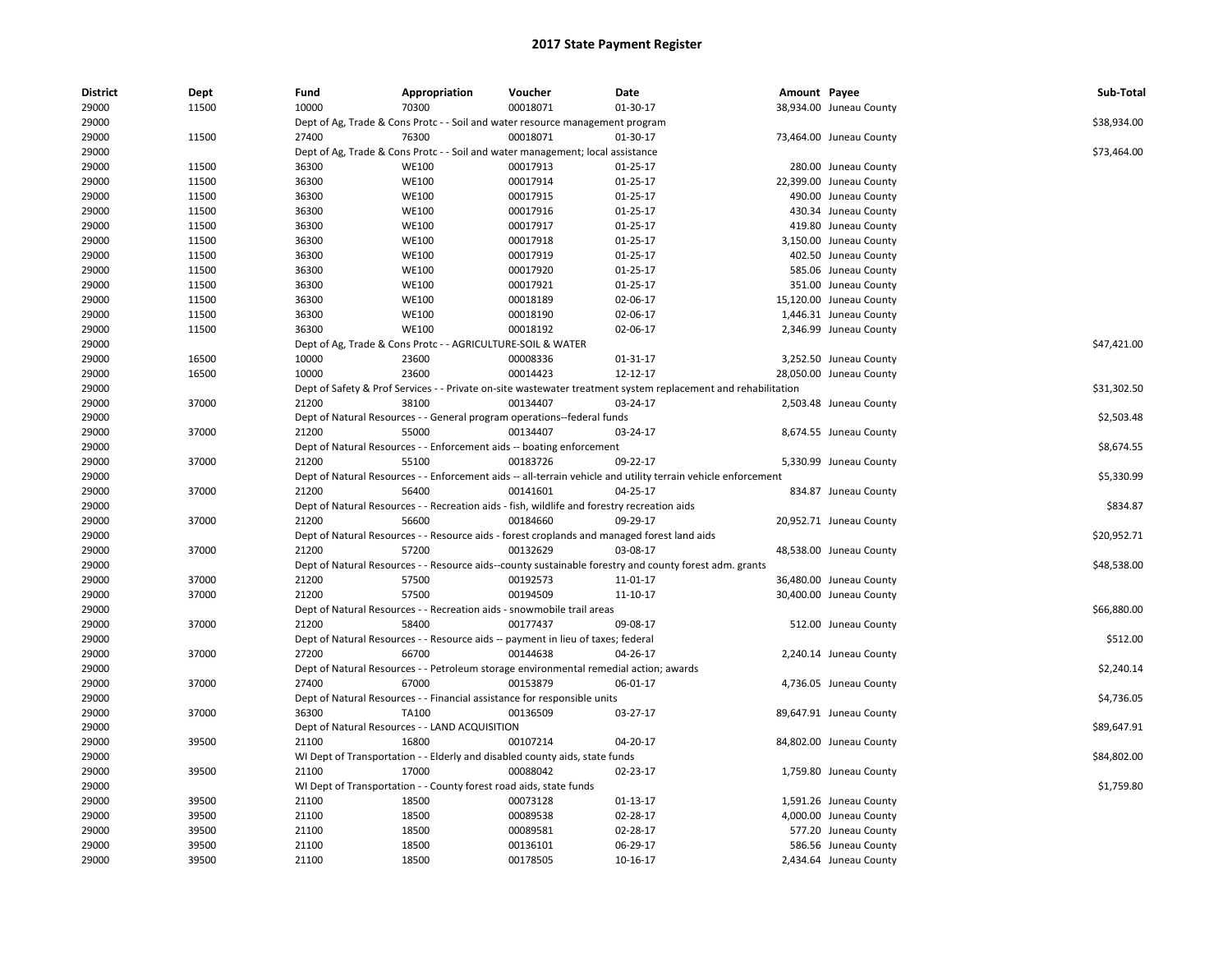| <b>District</b><br>29000 | Dept  | Fund  | Appropriation | Voucher<br>WI Dept of Transportation - - Highway safety, local assistance, federal funds | <b>Date</b>                                                                                             | Amount Payee |                          | Sub-Total<br>\$9,189.66 |
|--------------------------|-------|-------|---------------|------------------------------------------------------------------------------------------|---------------------------------------------------------------------------------------------------------|--------------|--------------------------|-------------------------|
|                          | 39500 | 21100 | 19000         | 00065425                                                                                 |                                                                                                         |              |                          |                         |
| 29000                    |       |       |               |                                                                                          | 01-03-17                                                                                                |              | 199,014.62 Juneau County |                         |
| 29000                    | 39500 | 21100 | 19000         | 00133974                                                                                 | 07-03-17                                                                                                |              | 398,029.24 Juneau County |                         |
| 29000                    | 39500 | 21100 | 19000         | 00169240                                                                                 | 10-02-17                                                                                                |              | 199,014.64 Juneau County |                         |
| 29000                    |       |       |               | WI Dept of Transportation - - Transportation aids to counties, state funds               |                                                                                                         |              |                          | \$796,058.50            |
| 29000                    | 39500 | 21100 | 27800         | 00144738                                                                                 | 07-24-17                                                                                                |              | 64,395.92 Juneau County  |                         |
| 29000                    | 39500 | 21100 | 27800         | 00144740                                                                                 | 07-24-17                                                                                                |              | 21,234.66 Juneau County  |                         |
| 29000                    | 39500 | 21100 | 27800         | 00200763                                                                                 | 12-13-17                                                                                                |              | 5,094.01 Juneau County   |                         |
| 29000                    |       |       |               | WI Dept of Transportation - - Local roads improvement program, state funds               |                                                                                                         |              |                          | \$90,724.59             |
| 29000                    | 39500 | 21100 | 36300         | 00099810                                                                                 | 03-24-17                                                                                                |              | 7.31 Juneau County       |                         |
| 29000                    | 39500 | 21100 | 36300         | 00132009                                                                                 | 06-23-17                                                                                                |              | 25.00 Juneau County      |                         |
| 29000                    | 39500 | 21100 | 36300         | 00147015                                                                                 | 07-26-17                                                                                                |              | 25.00 Juneau County      |                         |
| 29000                    |       |       |               | WI Dept of Transportation - - State highway rehabilitation, state funds                  |                                                                                                         |              |                          | \$57.31                 |
| 29000                    | 39500 | 21100 | 36500         | 00087456                                                                                 | 02-20-17                                                                                                |              | 678.57 Juneau County     |                         |
| 29000                    | 39500 | 21100 | 36500         | 00102889                                                                                 | 04-05-17                                                                                                |              | 678.67 Juneau County     |                         |
| 29000                    | 39500 | 21100 | 36500         | 00123880                                                                                 | 06-01-17                                                                                                |              | 582.67 Juneau County     |                         |
| 29000                    | 39500 | 21100 | 36500         | 00157800                                                                                 | 08-23-17                                                                                                |              | 609.88 Juneau County     |                         |
| 29000                    | 39500 | 21100 | 36500         | 00072498                                                                                 | $01 - 10 - 17$                                                                                          |              | 678.34 Juneau County     |                         |
| 29000                    | 39500 | 21100 | 36500         | 00099810                                                                                 | 03-24-17                                                                                                |              | 678.50 Juneau County     |                         |
| 29000                    | 39500 | 21100 | 36500         | 00123881                                                                                 | 06-01-17                                                                                                |              | 517.85 Juneau County     |                         |
| 29000                    | 39500 | 21100 | 36500         | 00150249                                                                                 | 08-02-17                                                                                                |              | 582.88 Juneau County     |                         |
| 29000                    | 39500 | 21100 | 36500         | 00177360                                                                                 | 10-10-17                                                                                                |              | 741.25 Juneau County     |                         |
| 29000                    | 39500 | 21100 | 36500         | 00177361                                                                                 | 10-10-17                                                                                                |              | 497.61 Juneau County     |                         |
| 29000                    | 39500 | 21100 | 36500         | 00200618                                                                                 | 12-12-17                                                                                                |              | 613.30 Juneau County     |                         |
| 29000                    | 39500 | 21100 | 36500         | 00200619                                                                                 | 12-12-17                                                                                                |              | 613.47 Juneau County     |                         |
| 29000                    |       |       |               | WI Dept of Transportation - - Highway system management and operations, state funds      |                                                                                                         |              |                          | \$7,472.99              |
| 29000                    | 39500 | 21100 | 36800         | 00074637                                                                                 | $01 - 17 - 17$                                                                                          |              | 859.47 Juneau County     |                         |
| 29000                    | 39500 | 21100 | 36800         | 00074638                                                                                 | 01-17-17                                                                                                |              | 1,200.55 Juneau County   |                         |
| 29000                    | 39500 | 21100 | 36800         | 00087456                                                                                 | 02-20-17                                                                                                |              | 314,030.14 Juneau County |                         |
| 29000                    | 39500 | 21100 | 36800         | 00094186                                                                                 | 03-14-17                                                                                                |              | 25,051.74 Juneau County  |                         |
| 29000                    | 39500 | 21100 | 36800         | 00102889                                                                                 | 04-05-17                                                                                                |              | 221,031.38 Juneau County |                         |
| 29000                    | 39500 | 21100 | 36800         | 00123880                                                                                 | 06-01-17                                                                                                |              | 182,603.01 Juneau County |                         |
| 29000                    | 39500 | 21100 | 36800         | 00157800                                                                                 | 08-23-17                                                                                                |              | 182,905.44 Juneau County |                         |
| 29000                    | 39500 | 21100 | 36800         | 00072498                                                                                 | $01 - 10 - 17$                                                                                          |              | 95,309.84 Juneau County  |                         |
| 29000                    | 39500 | 21100 | 36800         | 00099810                                                                                 | 03-24-17                                                                                                |              | 300,713.64 Juneau County |                         |
| 29000                    | 39500 | 21100 | 36800         | 00123881                                                                                 | 06-01-17                                                                                                |              | 209,695.61 Juneau County |                         |
| 29000                    | 39500 | 21100 | 36800         | 00150249                                                                                 | 08-02-17                                                                                                |              | 203,597.52 Juneau County |                         |
| 29000                    | 39500 | 21100 | 36800         | 00165792                                                                                 |                                                                                                         |              | 207,739.04 Juneau County |                         |
|                          |       |       |               |                                                                                          | 09-15-17                                                                                                |              |                          |                         |
| 29000                    | 39500 | 21100 | 36800         | 00173809                                                                                 | 10-03-17                                                                                                |              | 2,641.78 Juneau County   |                         |
| 29000                    | 39500 | 21100 | 36800         | 00173820                                                                                 | 10-03-17                                                                                                |              | 1,706.34 Juneau County   |                         |
| 29000                    | 39500 | 21100 | 36800         | 00177360                                                                                 | 10-10-17                                                                                                |              | 153,431.88 Juneau County |                         |
| 29000                    | 39500 | 21100 | 36800         | 00177361                                                                                 | 10-10-17                                                                                                |              | 196,132.57 Juneau County |                         |
| 29000                    | 39500 | 21100 | 36800         | 00180688                                                                                 | $10-17-17$                                                                                              |              | 140,248.34 Juneau County |                         |
| 29000                    | 39500 | 21100 | 36800         | 00200618                                                                                 | 12-12-17                                                                                                |              | 180,646.28 Juneau County |                         |
| 29000                    | 39500 | 21100 | 36800         | 00200619                                                                                 | 12-12-17                                                                                                |              | 119,356.69 Juneau County |                         |
| 29000                    |       |       |               | WI Dept of Transportation - - Routine maintenance activities, state funds                |                                                                                                         |              |                          | \$2,738,901.26          |
| 29000                    | 39500 | 21100 | 27600         | 00203546                                                                                 | 12-20-17                                                                                                |              | 7,186.84 Juneau County   |                         |
| 29000                    |       |       |               |                                                                                          | WI Dept of Transportation - - Local transportation facility improvement assistance, local funds         |              |                          | \$7,186.84              |
| 29000                    | 39500 | 21100 | 28600         | 00203546                                                                                 | 12-20-17                                                                                                |              | 44,319.58 Juneau County  |                         |
| 29000                    |       |       |               |                                                                                          | WI Dept of Transportation - - Local transportation facility improvement assistance, federal funds       |              |                          | \$44,319.58             |
| 29000                    | 41000 | 10000 | 11600         | 00167899                                                                                 | 11-07-17                                                                                                |              | 19,447.30 Juneau County  |                         |
| 29000                    |       |       |               |                                                                                          | Department of Corrections - - Reimbursing counties for probation, extended supervision and parole holds |              |                          | \$19,447.30             |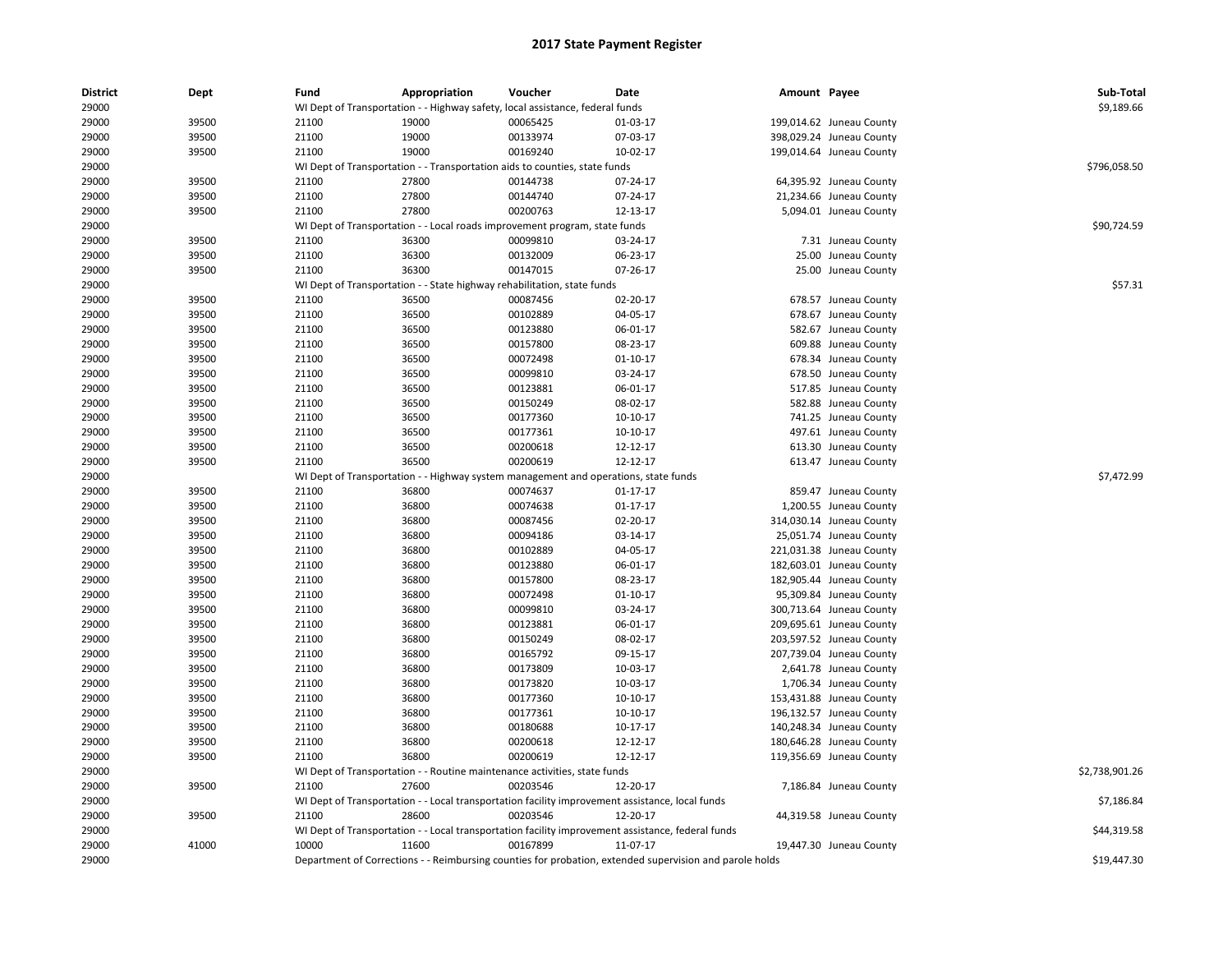| <b>District</b> | Dept  | Fund  | Appropriation                                                              | Voucher                                                                                   | Date                                                                                               | Amount Payee |                          | Sub-Total      |
|-----------------|-------|-------|----------------------------------------------------------------------------|-------------------------------------------------------------------------------------------|----------------------------------------------------------------------------------------------------|--------------|--------------------------|----------------|
| 29000           | 43500 | 10000 | 00000                                                                      | 90708                                                                                     | 01-02-17                                                                                           |              | 47,114.00 Juneau County  |                |
| 29000           | 43500 | 10000 | 00000                                                                      | 90710                                                                                     | 02-01-17                                                                                           |              | 11,694.00 Juneau County  |                |
| 29000           | 43500 | 10000 | 00000                                                                      | 90711                                                                                     | 03-01-17                                                                                           |              | 57,130.00 Juneau County  |                |
| 29000           | 43500 | 10000 | 00000                                                                      | 90715                                                                                     | 05-01-17                                                                                           |              | 53,176.00 Juneau County  |                |
| 29000           | 43500 | 10000 | 00000                                                                      | 90716                                                                                     | 06-01-17                                                                                           |              | 47,703.00 Juneau County  |                |
| 29000           | 43500 | 10000 | 00000                                                                      | 90717                                                                                     | 06-15-17                                                                                           |              | 11,083.00 Juneau County  |                |
| 29000           | 43500 | 10000 | 00000                                                                      | 90800                                                                                     | 07-01-17                                                                                           |              | 131,589.00 Juneau County |                |
| 29000           | 43500 | 10000 | 00000                                                                      | 90801                                                                                     | 08-01-17                                                                                           |              | 547,414.00 Juneau County |                |
| 29000           | 43500 | 10000 | 00000                                                                      | 90802                                                                                     | 09-01-17                                                                                           |              | 185,916.00 Juneau County |                |
| 29000           | 43500 | 10000 | 00000                                                                      | 90805                                                                                     | 10-02-17                                                                                           |              | 37,265.00 Juneau County  |                |
| 29000           | 43500 | 10000 | 00000                                                                      | 90806                                                                                     | 11-01-17                                                                                           |              | 35,719.00 Juneau County  |                |
| 29000           | 43500 | 10000 | 00000                                                                      | 90807                                                                                     | 12-01-17                                                                                           |              | 43,831.00 Juneau County  |                |
| 29000           | 43500 | 10000 | 00000                                                                      | 90713                                                                                     | 04-01-17                                                                                           |              | 106,820.00 Juneau County |                |
| 29000           | 43500 | 10000 | 00000                                                                      | 90714                                                                                     | 04-03-17                                                                                           |              | 16,058.00 Juneau County  |                |
| 29000           |       |       | Department of Health Services - - State/Federal Aids                       |                                                                                           |                                                                                                    |              |                          | \$1,332,512.00 |
| 29000           | 45500 | 10000 | 20200                                                                      | 00023632                                                                                  | $02 - 10 - 17$                                                                                     |              | 701.72 Juneau County     |                |
| 29000           |       |       | Department of Justice - - Officer training reimbursement                   |                                                                                           |                                                                                                    |              |                          | \$701.72       |
| 29000           | 45500 | 10000 | 22100                                                                      | 00035910                                                                                  | 10-13-17                                                                                           |              | 690.00 Juneau County     |                |
| 29000           |       |       |                                                                            | Department of Justice - - Crime laboratories; deoxyribonucleic acid analysis              |                                                                                                    |              |                          | \$690.00       |
| 29000           | 45500 | 10000 | 23100                                                                      | 00023632                                                                                  | 02-10-17                                                                                           |              | 748.80 Juneau County     |                |
| 29000           | 45500 | 10000 | 23100                                                                      | 00036874                                                                                  | 10-30-17                                                                                           |              | 6,880.00 Juneau County   |                |
| 29000           |       |       |                                                                            | Department of Justice - - Law enforcement training fund, local assistance                 |                                                                                                    |              |                          | \$7,628.80     |
| 29000           | 45500 | 10000 | 26300                                                                      | 00022043                                                                                  | $01 - 12 - 17$                                                                                     |              | 30,764.00 Juneau County  |                |
| 29000           |       |       | Department of Justice - - County-tribal programs, local assistance         |                                                                                           |                                                                                                    |              |                          | \$30,764.00    |
| 29000           | 45500 | 10000 | 53200                                                                      | 00024962                                                                                  | 03-03-17                                                                                           |              | 17,845.17 Juneau County  |                |
| 29000           | 45500 | 10000 | 53200                                                                      | 00031707                                                                                  | 07-20-17                                                                                           |              | 15,826.99 Juneau County  |                |
| 29000           |       |       |                                                                            | Department of Justice - - Crime victim and witness assistance surcharge, general services |                                                                                                    |              |                          | \$33,672.16    |
| 29000           | 46500 | 10000 | 30500                                                                      | 00031882                                                                                  | 09-20-17                                                                                           |              | 2,059.20 Juneau County   |                |
| 29000           |       |       |                                                                            |                                                                                           | Department of Military Affairs - - Disaster recovery aid; public health emergency quarantine costs |              |                          | \$2,059.20     |
| 29000           | 46500 | 10000 | 34200                                                                      | 00030724                                                                                  | 08-23-17                                                                                           |              | 17,436.92 Juneau County  |                |
| 29000           | 46500 | 10000 | 34200                                                                      | 00031882                                                                                  | 09-20-17                                                                                           |              | 12,984.13 Juneau County  |                |
| 29000           |       |       | Department of Military Affairs - - Federal aid, local assistance           |                                                                                           |                                                                                                    |              |                          | \$30,421.05    |
| 29000           | 46500 | 10000 | 35000                                                                      | 00029901                                                                                  | 07-28-17                                                                                           |              | 4,614.20 Juneau County   |                |
|                 |       | 10000 |                                                                            |                                                                                           |                                                                                                    |              |                          |                |
| 29000<br>29000  | 46500 |       | 35000<br>Department of Military Affairs - - Federal aid, homeland security | 00035097                                                                                  | 11-30-17                                                                                           |              | 8,102.00 Juneau County   | \$12,716.20    |
|                 |       |       |                                                                            |                                                                                           |                                                                                                    |              |                          |                |
| 29000           | 46500 | 27200 | 36400                                                                      | 00027682                                                                                  | 06-14-17                                                                                           |              | 5,278.41 Juneau County   |                |
| 29000           |       |       |                                                                            |                                                                                           | Department of Military Affairs - - Division of emergency management; petroleum inspection fund     |              |                          | \$5,278.41     |
| 29000           | 48500 | 15200 | 12700                                                                      | 00024196                                                                                  | $01 - 24 - 17$                                                                                     |              | 322.85 Juneau County     |                |
| 29000           | 48500 | 15200 | 12700                                                                      | 00031955                                                                                  | 06-29-17                                                                                           |              | 404.24 Juneau County     |                |
| 29000           |       |       | Department of Veterans Affairs - - Grants to counties                      |                                                                                           |                                                                                                    |              |                          | \$727.09       |
| 29000           | 48500 | 58200 | 26700                                                                      | 00024196                                                                                  | 01-24-17                                                                                           |              | 1,452.81 Juneau County   |                |
| 29000           | 48500 | 58200 | 26700                                                                      | 00031955                                                                                  | 06-29-17                                                                                           |              | 1,819.11 Juneau County   |                |
| 29000           |       |       | Department of Veterans Affairs - - County grants                           |                                                                                           |                                                                                                    |              |                          | \$3,271.92     |
| 29000           | 48500 | 58300 | 37000                                                                      | 00024196                                                                                  | 01-24-17                                                                                           |              | 1,452.81 Juneau County   |                |
| 29000           | 48500 | 58300 | 37000                                                                      | 00031955                                                                                  | 06-29-17                                                                                           |              | 1,819.11 Juneau County   |                |
| 29000           |       |       | Department of Veterans Affairs - - County grants                           |                                                                                           |                                                                                                    |              |                          | \$3,271.92     |
| 29000           | 50500 | 10000 | 15500                                                                      | 00041360                                                                                  | 01-30-17                                                                                           |              | 2,335.05 Juneau County   |                |
| 29000           | 50500 | 10000 | 15500                                                                      | 00043742                                                                                  | 02-28-17                                                                                           |              | 5,043.36 Juneau County   |                |
| 29000           | 50500 | 10000 | 15500                                                                      | 00048877                                                                                  | 04-28-17                                                                                           |              | 8,614.85 Juneau County   |                |
| 29000           | 50500 | 10000 | 15500                                                                      | 00053062                                                                                  | 06-14-17                                                                                           |              | 617.96 Juneau County     |                |
| 29000           | 50500 | 10000 | 15500                                                                      | 00054237                                                                                  | 06-29-17                                                                                           |              | 5,651.75 Juneau County   |                |
| 29000           | 50500 | 10000 | 15500                                                                      | 00056687                                                                                  | 07-28-17                                                                                           |              | 7,478.05 Juneau County   |                |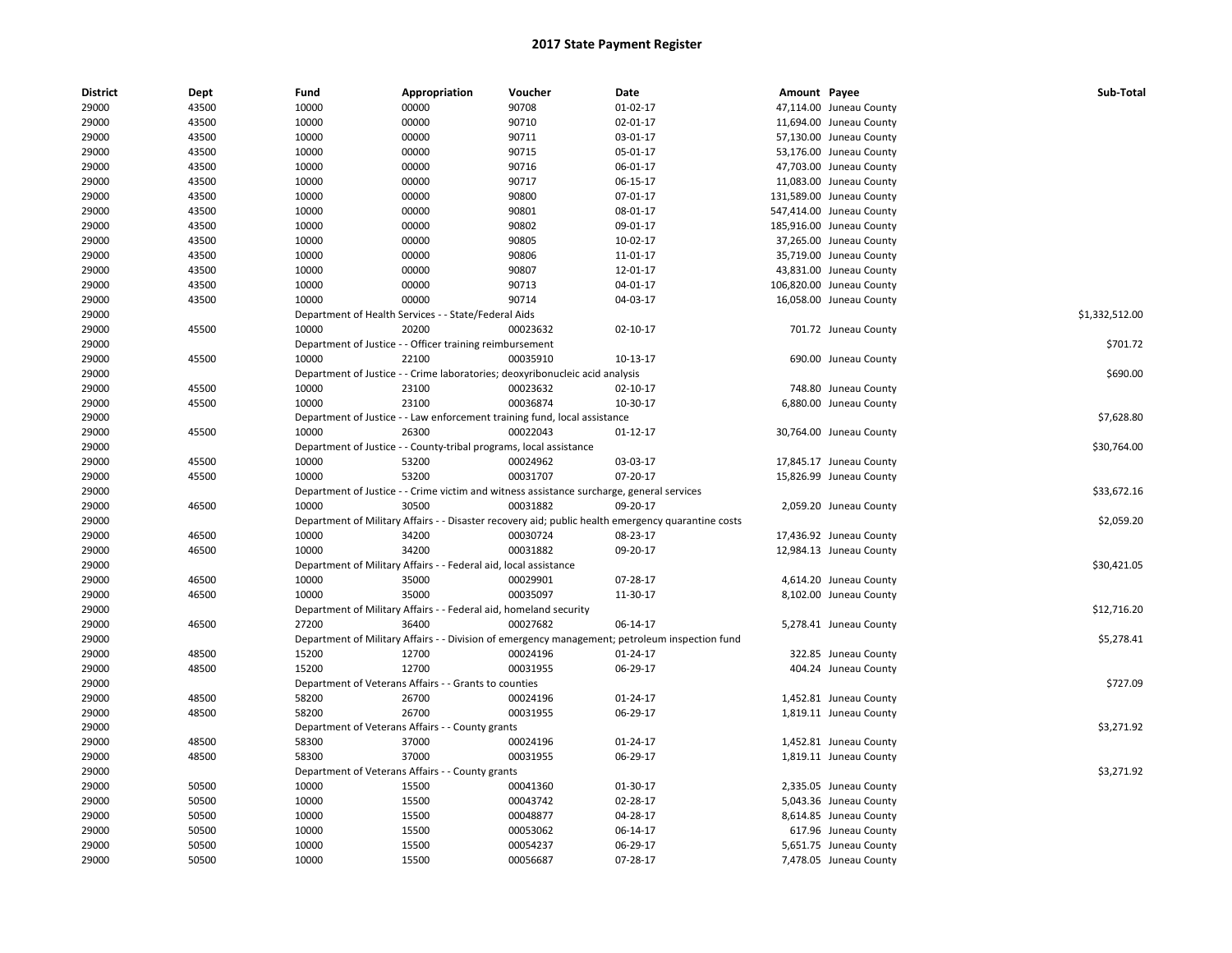| <b>District</b> | Dept  | Fund                                  | Appropriation                                                  | Voucher                         | Date     | Amount Payee |                         | Sub-Total    |
|-----------------|-------|---------------------------------------|----------------------------------------------------------------|---------------------------------|----------|--------------|-------------------------|--------------|
| 29000           | 50500 | 10000                                 | 15500                                                          | 00058902                        | 08-28-17 |              | 1,910.65 Juneau County  |              |
| 29000           | 50500 | 10000                                 | 15500                                                          | 00062815                        | 10-16-17 |              | 4,245.75 Juneau County  |              |
| 29000           | 50500 | 10000                                 | 15500                                                          | 00065210                        | 11-14-17 |              | 5,481.50 Juneau County  |              |
| 29000           | 50500 | 10000                                 | 15500                                                          | 00067448                        | 12-14-17 |              | 84.43 Juneau County     |              |
| 29000           |       | Department of Administration          |                                                                | - Federal aid; local assistance |          |              |                         | \$41,463.35  |
| 29000           | 50500 | 10000                                 | 74300                                                          | 00043897                        | 03-13-17 |              | 15,561.00 Juneau County |              |
| 29000           | 50500 | 10000                                 | 74300                                                          | 00046416                        | 04-11-17 |              | 8,335.00 Juneau County  |              |
| 29000           | 50500 | 10000                                 | 74300                                                          | 00047376                        | 04-19-17 |              | 10,030.00 Juneau County |              |
| 29000           | 50500 | 10000                                 | 74300                                                          | 00049695                        | 05-19-17 |              | 15,150.00 Juneau County |              |
| 29000           | 50500 | 10000                                 | 74300                                                          | 00051098                        | 06-02-17 |              | 60,817.00 Juneau County |              |
| 29000           | 50500 | 10000                                 | 74300                                                          | 00051732                        | 06-02-17 |              | 26,354.00 Juneau County |              |
| 29000           | 50500 | 10000                                 | 74300                                                          | 00052959                        | 06-16-17 |              | 67,777.00 Juneau County |              |
| 29000           | 50500 | 10000                                 | 74300                                                          | 00052965                        | 06-16-17 |              | 20,196.00 Juneau County |              |
| 29000           | 50500 | 10000                                 | 74300                                                          | 00053180                        | 06-22-17 |              | 48,687.00 Juneau County |              |
| 29000           | 50500 | 10000                                 | 74300                                                          | 00053570                        | 06-22-17 |              | 15,275.00 Juneau County |              |
| 29000           | 50500 | 10000                                 | 74300                                                          | 00054210                        | 07-03-17 |              | 13,763.00 Juneau County |              |
| 29000           | 50500 | 10000                                 | 74300                                                          | 00056459                        | 08-03-17 |              | 37,731.00 Juneau County |              |
| 29000           | 50500 | 10000                                 | 74300                                                          | 00056582                        | 08-03-17 |              | 43,734.00 Juneau County |              |
| 29000           | 50500 | 10000                                 | 74300                                                          | 00056583                        | 08-03-17 |              | 57,260.00 Juneau County |              |
| 29000           | 50500 | 10000                                 | 74300                                                          | 00057307                        | 08-14-17 |              | 36,367.00 Juneau County |              |
| 29000           | 50500 | 10000                                 | 74300                                                          | 00058495                        | 09-05-17 |              | 16,515.00 Juneau County |              |
| 29000           | 50500 | 10000                                 | 74300                                                          | 00058532                        | 09-05-17 |              | 22,620.00 Juneau County |              |
| 29000           | 50500 | 10000                                 | 74300                                                          | 00058809                        | 09-05-17 |              | 11,443.00 Juneau County |              |
| 29000           | 50500 | 10000                                 | 74300                                                          | 00059897                        | 09-13-17 |              | 34,226.00 Juneau County |              |
| 29000           | 50500 | 10000                                 | 74300                                                          | 00060730                        | 09-26-17 |              | 14,876.00 Juneau County |              |
| 29000           | 50500 | 10000                                 | 74300                                                          | 00060871                        | 09-26-17 |              | 38,450.00 Juneau County |              |
| 29000           | 50500 | 10000                                 | 74300                                                          | 00061875                        | 10-06-17 |              | 50,475.00 Juneau County |              |
| 29000           | 50500 | 10000                                 | 74300                                                          | 00063465                        | 10-31-17 |              | 36,711.00 Juneau County |              |
| 29000           | 50500 | 10000                                 | 74300                                                          | 00064233                        | 11-10-17 |              | 40,589.00 Juneau County |              |
| 29000           | 50500 | 10000                                 | 74300                                                          | 00064447                        | 11-10-17 |              | 6,600.00 Juneau County  |              |
| 29000           | 50500 | 10000                                 | 74300                                                          | 00064785                        | 11-17-17 |              | 15,797.00 Juneau County |              |
| 29000           | 50500 | 10000                                 | 74300                                                          | 00065858                        | 11-24-17 |              | 6,955.00 Juneau County  |              |
| 29000           | 50500 | 10000                                 | 74300                                                          | 00066361                        | 12-04-17 |              | 17,137.00 Juneau County |              |
| 29000           | 50500 | 10000                                 | 74300                                                          | 00066760                        | 12-08-17 |              | 9,903.00 Juneau County  |              |
| 29000           | 50500 | 10000                                 | 74300                                                          | 00067364                        | 12-20-17 |              | 21,046.00 Juneau County |              |
| 29000           |       |                                       | Department of Administration - - Federal aid; local assistance |                                 |          |              |                         | \$820,380.00 |
| 29000           | 50500 | 23500                                 | 37100                                                          | 00041360                        | 01-30-17 |              | 4,663.23 Juneau County  |              |
| 29000           | 50500 | 23500                                 | 37100                                                          | 00043742                        | 02-28-17 |              | 6,713.42 Juneau County  |              |
| 29000           | 50500 | 23500                                 | 37100                                                          | 00048877                        | 04-28-17 |              | (355.37) Juneau County  |              |
| 29000           | 50500 | 23500                                 | 37100                                                          | 00053062                        | 06-14-17 |              | 959.94 Juneau County    |              |
| 29000           | 50500 | 23500                                 | 37100                                                          | 00054237                        | 06-29-17 |              | 1,448.54 Juneau County  |              |
| 29000           | 50500 | 23500                                 | 37100                                                          | 00056687                        | 07-28-17 |              | 1,601.25 Juneau County  |              |
| 29000           | 50500 | 23500                                 | 37100                                                          | 00058902                        | 08-28-17 |              | 4,200.28 Juneau County  |              |
| 29000           | 50500 | 23500                                 | 37100                                                          | 00062815                        | 10-16-17 |              | 3,997.02 Juneau County  |              |
| 29000           | 50500 | 23500                                 | 37100                                                          | 00065210                        | 11-14-17 |              | 9,439.12 Juneau County  |              |
| 29000           |       |                                       | Department of Administration - - Low-income assistance grants  |                                 |          |              |                         | \$32,667.43  |
| 29000           | 50500 | 26900                                 | 16600                                                          | 00041083                        | 02-07-17 |              | 1,000.00 Juneau County  |              |
| 29000           | 50500 | 26900                                 | 16600                                                          | 00042974                        | 02-21-17 |              | 56,456.00 Juneau County |              |
| 29000           | 50500 | 26900                                 | 16600                                                          | 00044902                        | 03-17-17 |              | 25,000.00 Juneau County |              |
| 29000           | 50500 | 26900                                 | 16600                                                          | 00047059                        | 04-17-17 |              | 25,000.00 Juneau County |              |
| 29000           | 50500 | 26900                                 | 16600                                                          | 00061034                        | 09-26-17 |              | 25,000.00 Juneau County |              |
| 29000           |       | Department of Administration - - Land |                                                                |                                 |          |              |                         | \$132,456.00 |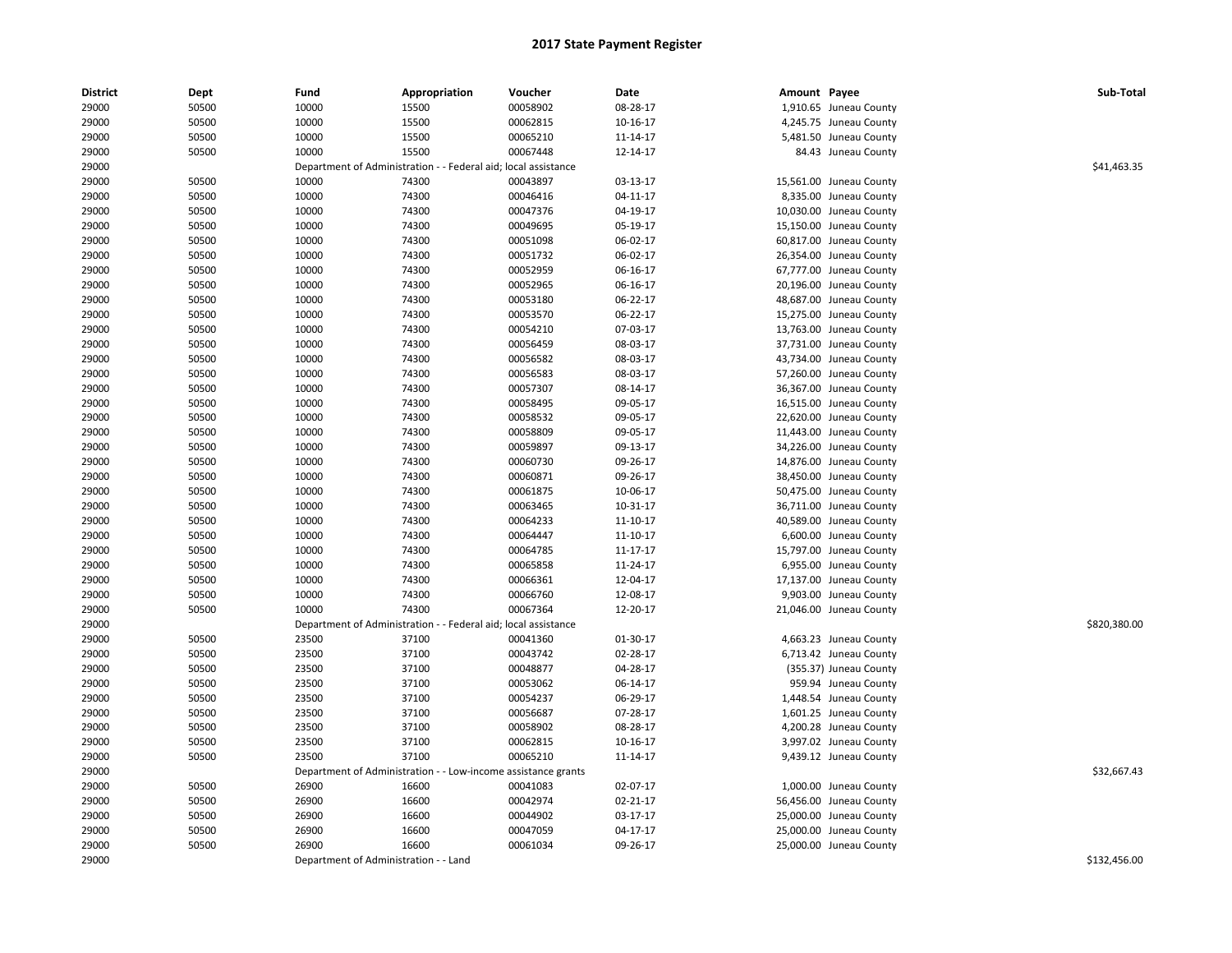| <b>District</b> | Dept  | Fund                                  | Appropriation                                                         | Voucher                                                                          | Date     | Amount Payee |                            | Sub-Total       |  |  |
|-----------------|-------|---------------------------------------|-----------------------------------------------------------------------|----------------------------------------------------------------------------------|----------|--------------|----------------------------|-----------------|--|--|
| 29000           | 51000 | 10000                                 | 12000                                                                 | 00000264                                                                         | 01-13-17 |              | 5,212.91 Juneau County     |                 |  |  |
| 29000           |       | Elections Commission - - Recount fees |                                                                       |                                                                                  |          |              |                            | \$5,212.91      |  |  |
| 29000           | 83500 | 10000                                 | 10500                                                                 | 00020992                                                                         | 07-24-17 |              | 140,930.00 Juneau County   |                 |  |  |
| 29000           | 83500 | 10000                                 | 10500                                                                 | 00024012                                                                         | 11-20-17 |              | 798,603.32 Juneau County   |                 |  |  |
| 29000           |       |                                       |                                                                       | Shared Revenue and Tax Relief - - County and municipal aid account               |          |              |                            | \$939,533.32    |  |  |
| 29000           | 83500 | 10000                                 | 10900                                                                 | 00017343                                                                         | 07-24-17 |              | 10,130.00 Juneau County    |                 |  |  |
| 29000           |       |                                       | Shared Revenue and Tax Relief - - State aid; tax exempt property      |                                                                                  |          |              |                            |                 |  |  |
| 29000           | 83500 | 10000                                 | 11000                                                                 | 00020992                                                                         | 07-24-17 |              | 21,322.16 Juneau County    |                 |  |  |
| 29000           | 83500 | 10000                                 | 11000                                                                 | 00024012                                                                         | 11-20-17 |              | 132,576.11 Juneau County   |                 |  |  |
| 29000           |       |                                       | Shared Revenue and Tax Relief - - Public utility distribution account |                                                                                  |          |              |                            | \$153,898.27    |  |  |
| 29000           | 83500 | 10000                                 | 30200                                                                 | 00020102                                                                         | 07-24-17 |              | 999,960.32 Juneau County   |                 |  |  |
| 29000           | 83500 | 10000                                 | 30200                                                                 | 00022147                                                                         | 07-24-17 |              | 3,794,442.14 Juneau County |                 |  |  |
| 29000           |       |                                       |                                                                       | Shared Revenue and Tax Relief - - School levy tax credit and first dollar credit |          |              |                            | \$4,794,402.46  |  |  |
| 29000           | 83500 | 52100                                 | 36300                                                                 | 00016152                                                                         | 03-27-17 |              | 934,689.95 Juneau County   |                 |  |  |
| 29000           |       |                                       | Shared Revenue and Tax Relief - - Lottery and gaming credit           |                                                                                  |          |              |                            | \$934,689.95    |  |  |
| 29000 Total     |       |                                       |                                                                       |                                                                                  |          |              |                            | \$13,570,440.19 |  |  |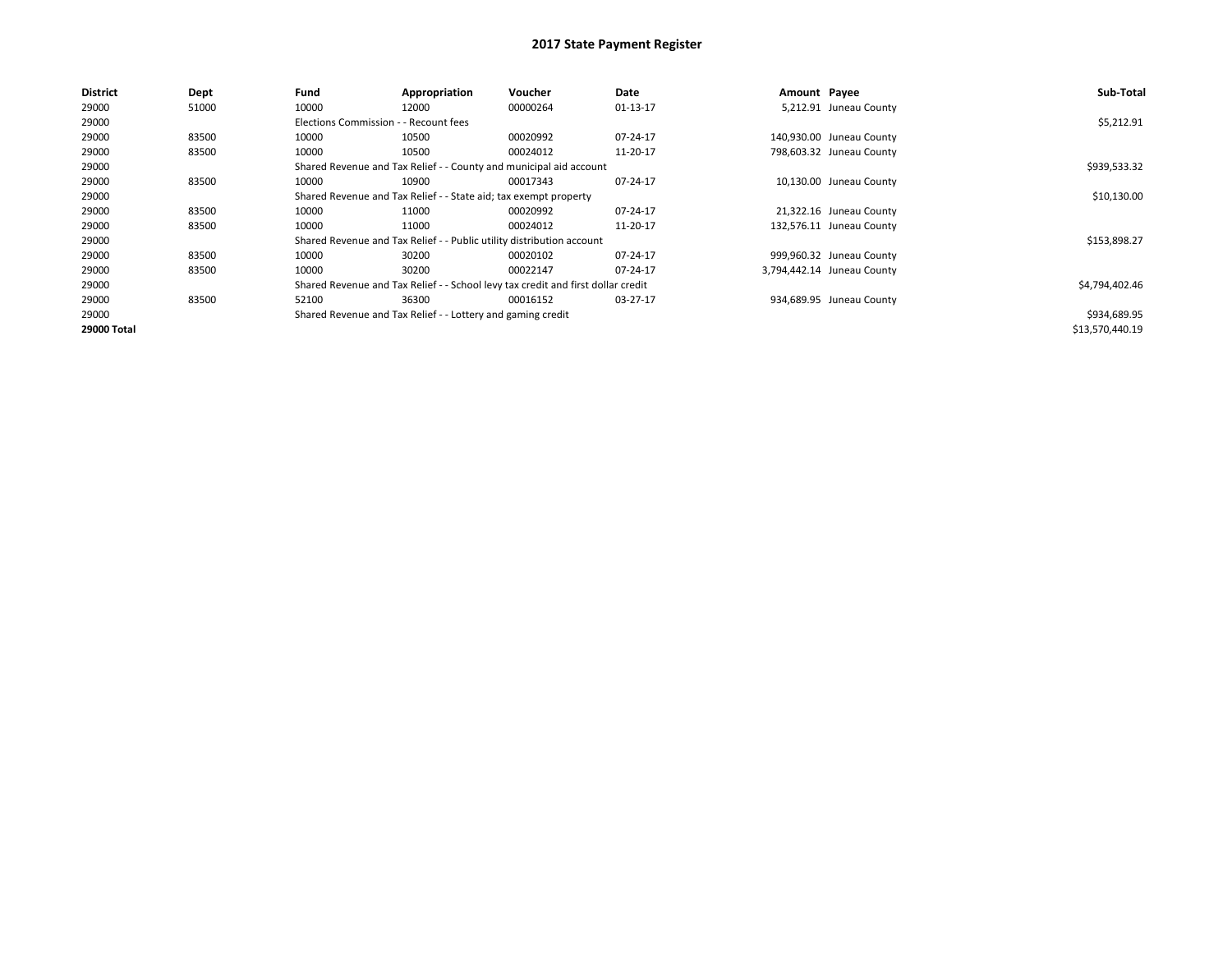| <b>District</b>    | Dept  | Fund  | Appropriation                                                                                                | Voucher  | Date       | Amount Payee |                           | Sub-Total    |
|--------------------|-------|-------|--------------------------------------------------------------------------------------------------------------|----------|------------|--------------|---------------------------|--------------|
| 29002              | 16500 | 10000 | 22500                                                                                                        | 00011186 | 06-26-17   |              | 4,248.57 Town of Armenia  |              |
| 29002              |       |       | Dept of Safety & Prof Services - - Fire dues distribution                                                    |          |            |              |                           | \$4,248.57   |
| 29002              | 37000 | 10000 | 50300                                                                                                        | 00126271 | 02-06-17   |              | 15,582.98 Town of Armenia |              |
| 29002              | 37000 | 10000 | 50300                                                                                                        | 00126272 | 02-06-17   |              | 9,617.30 Town of Armenia  |              |
| 29002              | 37000 | 10000 | 50300                                                                                                        | 00143924 | 04-21-17   |              | 305.08 Town of Armenia    |              |
| 29002              |       |       | Dept of Natural Resources - - Aids in lieu of taxes - general fund                                           |          |            |              |                           | \$25,505.36  |
| 29002              | 37000 | 21200 | 16600                                                                                                        | 00157494 | 06-19-17   |              | 1,250.64 Town of Armenia  |              |
| 29002              |       |       | Dept of Natural Resources - - General program operations - state funds; forestry                             |          |            |              |                           | \$1,250.64   |
| 29002              | 37000 | 21200 | 57100                                                                                                        | 00157494 | 06-19-17   |              | 2,772.81 Town of Armenia  |              |
| 29002              |       |       | Dept of Natural Resources - - Resource aids -- county forests, forest croplands and managed forest land aids |          | \$2,772.81 |              |                           |              |
| 29002              | 37000 | 21200 | 58900                                                                                                        | 00157494 | 06-19-17   |              | 5.752.95 Town of Armenia  |              |
| 29002              |       |       | Dept of Natural Resources - - Resource aids - distribution of closed acreage fees.                           |          |            |              |                           | \$5,752.95   |
| 29002              | 37000 | 27400 | 67000                                                                                                        | 00154691 | 06-01-17   |              | 1,657.66 Town of Armenia  |              |
| 29002              |       |       | Dept of Natural Resources - - Financial assistance for responsible units                                     |          |            |              |                           | \$1,657.66   |
| 29002              | 39500 | 21100 | 19100                                                                                                        | 00066208 | 01-03-17   |              | 61.881.70 Town of Armenia |              |
| 29002              | 39500 | 21100 | 19100                                                                                                        | 00097331 | 04-03-17   |              | 61,881.70 Town of Armenia |              |
| 29002              | 39500 | 21100 | 19100                                                                                                        | 00134757 | 07-03-17   |              | 61,881.70 Town of Armenia |              |
| 29002              | 39500 | 21100 | 19100                                                                                                        | 00170023 | 10-02-17   |              | 61,881.72 Town of Armenia |              |
| 29002              |       |       | WI Dept of Transportation - - Transportation aids to municipalities, state funds                             |          |            |              |                           | \$247,526.82 |
| 29002              | 83500 | 10000 | 10500                                                                                                        | 00020964 | 07-24-17   |              | 2,179.63 Town of Armenia  |              |
| 29002              | 83500 | 10000 | 10500                                                                                                        | 00023984 | 11-20-17   |              | 12,351.26 Town of Armenia |              |
| 29002              |       |       | Shared Revenue and Tax Relief - - County and municipal aid account                                           |          |            |              |                           | \$14,530.89  |
| 29002              | 83500 | 10000 | 10900                                                                                                        | 00018087 | 07-24-17   |              | 4.00 Town of Armenia      |              |
| 29002              |       |       | Shared Revenue and Tax Relief - - State aid; tax exempt property                                             |          |            |              |                           | \$4.00       |
| 29002              | 83500 | 10000 | 11000                                                                                                        | 00020964 | 07-24-17   |              | 370.82 Town of Armenia    |              |
| 29002              | 83500 | 10000 | 11000                                                                                                        | 00023984 | 11-20-17   |              | 2,070.02 Town of Armenia  |              |
| 29002              |       |       | Shared Revenue and Tax Relief - - Public utility distribution account                                        |          |            |              |                           | \$2,440.84   |
| <b>29002 Total</b> |       |       |                                                                                                              |          |            |              |                           | \$305,690.54 |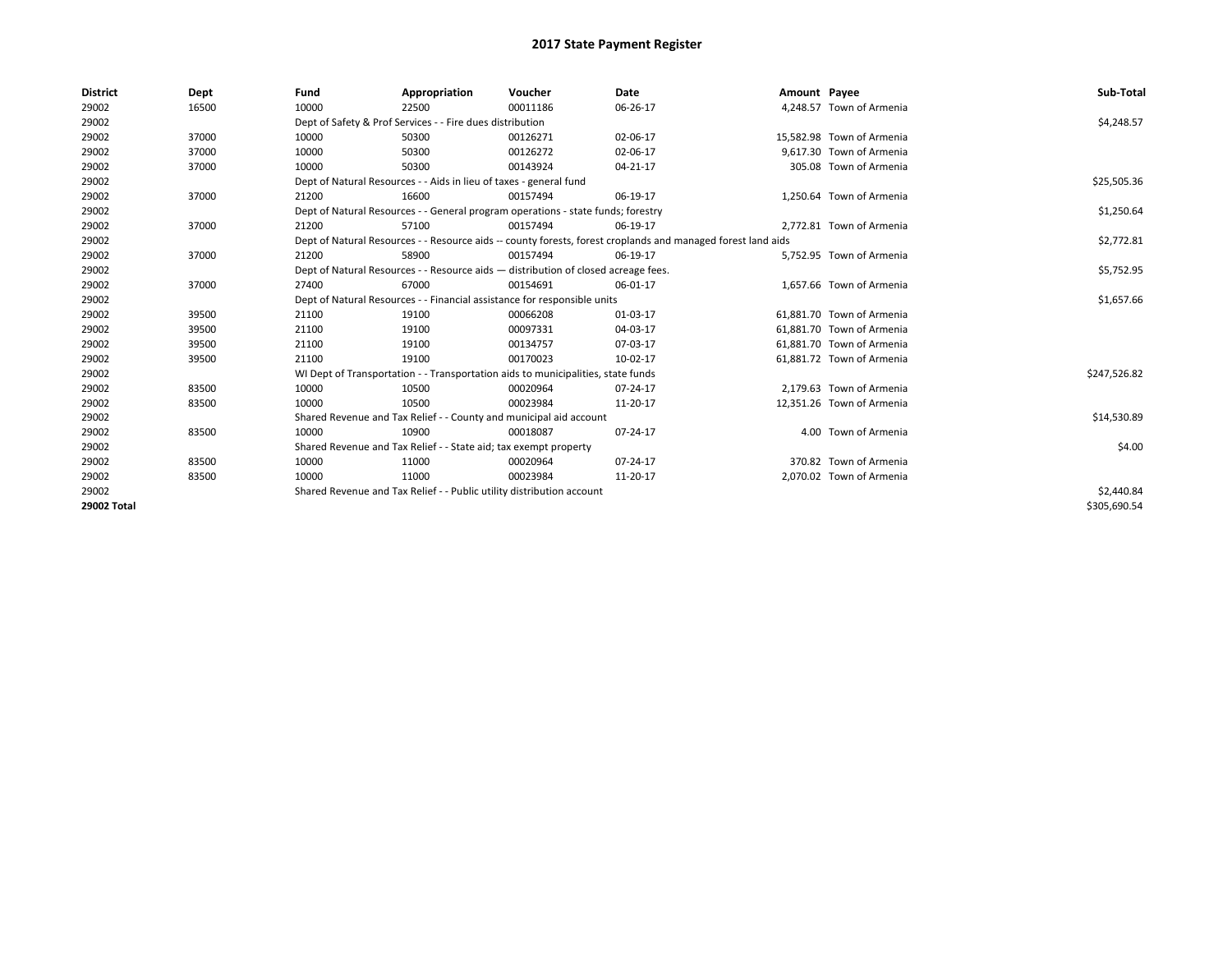| <b>District</b>    | <b>Dept</b> | Fund  | Appropriation                                                                       | Voucher  | Date                                                                                                         | Amount Payee |                              | Sub-Total    |
|--------------------|-------------|-------|-------------------------------------------------------------------------------------|----------|--------------------------------------------------------------------------------------------------------------|--------------|------------------------------|--------------|
| 29004              | 16500       | 10000 | 22500                                                                               | 00011187 | 06-26-17                                                                                                     |              | 2,242.07 Town Of Clearfield  |              |
| 29004              |             |       | Dept of Safety & Prof Services - - Fire dues distribution                           |          |                                                                                                              |              |                              | \$2,242.07   |
| 29004              | 37000       | 21200 | 16600                                                                               | 00157495 | 06-19-17                                                                                                     |              | 1.417.03 Town Of Clearfield  |              |
| 29004              |             |       | Dept of Natural Resources - - General program operations - state funds; forestry    |          |                                                                                                              |              |                              | \$1,417.03   |
| 29004              | 37000       | 21200 | 57100                                                                               | 00157495 | 06-19-17                                                                                                     |              | 1.863.25 Town Of Clearfield  |              |
| 29004              |             |       |                                                                                     |          | Dept of Natural Resources - - Resource aids -- county forests, forest croplands and managed forest land aids |              |                              | \$1,863.25   |
| 29004              | 37000       | 21200 | 58900                                                                               | 00157495 | 06-19-17                                                                                                     |              | 6.518.35 Town Of Clearfield  |              |
| 29004              |             |       | Dept of Natural Resources - - Resource aids - distribution of closed acreage fees.  |          |                                                                                                              |              |                              | \$6,518.35   |
| 29004              | 39500       | 21100 | 19100                                                                               | 00066209 | 01-03-17                                                                                                     |              | 24.755.98 Town Of Clearfield |              |
| 29004              | 39500       | 21100 | 19100                                                                               | 00097332 | 04-03-17                                                                                                     |              | 24,755.98 Town Of Clearfield |              |
| 29004              | 39500       | 21100 | 19100                                                                               | 00134758 | 07-03-17                                                                                                     |              | 24.755.98 Town Of Clearfield |              |
| 29004              | 39500       | 21100 | 19100                                                                               | 00170024 | 10-02-17                                                                                                     |              | 24,756.00 Town Of Clearfield |              |
| 29004              |             |       | WI Dept of Transportation - - Transportation aids to municipalities, state funds    |          |                                                                                                              |              |                              | \$99,023.94  |
| 29004              | 39500       | 21100 | 36500                                                                               | 00115139 | 05-09-17                                                                                                     |              | 500.00 Town Of Clearfield    |              |
| 29004              |             |       | WI Dept of Transportation - - Highway system management and operations, state funds |          |                                                                                                              |              |                              | \$500.00     |
| 29004              | 50500       | 10000 | 17400                                                                               | 00047434 | 04-28-17                                                                                                     |              | 6.521.00 Town Of Clearfield  |              |
| 29004              |             |       |                                                                                     |          | Department of Administration - - High-voltage transmission line annual impact fee distributions              |              |                              | \$6,521.00   |
| 29004              | 83500       | 10000 | 10500                                                                               | 00020965 | 07-24-17                                                                                                     |              | 1,697.25 Town Of Clearfield  |              |
| 29004              | 83500       | 10000 | 10500                                                                               | 00023985 | 11-20-17                                                                                                     |              | 9.617.75 Town Of Clearfield  |              |
| 29004              |             |       | Shared Revenue and Tax Relief - - County and municipal aid account                  |          |                                                                                                              |              |                              | \$11,315.00  |
| 29004              | 83500       | 10000 | 10900                                                                               | 00018088 | 07-24-17                                                                                                     |              | 16.00 Town Of Clearfield     |              |
| 29004              |             |       | Shared Revenue and Tax Relief - - State aid; tax exempt property                    |          |                                                                                                              |              |                              | \$16.00      |
| <b>29004 Total</b> |             |       |                                                                                     |          |                                                                                                              |              |                              | \$129,416.64 |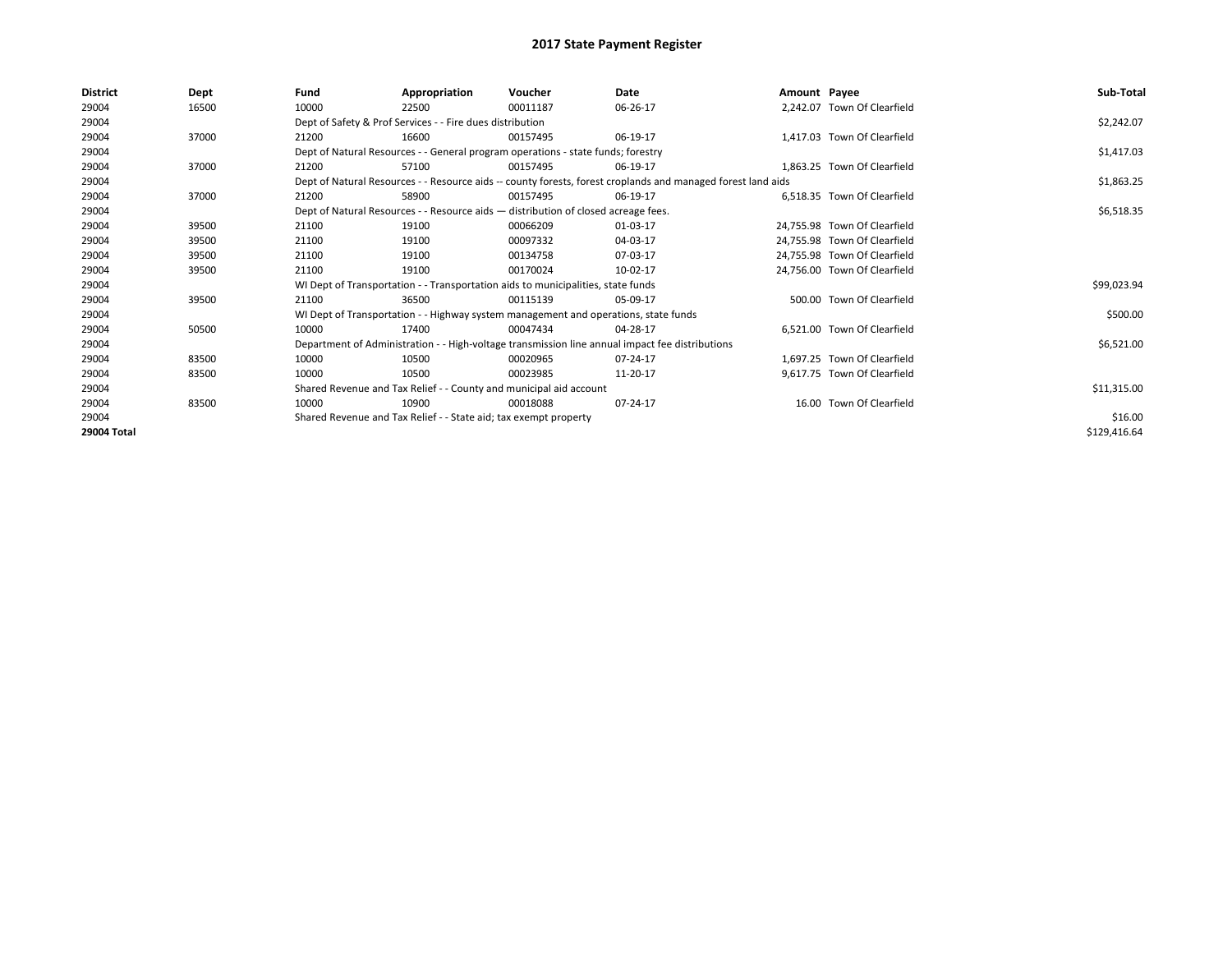| <b>District</b> | <b>Dept</b> | Fund  | Appropriation                                                                      | Voucher  | Date                                                                                                         | Amount Payee |                          | Sub-Total    |
|-----------------|-------------|-------|------------------------------------------------------------------------------------|----------|--------------------------------------------------------------------------------------------------------------|--------------|--------------------------|--------------|
| 29006           | 16500       | 10000 | 22500                                                                              | 00011188 | 06-26-17                                                                                                     |              | 857.48 Town Of Cutler    |              |
| 29006           |             |       | Dept of Safety & Prof Services - - Fire dues distribution                          |          |                                                                                                              |              |                          | \$857.48     |
| 29006           | 37000       | 10000 | 50300                                                                              | 00142778 | 04-21-17                                                                                                     |              | 374.91 Town Of Cutler    |              |
| 29006           |             |       | Dept of Natural Resources - - Aids in lieu of taxes - general fund                 |          |                                                                                                              |              |                          | \$374.91     |
| 29006           | 37000       | 21200 | 16600                                                                              | 00157496 | 06-19-17                                                                                                     |              | 305.57 Town Of Cutler    |              |
| 29006           |             |       | Dept of Natural Resources - - General program operations - state funds; forestry   |          |                                                                                                              |              |                          | \$305.57     |
| 29006           | 37000       | 21200 | 57100                                                                              | 00157496 | 06-19-17                                                                                                     |              | 1.041.34 Town Of Cutler  |              |
| 29006           |             |       |                                                                                    |          | Dept of Natural Resources - - Resource aids -- county forests, forest croplands and managed forest land aids |              |                          | \$1,041.34   |
| 29006           | 37000       | 21200 | 57900                                                                              | 00142777 | 04-21-17                                                                                                     |              | 8,880.41 Town Of Cutler  |              |
| 29006           |             |       | Dept of Natural Resources - - Aids in lieu of taxes - sum sufficient               |          | \$8,880.41                                                                                                   |              |                          |              |
| 29006           | 37000       | 21200 | 58900                                                                              | 00157496 | 06-19-17                                                                                                     |              | 1.405.62 Town Of Cutler  |              |
| 29006           |             |       | Dept of Natural Resources - - Resource aids - distribution of closed acreage fees. |          |                                                                                                              |              |                          | \$1,405.62   |
| 29006           | 39500       | 21100 | 19100                                                                              | 00066210 | 01-03-17                                                                                                     |              | 29.435.23 Town Of Cutler |              |
| 29006           | 39500       | 21100 | 19100                                                                              | 00097333 | 04-03-17                                                                                                     |              | 29,435.23 Town Of Cutler |              |
| 29006           | 39500       | 21100 | 19100                                                                              | 00134759 | 07-03-17                                                                                                     |              | 29,435.23 Town Of Cutler |              |
| 29006           | 39500       | 21100 | 19100                                                                              | 00170025 | 10-02-17                                                                                                     |              | 29,435.25 Town Of Cutler |              |
| 29006           |             |       | WI Dept of Transportation - - Transportation aids to municipalities, state funds   |          |                                                                                                              |              |                          | \$117,740.94 |
| 29006           | 39500       | 21100 | 27800                                                                              | 00161691 | 09-05-17                                                                                                     |              | 14.342.36 Town Of Cutler |              |
| 29006           |             |       | WI Dept of Transportation - - Local roads improvement program, state funds         |          |                                                                                                              |              |                          | \$14,342.36  |
| 29006           | 83500       | 10000 | 10500                                                                              | 00020966 | 07-24-17                                                                                                     |              | 2.120.85 Town Of Cutler  |              |
| 29006           | 83500       | 10000 | 10500                                                                              | 00023986 | 11-20-17                                                                                                     |              | 12,018.12 Town Of Cutler |              |
| 29006           |             |       | Shared Revenue and Tax Relief - - County and municipal aid account                 |          |                                                                                                              |              |                          | \$14,138.97  |
| 29006 Total     |             |       |                                                                                    |          |                                                                                                              |              |                          | \$159,087.60 |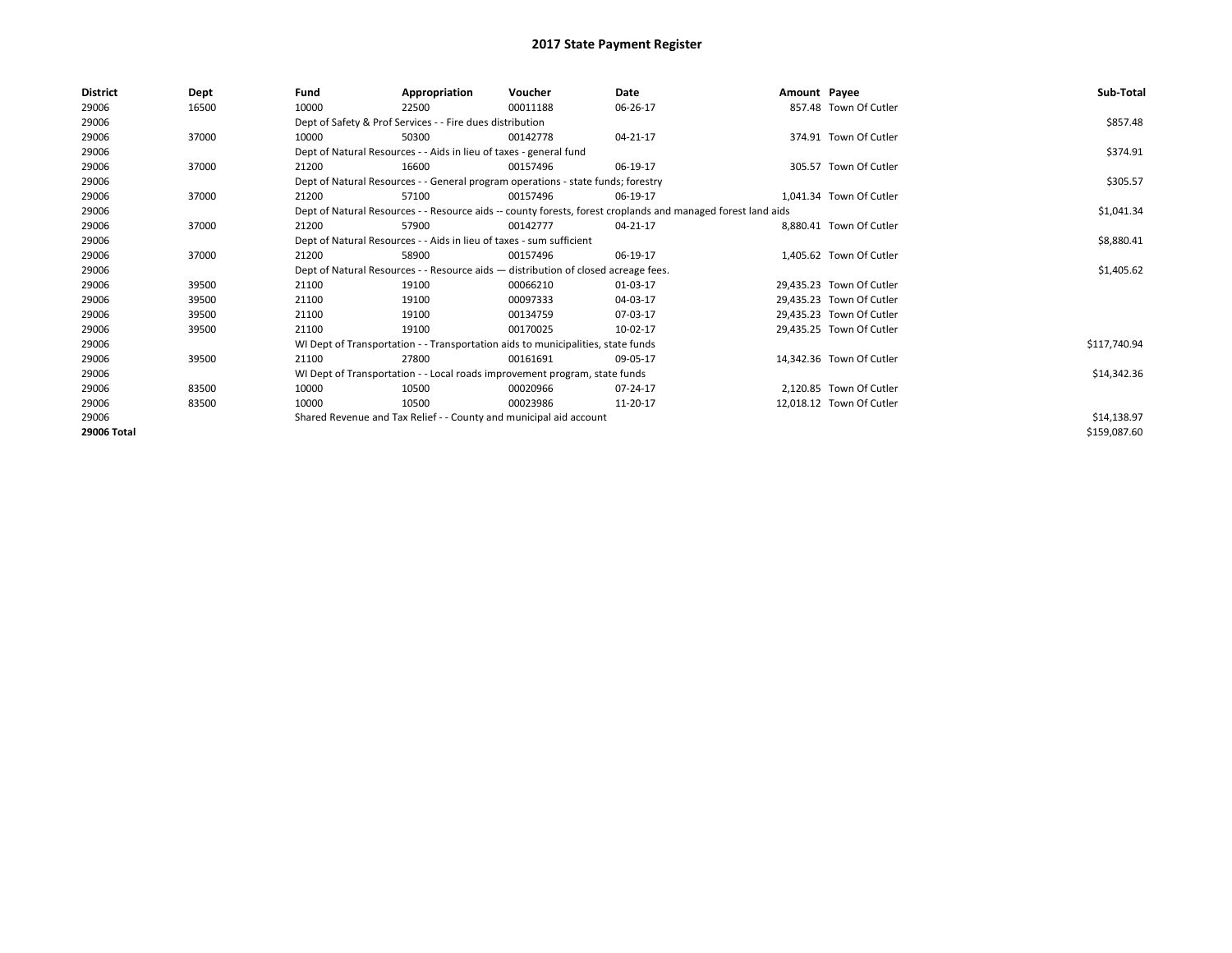| District    | Dept  | Fund  | Appropriation                                                                      | Voucher  | Date                                                                                                         | Amount Payee |                          | Sub-Total   |
|-------------|-------|-------|------------------------------------------------------------------------------------|----------|--------------------------------------------------------------------------------------------------------------|--------------|--------------------------|-------------|
| 29008       | 16500 | 10000 | 22500                                                                              | 00011189 | 06-27-17                                                                                                     |              | 520.60 Town Of Finley    |             |
| 29008       |       |       | Dept of Safety & Prof Services - - Fire dues distribution                          |          |                                                                                                              |              |                          | \$520.60    |
| 29008       | 37000 | 10000 | 50300                                                                              | 00142686 | 04-21-17                                                                                                     |              | 2,062.08 Town Of Finley  |             |
| 29008       |       |       | Dept of Natural Resources - - Aids in lieu of taxes - general fund                 |          |                                                                                                              |              |                          | \$2,062.08  |
| 29008       | 37000 | 21200 | 16600                                                                              | 00157497 | 06-19-17                                                                                                     |              | 1,054.61 Town Of Finley  |             |
| 29008       |       |       | Dept of Natural Resources - - General program operations - state funds; forestry   |          |                                                                                                              |              |                          | \$1,054.61  |
| 29008       | 37000 | 21200 | 57100                                                                              | 00157497 | 06-19-17                                                                                                     |              | 1,393.82 Town Of Finley  |             |
| 29008       |       |       |                                                                                    |          | Dept of Natural Resources - - Resource aids -- county forests, forest croplands and managed forest land aids |              |                          | \$1,393.82  |
| 29008       | 37000 | 21200 | 57900                                                                              | 00142685 | 04-21-17                                                                                                     |              | 206.21 Town Of Finley    |             |
| 29008       |       |       | Dept of Natural Resources - - Aids in lieu of taxes - sum sufficient               |          | \$206.21                                                                                                     |              |                          |             |
| 29008       | 37000 | 21200 | 58900                                                                              | 00157497 | 06-19-17                                                                                                     |              | 4,851.23 Town Of Finley  |             |
| 29008       |       |       | Dept of Natural Resources - - Resource aids - distribution of closed acreage fees. |          |                                                                                                              |              |                          | \$4,851.23  |
| 29008       | 39500 | 21100 | 19100                                                                              | 00066211 | 01-03-17                                                                                                     |              | 18,155.49 Town Of Finley |             |
| 29008       | 39500 | 21100 | 19100                                                                              | 00097334 | 04-03-17                                                                                                     |              | 18,155.49 Town Of Finley |             |
| 29008       | 39500 | 21100 | 19100                                                                              | 00134760 | 07-03-17                                                                                                     |              | 18,155.49 Town Of Finley |             |
| 29008       | 39500 | 21100 | 19100                                                                              | 00170026 | 10-02-17                                                                                                     |              | 18,155.49 Town Of Finley |             |
| 29008       |       |       | WI Dept of Transportation - - Transportation aids to municipalities, state funds   |          |                                                                                                              |              |                          | \$72,621.96 |
| 29008       | 83500 | 10000 | 10500                                                                              | 00020967 | 07-24-17                                                                                                     |              | 1,517.12 Town Of Finley  |             |
| 29008       | 83500 | 10000 | 10500                                                                              | 00023987 | 11-20-17                                                                                                     |              | 8,592.74 Town Of Finley  |             |
| 29008       |       |       | Shared Revenue and Tax Relief - - County and municipal aid account                 |          |                                                                                                              |              |                          | \$10,109.86 |
| 29008       | 83500 | 10000 | 11000                                                                              | 00020967 | 07-24-17                                                                                                     |              | 4.30 Town Of Finley      |             |
| 29008       |       |       | Shared Revenue and Tax Relief - - Public utility distribution account              |          |                                                                                                              |              |                          | \$4.30      |
| 29008 Total |       |       |                                                                                    |          |                                                                                                              |              |                          | \$92,824.67 |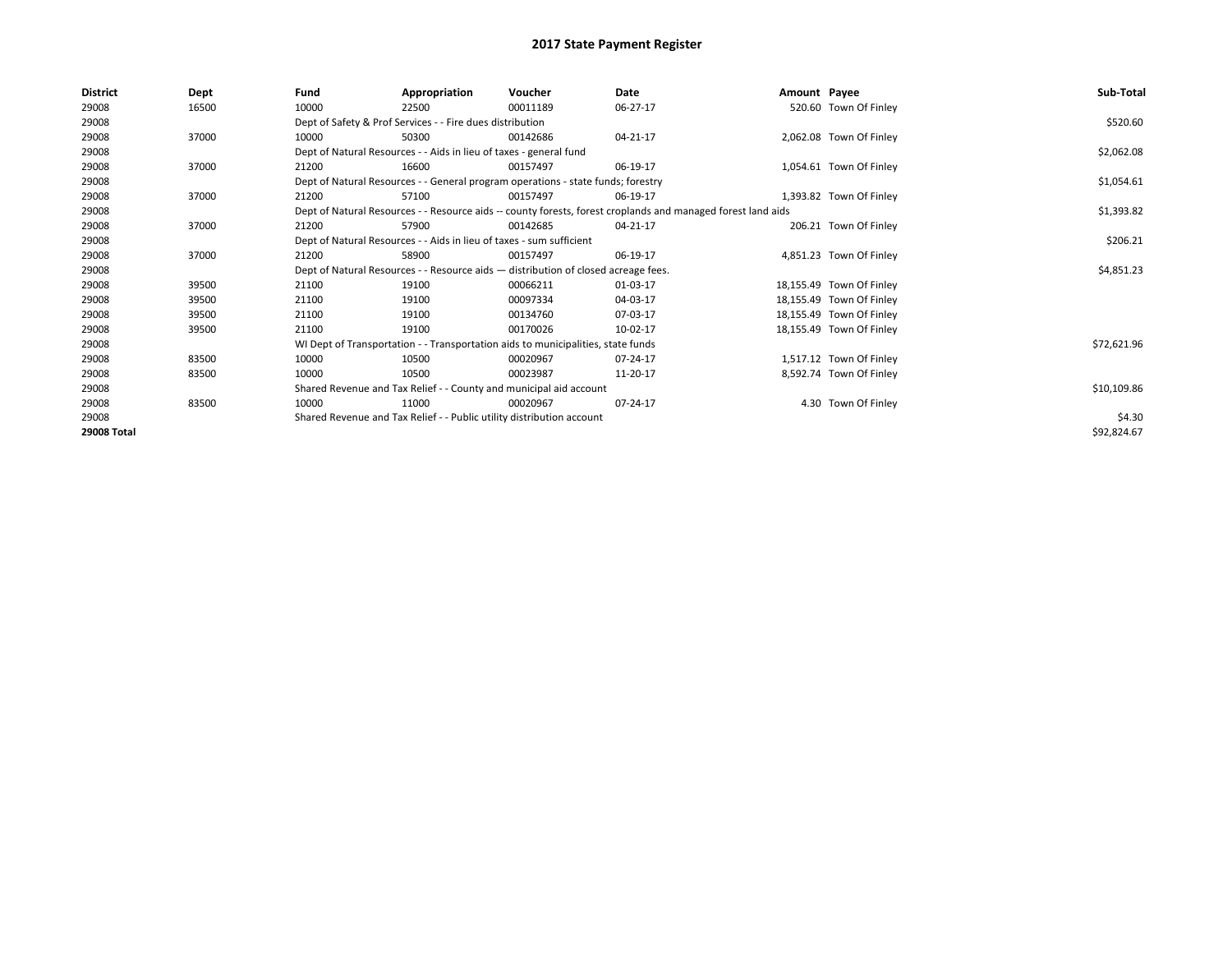| District    | Dept  | Fund  | Appropriation                                                                                                | Voucher  | Date       | Amount Payee |                            | Sub-Total    |
|-------------|-------|-------|--------------------------------------------------------------------------------------------------------------|----------|------------|--------------|----------------------------|--------------|
| 29010       | 16500 | 10000 | 22500                                                                                                        | 00011190 | 06-26-17   |              | 1,415.45 Town Of Fountain  |              |
| 29010       |       |       | Dept of Safety & Prof Services - - Fire dues distribution                                                    |          |            |              |                            | \$1,415.45   |
| 29010       | 37000 | 10000 | 50300                                                                                                        | 00126292 | 02-06-17   |              | 62.89 Town Of Fountain     |              |
| 29010       |       |       | Dept of Natural Resources - - Aids in lieu of taxes - general fund                                           |          |            |              |                            | \$62.89      |
| 29010       | 37000 | 21200 | 16600                                                                                                        | 00157498 | 06-19-17   |              | 1,330.84 Town Of Fountain  |              |
| 29010       |       |       | Dept of Natural Resources - - General program operations - state funds; forestry                             |          |            |              |                            | \$1,330.84   |
| 29010       | 37000 | 21200 | 57100                                                                                                        | 00157498 | 06-19-17   |              | 609.10 Town Of Fountain    |              |
| 29010       |       |       | Dept of Natural Resources - - Resource aids -- county forests, forest croplands and managed forest land aids |          | \$609.10   |              |                            |              |
| 29010       | 37000 | 21200 | 58900                                                                                                        | 00157498 | 06-19-17   |              | 6,121.87 Town Of Fountain  |              |
| 29010       |       |       | Dept of Natural Resources - - Resource aids - distribution of closed acreage fees.                           |          | \$6,121.87 |              |                            |              |
| 29010       | 39500 | 21100 | 19100                                                                                                        | 00066212 | 01-03-17   |              | 21,629.14 Town Of Fountain |              |
| 29010       | 39500 | 21100 | 19100                                                                                                        | 00097335 | 04-03-17   |              | 21,629.14 Town Of Fountain |              |
| 29010       | 39500 | 21100 | 19100                                                                                                        | 00134761 | 07-03-17   |              | 21,629.14 Town Of Fountain |              |
| 29010       | 39500 | 21100 | 19100                                                                                                        | 00170027 | 10-02-17   |              | 21,629.16 Town Of Fountain |              |
| 29010       |       |       | WI Dept of Transportation - - Transportation aids to municipalities, state funds                             |          |            |              |                            | \$86,516.58  |
| 29010       | 83500 | 10000 | 10500                                                                                                        | 00020968 | 07-24-17   |              | 8,518.53 Town Of Fountain  |              |
| 29010       | 83500 | 10000 | 10500                                                                                                        | 00023988 | 11-20-17   |              | 48,271.70 Town Of Fountain |              |
| 29010       |       |       | Shared Revenue and Tax Relief - - County and municipal aid account                                           |          |            |              |                            | \$56,790.23  |
| 29010       | 83500 | 10000 | 11000                                                                                                        | 00020968 | 07-24-17   |              | 5.13 Town Of Fountain      |              |
| 29010       | 83500 | 10000 | 11000                                                                                                        | 00023988 | 11-20-17   |              | 27.67 Town Of Fountain     |              |
| 29010       |       |       | Shared Revenue and Tax Relief - - Public utility distribution account                                        |          |            |              |                            | \$32.80      |
| 29010 Total |       |       |                                                                                                              |          |            |              |                            | \$152,879.76 |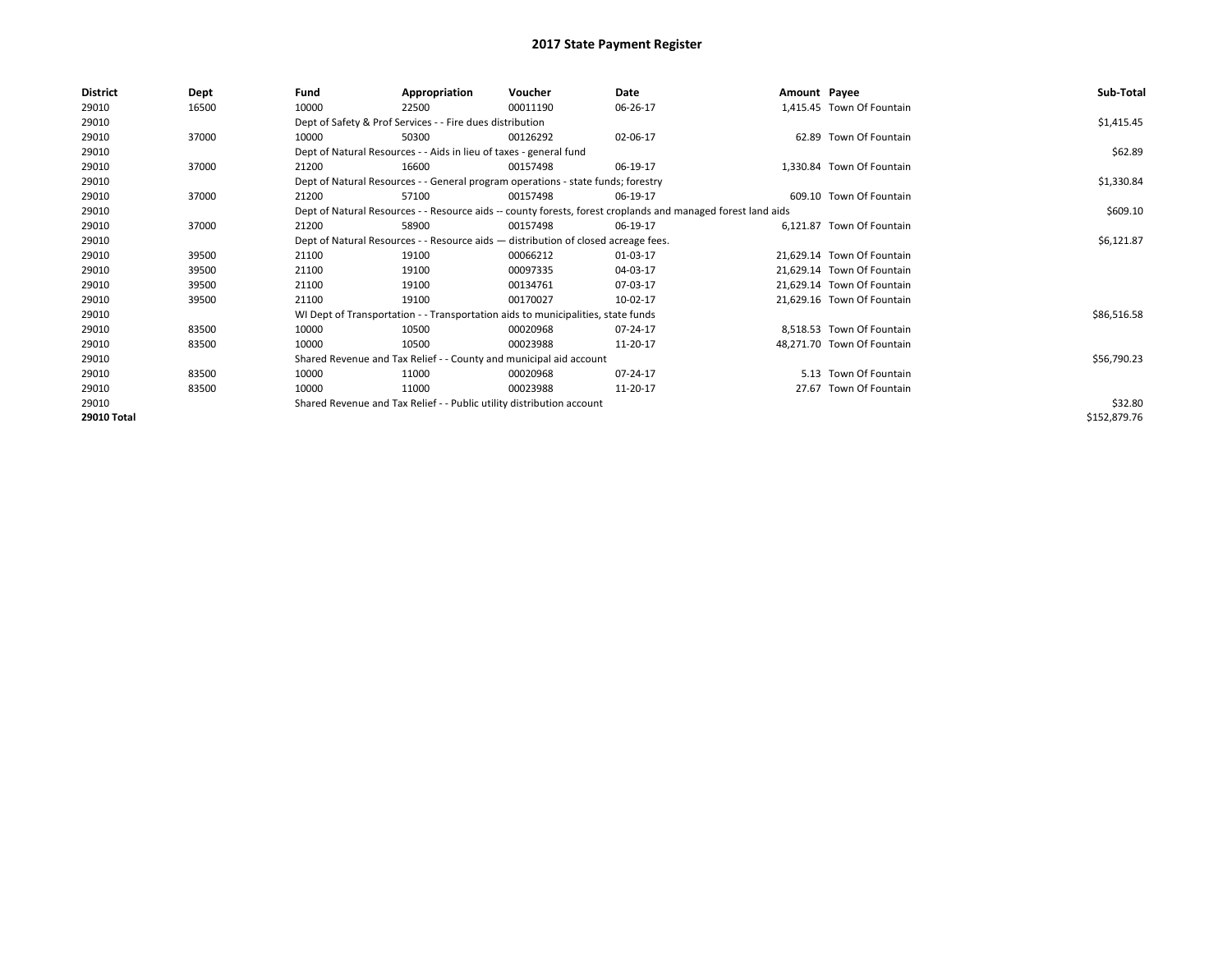| <b>District</b>    | Dept  | Fund  | Appropriation                                                                      | Voucher  | Date                                                                                                         | Amount Payee |                               | Sub-Total    |
|--------------------|-------|-------|------------------------------------------------------------------------------------|----------|--------------------------------------------------------------------------------------------------------------|--------------|-------------------------------|--------------|
| 29012              | 16500 | 10000 | 22500                                                                              | 00011191 | 06-26-17                                                                                                     |              | 12,104.21 Town Of Germantown  |              |
| 29012              |       |       | Dept of Safety & Prof Services - - Fire dues distribution                          |          |                                                                                                              |              |                               | \$12,104.21  |
| 29012              | 37000 | 10000 | 50300                                                                              | 00126063 | 02-06-17                                                                                                     |              | 60,625.35 Town Of Germantown  |              |
| 29012              | 37000 | 10000 | 50300                                                                              | 00126064 | 02-06-17                                                                                                     |              | 144.523.27 Town Of Germantown |              |
| 29012              | 37000 | 10000 | 50300                                                                              | 00143281 | 04-21-17                                                                                                     |              | 872.12 Town Of Germantown     |              |
| 29012              | 37000 | 10000 | 50300                                                                              | 00143282 | 04-21-17                                                                                                     |              | 1,197.49 Town Of Germantown   |              |
| 29012              |       |       | Dept of Natural Resources - - Aids in lieu of taxes - general fund                 |          |                                                                                                              |              |                               | \$207,218.23 |
| 29012              | 37000 | 21200 | 16600                                                                              | 00157499 | 06-19-17                                                                                                     |              | 726.67 Town Of Germantown     |              |
| 29012              |       |       | Dept of Natural Resources - - General program operations - state funds; forestry   |          |                                                                                                              |              |                               | \$726.67     |
| 29012              | 37000 | 21200 | 57100                                                                              | 00157499 | 06-19-17                                                                                                     |              | 534.90 Town Of Germantown     |              |
| 29012              |       |       |                                                                                    |          | Dept of Natural Resources - - Resource aids -- county forests, forest croplands and managed forest land aids |              |                               | \$534.90     |
| 29012              | 37000 | 21200 | 58900                                                                              | 00157499 | 06-19-17                                                                                                     |              | 3,342.66 Town Of Germantown   |              |
| 29012              |       |       | Dept of Natural Resources - - Resource aids - distribution of closed acreage fees. |          |                                                                                                              |              |                               | \$3,342.66   |
| 29012              | 39500 | 21100 | 19100                                                                              | 00066213 | 01-03-17                                                                                                     |              | 38,270.76 Town Of Germantown  |              |
| 29012              | 39500 | 21100 | 19100                                                                              | 00097336 | 04-03-17                                                                                                     |              | 38,270.76 Town Of Germantown  |              |
| 29012              | 39500 | 21100 | 19100                                                                              | 00134762 | 07-03-17                                                                                                     |              | 38,270.76 Town Of Germantown  |              |
| 29012              | 39500 | 21100 | 19100                                                                              | 00170028 | 10-02-17                                                                                                     |              | 38,270.76 Town Of Germantown  |              |
| 29012              |       |       | WI Dept of Transportation - - Transportation aids to municipalities, state funds   |          |                                                                                                              |              |                               | \$153,083.04 |
| 29012              | 83500 | 10000 | 10500                                                                              | 00020969 | 07-24-17                                                                                                     |              | 1.333.33 Town Of Germantown   |              |
| 29012              | 83500 | 10000 | 10500                                                                              | 00023989 | 11-20-17                                                                                                     |              | 7,555.52 Town Of Germantown   |              |
| 29012              |       |       | Shared Revenue and Tax Relief - - County and municipal aid account                 |          |                                                                                                              |              |                               | \$8,888.85   |
| 29012              | 83500 | 10000 | 10900                                                                              | 00018089 | 07-24-17                                                                                                     |              | 12.00 Town Of Germantown      |              |
| 29012              |       |       | Shared Revenue and Tax Relief - - State aid; tax exempt property                   |          |                                                                                                              |              |                               | \$12.00      |
| 29012              | 83500 | 10000 | 11000                                                                              | 00020969 | 07-24-17                                                                                                     |              | 591.03 Town Of Germantown     |              |
| 29012              | 83500 | 10000 | 11000                                                                              | 00023989 | 11-20-17                                                                                                     |              | 3,359.35 Town Of Germantown   |              |
| 29012              |       |       | Shared Revenue and Tax Relief - - Public utility distribution account              |          |                                                                                                              |              |                               | \$3,950.38   |
| 29012              | 83500 | 10000 | 50100                                                                              | 00015280 | 01-31-17                                                                                                     |              | 441.54 Town Of Germantown     |              |
| 29012              |       |       | Shared Revenue and Tax Relief - - Payments for municipal services                  |          |                                                                                                              |              |                               | \$441.54     |
| <b>29012 Total</b> |       |       |                                                                                    |          |                                                                                                              |              |                               | \$390,302.48 |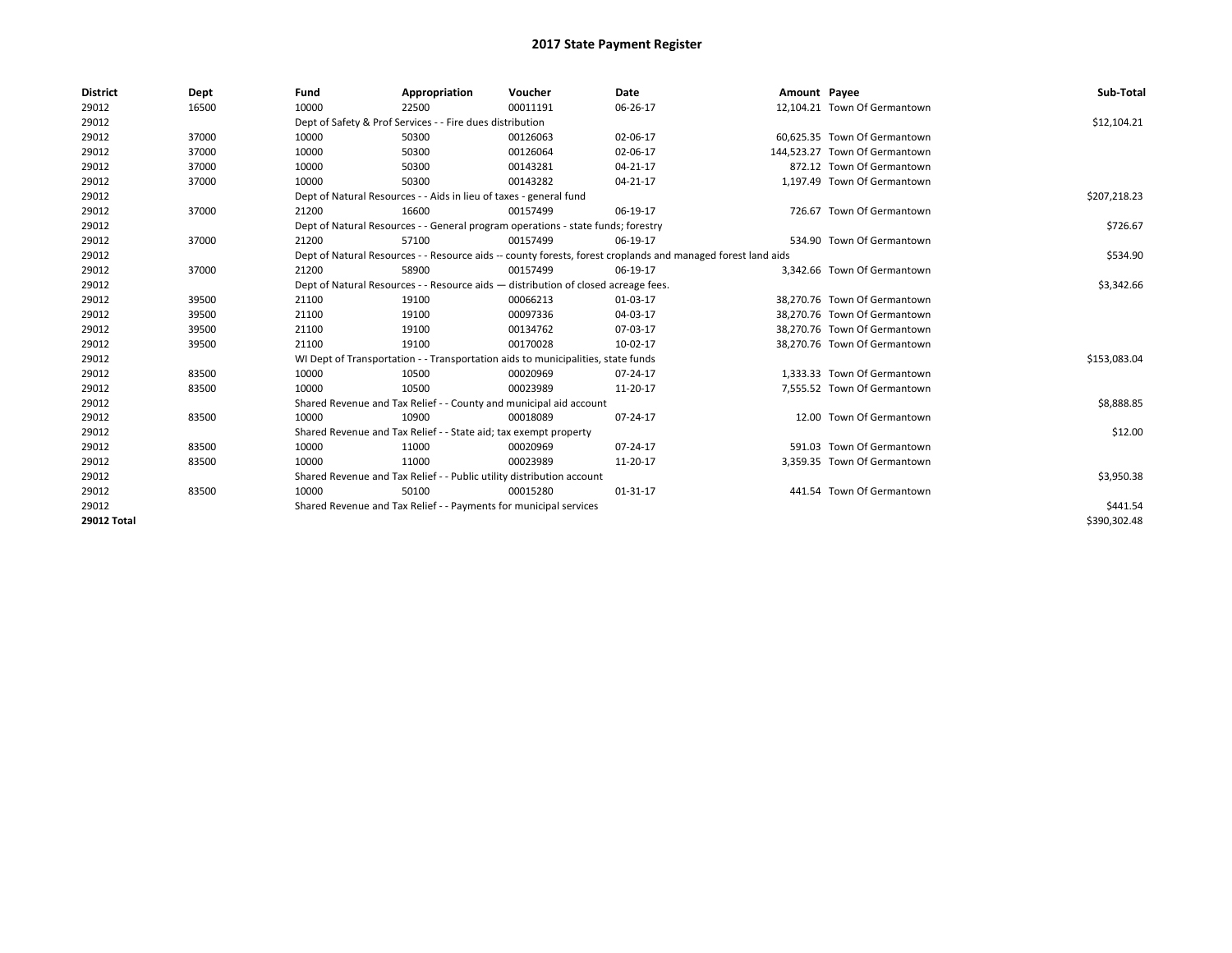| <b>District</b>    | Dept  | Fund  | Appropriation                                                         | Voucher                                                                            | Date                                                                                                         | Amount Payee |                           | Sub-Total    |
|--------------------|-------|-------|-----------------------------------------------------------------------|------------------------------------------------------------------------------------|--------------------------------------------------------------------------------------------------------------|--------------|---------------------------|--------------|
| 29014              | 16500 | 10000 | 22500                                                                 | 00011192                                                                           | 06-26-17                                                                                                     |              | 2,111.01 Town Of Kildare  |              |
| 29014              |       |       | Dept of Safety & Prof Services - - Fire dues distribution             |                                                                                    |                                                                                                              |              |                           | \$2,111.01   |
| 29014              | 37000 | 10000 | 50300                                                                 | 00125849                                                                           | 02-06-17                                                                                                     |              | 853.61 Town Of Kildare    |              |
| 29014              | 37000 | 10000 | 50300                                                                 | 00125850                                                                           | 02-06-17                                                                                                     |              | 810.93 Town Of Kildare    |              |
| 29014              |       |       | Dept of Natural Resources - - Aids in lieu of taxes - general fund    |                                                                                    |                                                                                                              |              |                           | \$1,664.54   |
| 29014              | 37000 | 21200 | 16600                                                                 | 00157500                                                                           | 06-19-17                                                                                                     |              | 1,045.43 Town Of Kildare  |              |
| 29014              |       |       |                                                                       | Dept of Natural Resources - - General program operations - state funds; forestry   |                                                                                                              |              |                           | \$1,045.43   |
| 29014              | 37000 | 21200 | 57100                                                                 | 00157500                                                                           | 06-19-17                                                                                                     |              | 556.74 Town Of Kildare    |              |
| 29014              |       |       |                                                                       |                                                                                    | Dept of Natural Resources - - Resource aids -- county forests, forest croplands and managed forest land aids |              |                           | \$556.74     |
| 29014              | 37000 | 21200 | 58900                                                                 | 00157500                                                                           | 06-19-17                                                                                                     |              | 4,809.00 Town Of Kildare  |              |
| 29014              |       |       |                                                                       | Dept of Natural Resources - - Resource aids - distribution of closed acreage fees. |                                                                                                              |              |                           | \$4,809.00   |
| 29014              | 37000 | 27400 | 67000                                                                 | 00154619                                                                           | 06-01-17                                                                                                     |              | 841.51 Town Of Kildare    |              |
| 29014              |       |       |                                                                       | Dept of Natural Resources - - Financial assistance for responsible units           |                                                                                                              |              |                           | \$841.51     |
| 29014              | 39500 | 21100 | 19100                                                                 | 00066214                                                                           | 01-03-17                                                                                                     |              | 25,339.51 Town Of Kildare |              |
| 29014              | 39500 | 21100 | 19100                                                                 | 00097337                                                                           | 04-03-17                                                                                                     |              | 25,339.51 Town Of Kildare |              |
| 29014              | 39500 | 21100 | 19100                                                                 | 00134763                                                                           | 07-03-17                                                                                                     |              | 25,339.51 Town Of Kildare |              |
| 29014              | 39500 | 21100 | 19100                                                                 | 00170029                                                                           | 10-02-17                                                                                                     |              | 25,339.53 Town Of Kildare |              |
| 29014              |       |       |                                                                       | WI Dept of Transportation - - Transportation aids to municipalities, state funds   |                                                                                                              |              |                           | \$101,358.06 |
| 29014              | 50500 | 10000 | 17400                                                                 | 00047435                                                                           | 04-28-17                                                                                                     |              | 23,000.00 Town Of Kildare |              |
| 29014              |       |       |                                                                       |                                                                                    | Department of Administration - - High-voltage transmission line annual impact fee distributions              |              |                           | \$23,000.00  |
| 29014              | 83500 | 10000 | 10500                                                                 | 00020970                                                                           | $07 - 24 - 17$                                                                                               |              | 1,329.48 Town Of Kildare  |              |
| 29014              | 83500 | 10000 | 10500                                                                 | 00023990                                                                           | 11-20-17                                                                                                     |              | 7,533.71 Town Of Kildare  |              |
| 29014              |       |       | Shared Revenue and Tax Relief - - County and municipal aid account    |                                                                                    |                                                                                                              |              |                           | \$8,863.19   |
| 29014              | 83500 | 10000 | 10900                                                                 | 00018090                                                                           | 07-24-17                                                                                                     |              | 9.00 Town Of Kildare      |              |
| 29014              |       |       | Shared Revenue and Tax Relief - - State aid; tax exempt property      |                                                                                    |                                                                                                              |              |                           | \$9.00       |
| 29014              | 83500 | 10000 | 11000                                                                 | 00020970                                                                           | 07-24-17                                                                                                     |              | 11.79 Town Of Kildare     |              |
| 29014              | 83500 | 10000 | 11000                                                                 | 00023990                                                                           | 11-20-17                                                                                                     |              | 63.61 Town Of Kildare     |              |
| 29014              |       |       | Shared Revenue and Tax Relief - - Public utility distribution account |                                                                                    |                                                                                                              |              |                           | \$75.40      |
| 29014              | 83500 | 10000 | 50100                                                                 | 00015281                                                                           | $01 - 31 - 17$                                                                                               |              | 42.72 Town Of Kildare     |              |
| 29014              |       |       | Shared Revenue and Tax Relief - - Payments for municipal services     |                                                                                    |                                                                                                              |              |                           | \$42.72      |
| <b>29014 Total</b> |       |       |                                                                       |                                                                                    |                                                                                                              |              |                           | \$144.376.60 |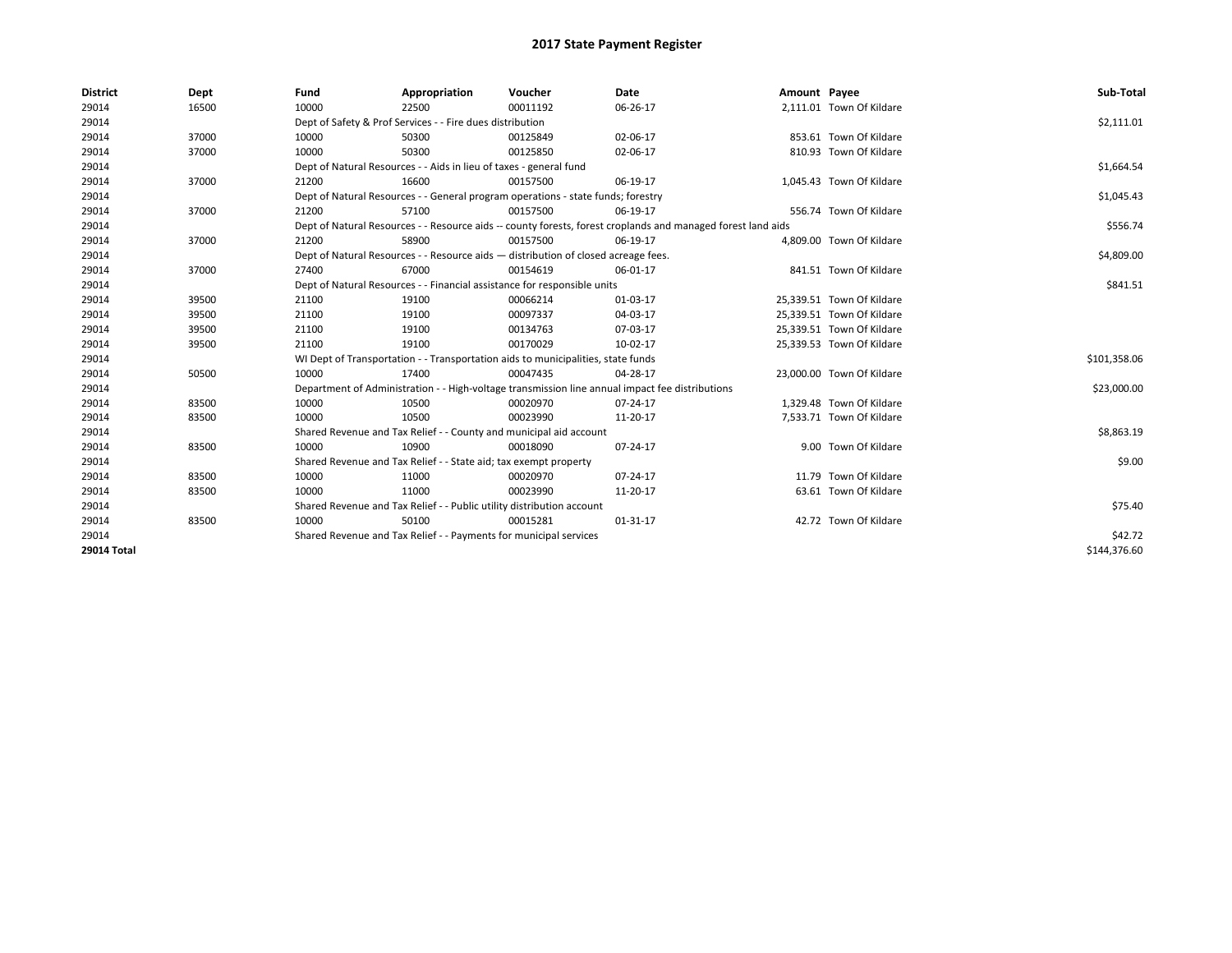| <b>District</b>    | Dept  | Fund  | Appropriation                                                                                      | Voucher  | Date     | Amount Payee |                            | Sub-Total    |
|--------------------|-------|-------|----------------------------------------------------------------------------------------------------|----------|----------|--------------|----------------------------|--------------|
| 29016              | 16500 | 10000 | 22500                                                                                              | 00011193 | 06-26-17 |              | 107.06 Town Of Kingston    |              |
| 29016              |       |       | Dept of Safety & Prof Services - - Fire dues distribution                                          |          |          |              |                            | \$107.06     |
| 29016              | 37000 | 10000 | 50300                                                                                              | 00142579 | 04-21-17 |              | 1,116.48 Town Of Kingston  |              |
| 29016              |       |       | Dept of Natural Resources - - Aids in lieu of taxes - general fund                                 |          |          |              |                            | \$1,116.48   |
| 29016              | 37000 | 21200 | 57900                                                                                              | 00142578 | 04-21-17 |              | 21,019.94 Town Of Kingston |              |
| 29016              |       |       | Dept of Natural Resources - - Aids in lieu of taxes - sum sufficient                               |          |          |              |                            | \$21,019.94  |
| 29016              | 39500 | 21100 | 19100                                                                                              | 00066215 | 01-03-17 |              | 18,521.21 Town Of Kingston |              |
| 29016              | 39500 | 21100 | 19100                                                                                              | 00097338 | 04-03-17 |              | 18,521.21 Town Of Kingston |              |
| 29016              | 39500 | 21100 | 19100                                                                                              | 00134764 | 07-03-17 |              | 18,521.21 Town Of Kingston |              |
| 29016              | 39500 | 21100 | 19100                                                                                              | 00170030 | 10-02-17 |              | 18,521.24 Town Of Kingston |              |
| 29016              |       |       | WI Dept of Transportation - - Transportation aids to municipalities, state funds                   |          |          |              |                            | \$74,084.87  |
| 29016              | 39500 | 21100 | 27800                                                                                              | 00084199 | 02-09-17 |              | 14,342.36 Town Of Kingston |              |
| 29016              |       |       | WI Dept of Transportation - - Local roads improvement program, state funds                         |          |          |              |                            | \$14,342.36  |
| 29016              | 46500 | 10000 | 30500                                                                                              | 00031004 | 09-06-17 |              | 1,107.43 Town Of Kingston  |              |
| 29016              |       |       | Department of Military Affairs - - Disaster recovery aid; public health emergency quarantine costs |          |          |              |                            | \$1,107.43   |
| 29016              | 46500 | 10000 | 34200                                                                                              | 00031004 | 09-06-17 |              | 6,644.57 Town Of Kingston  |              |
| 29016              |       |       | Department of Military Affairs - - Federal aid, local assistance                                   |          |          |              |                            | \$6,644.57   |
| 29016              | 83500 | 10000 | 10500                                                                                              | 00020971 | 07-24-17 |              | 159.45 Town Of Kingston    |              |
| 29016              | 83500 | 10000 | 10500                                                                                              | 00023991 | 11-20-17 |              | 903.54 Town Of Kingston    |              |
| 29016              |       |       | Shared Revenue and Tax Relief - - County and municipal aid account                                 |          |          |              |                            | \$1,062.99   |
| <b>29016 Total</b> |       |       |                                                                                                    |          |          |              |                            | \$119,485.70 |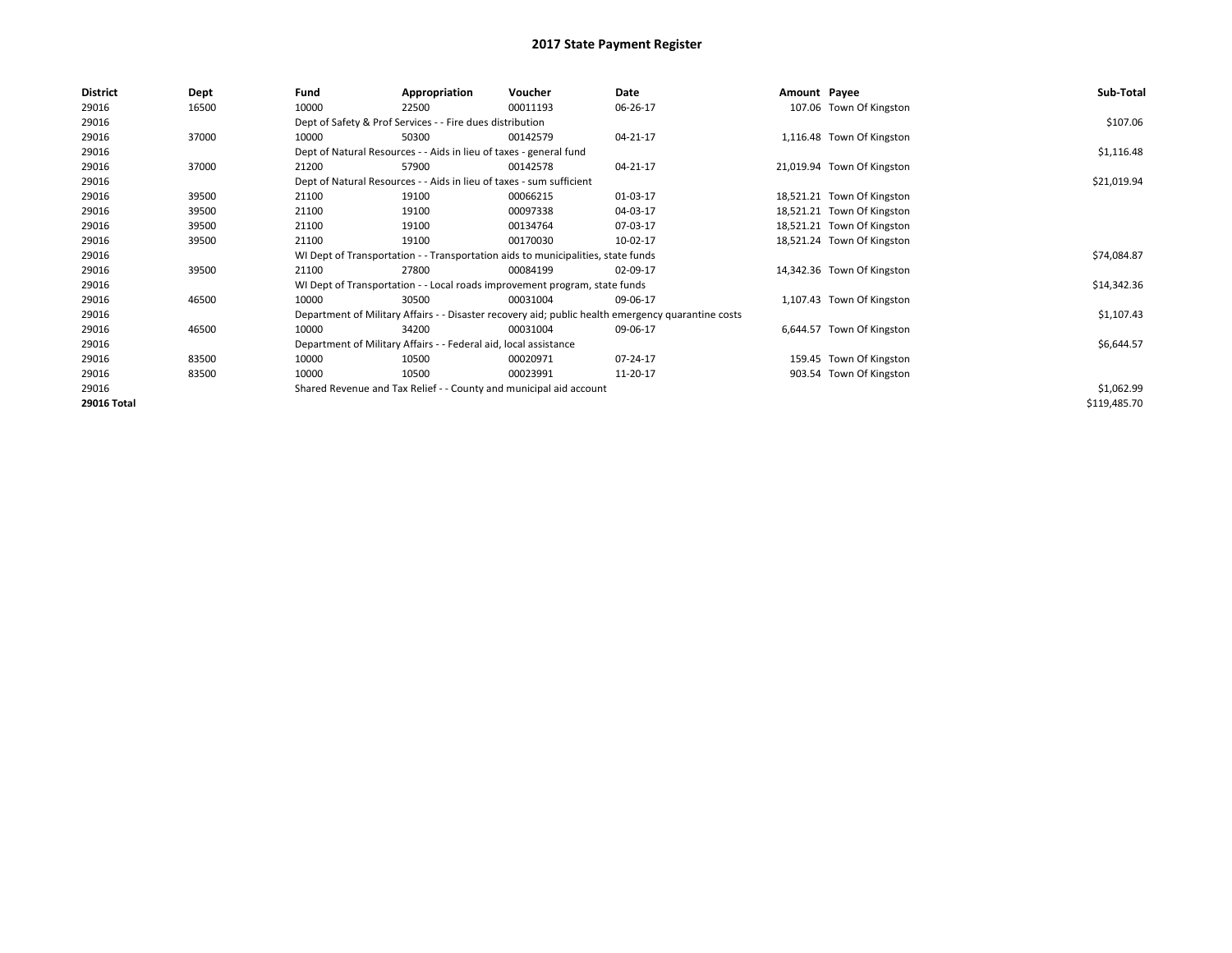| <b>District</b>    | Dept  | Fund  | Appropriation                                                                      | Voucher  | <b>Date</b>                                                                                                  | Amount Payee |                             | Sub-Total    |  |  |  |
|--------------------|-------|-------|------------------------------------------------------------------------------------|----------|--------------------------------------------------------------------------------------------------------------|--------------|-----------------------------|--------------|--|--|--|
| 29018              | 16500 | 10000 | 22500                                                                              | 00011194 | 06-26-17                                                                                                     |              | 4,705.37 Town Of Lemonweir  |              |  |  |  |
| 29018              |       |       | Dept of Safety & Prof Services - - Fire dues distribution                          |          |                                                                                                              |              |                             | \$4,705.37   |  |  |  |
| 29018              | 37000 | 21200 | 16600                                                                              | 00157501 | 06-19-17                                                                                                     |              | 1,075.06 Town Of Lemonweir  |              |  |  |  |
| 29018              |       |       | Dept of Natural Resources - - General program operations - state funds; forestry   |          |                                                                                                              |              |                             | \$1,075.06   |  |  |  |
| 29018              | 37000 | 21200 | 57100                                                                              | 00157501 | 06-19-17                                                                                                     |              | 616.93 Town Of Lemonweir    |              |  |  |  |
| 29018              |       |       |                                                                                    |          | Dept of Natural Resources - - Resource aids -- county forests, forest croplands and managed forest land aids |              |                             | \$616.93     |  |  |  |
| 29018              | 37000 | 21200 | 58900                                                                              | 00157501 | 06-19-17                                                                                                     |              | 4,945.26 Town Of Lemonweir  |              |  |  |  |
| 29018              |       |       | Dept of Natural Resources - - Resource aids - distribution of closed acreage fees. |          |                                                                                                              |              |                             | \$4,945.26   |  |  |  |
| 29018              | 39500 | 21100 | 19100                                                                              | 00066216 | 01-03-17                                                                                                     |              | 30,706.89 Town Of Lemonweir |              |  |  |  |
| 29018              | 39500 | 21100 | 19100                                                                              | 00097339 | 04-03-17                                                                                                     |              | 30.706.89 Town Of Lemonweir |              |  |  |  |
| 29018              | 39500 | 21100 | 19100                                                                              | 00134765 | 07-03-17                                                                                                     |              | 30.706.89 Town Of Lemonweir |              |  |  |  |
| 29018              | 39500 | 21100 | 19100                                                                              | 00170031 | 10-02-17                                                                                                     |              | 30,706.89 Town Of Lemonweir |              |  |  |  |
| 29018              |       |       | WI Dept of Transportation - - Transportation aids to municipalities, state funds   |          |                                                                                                              |              |                             |              |  |  |  |
| 29018              | 39500 | 21100 | 27800                                                                              | 00098685 | 03-21-17                                                                                                     |              | 14.342.36 Town Of Lemonweir |              |  |  |  |
| 29018              |       |       | WI Dept of Transportation - - Local roads improvement program, state funds         |          |                                                                                                              |              |                             | \$14,342.36  |  |  |  |
| 29018              | 50500 | 10000 | 17400                                                                              | 00047436 | 04-28-17                                                                                                     |              | 38,826.00 Town Of Lemonweir |              |  |  |  |
| 29018              |       |       |                                                                                    |          | Department of Administration - - High-voltage transmission line annual impact fee distributions              |              |                             | \$38,826.00  |  |  |  |
| 29018              | 83500 | 10000 | 10500                                                                              | 00020972 | 07-24-17                                                                                                     |              | 13.134.67 Town Of Lemonweir |              |  |  |  |
| 29018              | 83500 | 10000 | 10500                                                                              | 00023992 | 11-20-17                                                                                                     |              | 74,429.80 Town Of Lemonweir |              |  |  |  |
| 29018              |       |       | Shared Revenue and Tax Relief - - County and municipal aid account                 |          |                                                                                                              |              |                             | \$87,564.47  |  |  |  |
| 29018              | 83500 | 10000 | 10900                                                                              | 00018091 | 07-24-17                                                                                                     |              | 26.00 Town Of Lemonweir     |              |  |  |  |
| 29018              |       |       | Shared Revenue and Tax Relief - - State aid; tax exempt property                   |          |                                                                                                              |              |                             | \$26.00      |  |  |  |
| 29018              | 83500 | 10000 | 11000                                                                              | 00020972 | 07-24-17                                                                                                     |              | 210.53 Town Of Lemonweir    |              |  |  |  |
| 29018              | 83500 | 10000 | 11000                                                                              | 00023992 | 11-20-17                                                                                                     |              | 1,212.81 Town Of Lemonweir  |              |  |  |  |
| 29018              |       |       | Shared Revenue and Tax Relief - - Public utility distribution account              |          |                                                                                                              |              |                             | \$1,423.34   |  |  |  |
| 29018              | 83500 | 52100 | 36300                                                                              | 00015843 | 03-27-17                                                                                                     |              | 10,872.60 Town Of Lemonweir |              |  |  |  |
| 29018              |       |       | Shared Revenue and Tax Relief - - Lottery and gaming credit                        |          |                                                                                                              |              |                             | \$10,872.60  |  |  |  |
| <b>29018 Total</b> |       |       |                                                                                    |          |                                                                                                              |              |                             | \$287,224.95 |  |  |  |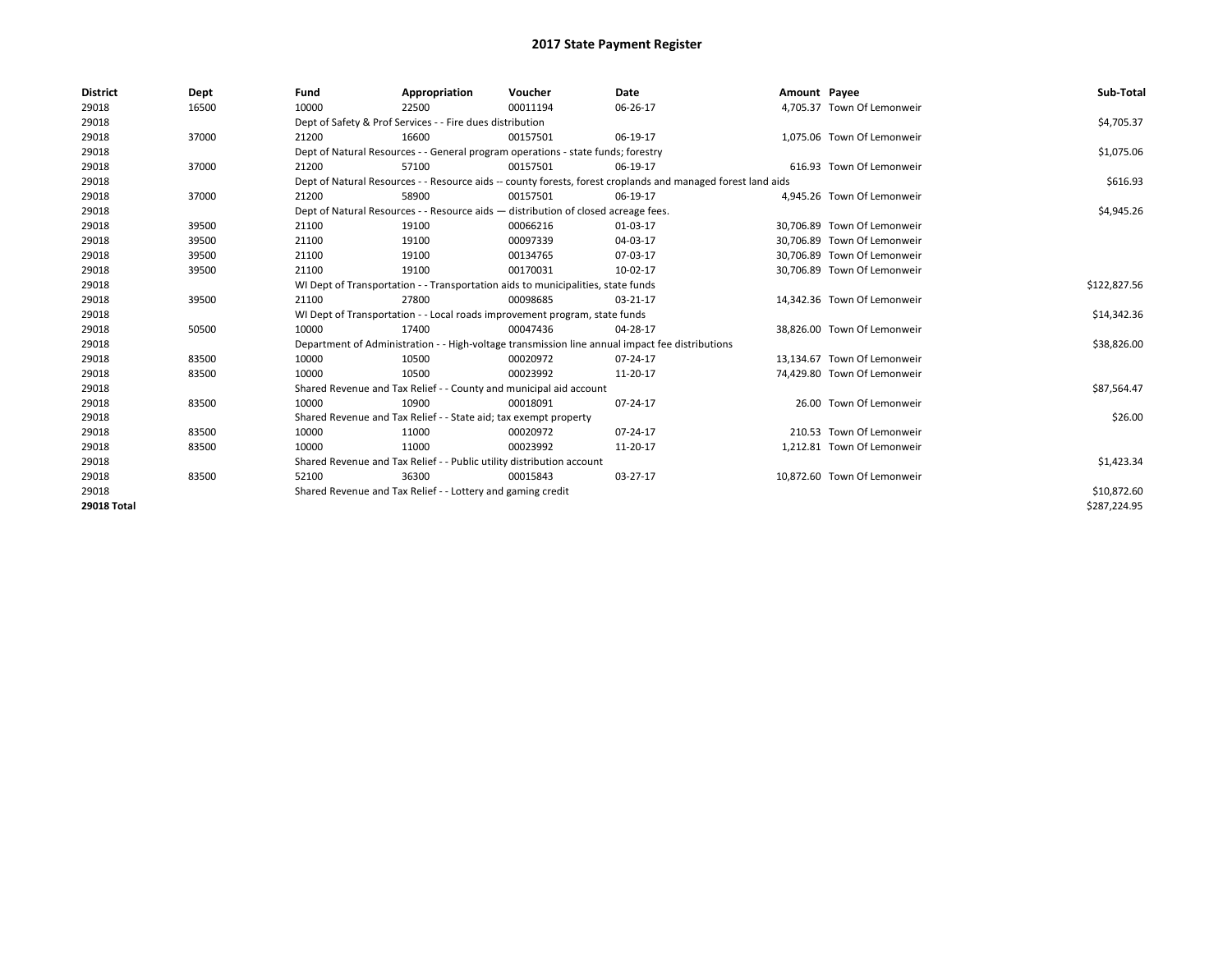| <b>District</b> | Dept  | Fund  | Appropriation                                                                                                | Voucher  | Date           | Amount Payee |                           | Sub-Total    |
|-----------------|-------|-------|--------------------------------------------------------------------------------------------------------------|----------|----------------|--------------|---------------------------|--------------|
| 29020           | 16500 | 10000 | 22500                                                                                                        | 00011195 | 06-26-17       |              | 2,259.81 Town Of Lindina  |              |
| 29020           |       |       | Dept of Safety & Prof Services - - Fire dues distribution                                                    |          |                |              |                           | \$2,259.81   |
| 29020           | 37000 | 10000 | 50300                                                                                                        | 00143585 | $04 - 21 - 17$ |              | 43.54 Town Of Lindina     |              |
| 29020           |       |       | Dept of Natural Resources - - Aids in lieu of taxes - general fund                                           |          |                |              |                           | \$43.54      |
| 29020           | 37000 | 21200 | 16600                                                                                                        | 00157502 | 06-19-17       |              | 671.15 Town Of Lindina    |              |
| 29020           |       |       | Dept of Natural Resources - - General program operations - state funds; forestry                             |          |                |              |                           | \$671.15     |
| 29020           | 37000 | 21200 | 57100                                                                                                        | 00157502 | 06-19-17       |              | 358.47 Town Of Lindina    |              |
| 29020           |       |       | Dept of Natural Resources - - Resource aids -- county forests, forest croplands and managed forest land aids |          |                |              |                           | \$358.47     |
| 29020           | 37000 | 21200 | 58900                                                                                                        | 00157502 | 06-19-17       |              | 3.087.30 Town Of Lindina  |              |
| 29020           |       |       | Dept of Natural Resources - - Resource aids - distribution of closed acreage fees.                           |          | \$3,087.30     |              |                           |              |
| 29020           | 39500 | 21100 | 19100                                                                                                        | 00066217 | 01-03-17       |              | 24.651.39 Town Of Lindina |              |
| 29020           | 39500 | 21100 | 19100                                                                                                        | 00097340 | 04-03-17       |              | 24,651.39 Town Of Lindina |              |
| 29020           | 39500 | 21100 | 19100                                                                                                        | 00134766 | 07-03-17       |              | 24,651.39 Town Of Lindina |              |
| 29020           | 39500 | 21100 | 19100                                                                                                        | 00170032 | 10-02-17       |              | 24,651.39 Town Of Lindina |              |
| 29020           |       |       | WI Dept of Transportation - - Transportation aids to municipalities, state funds                             |          |                |              |                           | \$98,605.56  |
| 29020           | 50500 | 10000 | 17400                                                                                                        | 00047437 | 04-28-17       |              | 1,574.00 Town Of Lindina  |              |
| 29020           |       |       | Department of Administration - - High-voltage transmission line annual impact fee distributions              |          |                |              |                           | \$1,574.00   |
| 29020           | 83500 | 10000 | 10500                                                                                                        | 00020973 | 07-24-17       |              | 6,411.12 Town Of Lindina  |              |
| 29020           | 83500 | 10000 | 10500                                                                                                        | 00023993 | 11-20-17       |              | 36.329.69 Town Of Lindina |              |
| 29020           |       |       | Shared Revenue and Tax Relief - - County and municipal aid account                                           |          |                |              |                           | \$42,740.81  |
| 29020           | 83500 | 10000 | 10900                                                                                                        | 00018092 | 07-24-17       |              | 16.00 Town Of Lindina     |              |
| 29020           |       |       | Shared Revenue and Tax Relief - - State aid; tax exempt property                                             |          |                |              |                           | \$16.00      |
| 29020           | 83500 | 10000 | 11000                                                                                                        | 00020973 | 07-24-17       |              | 7.70 Town Of Lindina      |              |
| 29020           | 83500 | 10000 | 11000                                                                                                        | 00023993 | 11-20-17       |              | 56.66 Town Of Lindina     |              |
| 29020           |       |       | Shared Revenue and Tax Relief - - Public utility distribution account                                        |          |                |              |                           | \$64.36      |
| 29020 Total     |       |       |                                                                                                              |          |                |              |                           | \$149,421.00 |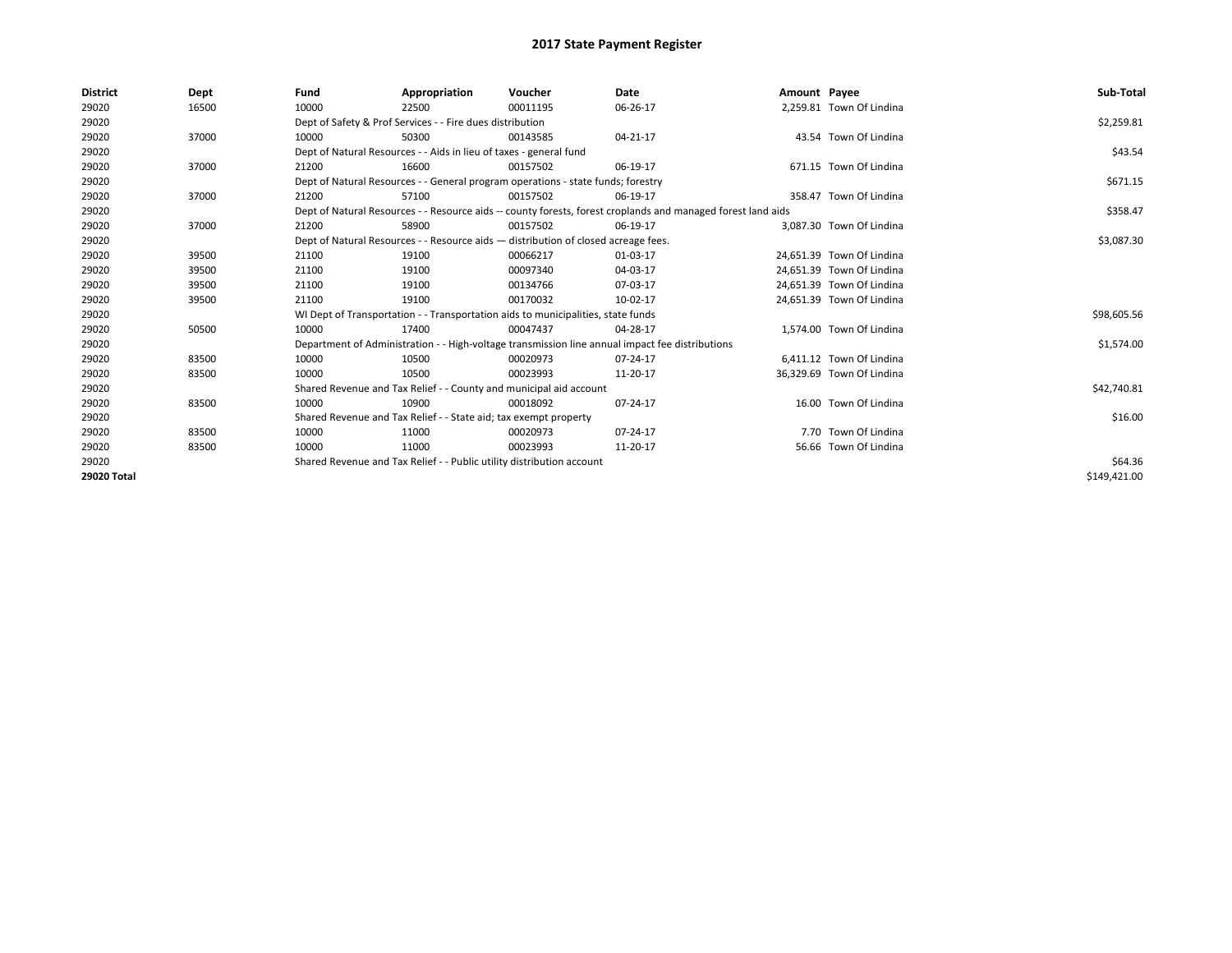| <b>District</b>    | Dept  | Fund                                                                             | Appropriation                                                                      | Voucher     | Date                                                                                                         | Amount Payee |                          | Sub-Total    |
|--------------------|-------|----------------------------------------------------------------------------------|------------------------------------------------------------------------------------|-------------|--------------------------------------------------------------------------------------------------------------|--------------|--------------------------|--------------|
| 29022              | 16500 | 10000                                                                            | 22500                                                                              | 00011196    | 06-26-17                                                                                                     |              | 2,296.82 Town Of Lisbon  |              |
| 29022              |       |                                                                                  | Dept of Safety & Prof Services - - Fire dues distribution                          |             |                                                                                                              |              |                          | \$2,296.82   |
| 29022              | 37000 | 21200                                                                            | 16600                                                                              | 00157503    | 06-19-17                                                                                                     |              | 1.122.57 Town Of Lisbon  |              |
| 29022              |       |                                                                                  | Dept of Natural Resources - - General program operations - state funds; forestry   |             |                                                                                                              |              |                          | \$1,122.57   |
| 29022              | 37000 | 21200                                                                            | 57100                                                                              | 00157503    | 06-19-17                                                                                                     |              | 546.24 Town Of Lisbon    |              |
| 29022              |       |                                                                                  |                                                                                    |             | Dept of Natural Resources - - Resource aids -- county forests, forest croplands and managed forest land aids |              |                          | \$546.24     |
| 29022              | 37000 | 21200                                                                            | 58900                                                                              | 00157503    | 06-19-17                                                                                                     |              | 5,163.84 Town Of Lisbon  |              |
| 29022              |       |                                                                                  | Dept of Natural Resources - - Resource aids - distribution of closed acreage fees. |             |                                                                                                              |              |                          | \$5,163.84   |
| 29022              | 39500 | 21100                                                                            | 19100                                                                              | 00066218    | 01-03-17                                                                                                     |              | 20,511.63 Town Of Lisbon |              |
| 29022              | 39500 | 21100                                                                            | 19100                                                                              | 00097341    | 04-03-17                                                                                                     |              | 20,511.63 Town Of Lisbon |              |
| 29022              | 39500 | 21100                                                                            | 19100                                                                              | 00134767    | 07-03-17                                                                                                     |              | 20,511.63 Town Of Lisbon |              |
| 29022              | 39500 | 21100                                                                            | 19100                                                                              | 00170033    | 10-02-17                                                                                                     |              | 20,511.63 Town Of Lisbon |              |
| 29022              |       | WI Dept of Transportation - - Transportation aids to municipalities, state funds |                                                                                    | \$82,046.52 |                                                                                                              |              |                          |              |
| 29022              | 50500 | 10000                                                                            | 17400                                                                              | 00047438    | 04-28-17                                                                                                     |              | 43,382.00 Town Of Lisbon |              |
| 29022              |       |                                                                                  |                                                                                    |             | Department of Administration - - High-voltage transmission line annual impact fee distributions              |              |                          | \$43,382.00  |
| 29022              | 83500 | 10000                                                                            | 10500                                                                              | 00020974    | $07 - 24 - 17$                                                                                               |              | 4,639.09 Town Of Lisbon  |              |
| 29022              | 83500 | 10000                                                                            | 10500                                                                              | 00023994    | 11-20-17                                                                                                     |              | 26,288.20 Town Of Lisbon |              |
| 29022              |       |                                                                                  | Shared Revenue and Tax Relief - - County and municipal aid account                 |             |                                                                                                              |              |                          | \$30,927.29  |
| 29022              | 83500 | 10000                                                                            | 10900                                                                              | 00018093    | 07-24-17                                                                                                     |              | 46.00 Town Of Lisbon     |              |
| 29022              |       |                                                                                  | Shared Revenue and Tax Relief - - State aid; tax exempt property                   |             |                                                                                                              |              |                          | \$46.00      |
| 29022              | 83500 | 10000                                                                            | 11000                                                                              | 00020974    | 07-24-17                                                                                                     |              | 24.11 Town Of Lisbon     |              |
| 29022              | 83500 | 10000                                                                            | 11000                                                                              | 00023994    | 11-20-17                                                                                                     |              | 152.04 Town Of Lisbon    |              |
| 29022              |       |                                                                                  | Shared Revenue and Tax Relief - - Public utility distribution account              |             |                                                                                                              |              |                          | \$176.15     |
| 29022              | 83500 | 52100                                                                            | 36300                                                                              | 00015844    | 03-27-17                                                                                                     |              | 2,294.45 Town Of Lisbon  |              |
| 29022              |       |                                                                                  | Shared Revenue and Tax Relief - - Lottery and gaming credit                        |             |                                                                                                              |              |                          | \$2,294.45   |
| <b>29022 Total</b> |       |                                                                                  |                                                                                    |             |                                                                                                              |              |                          | \$168,001.88 |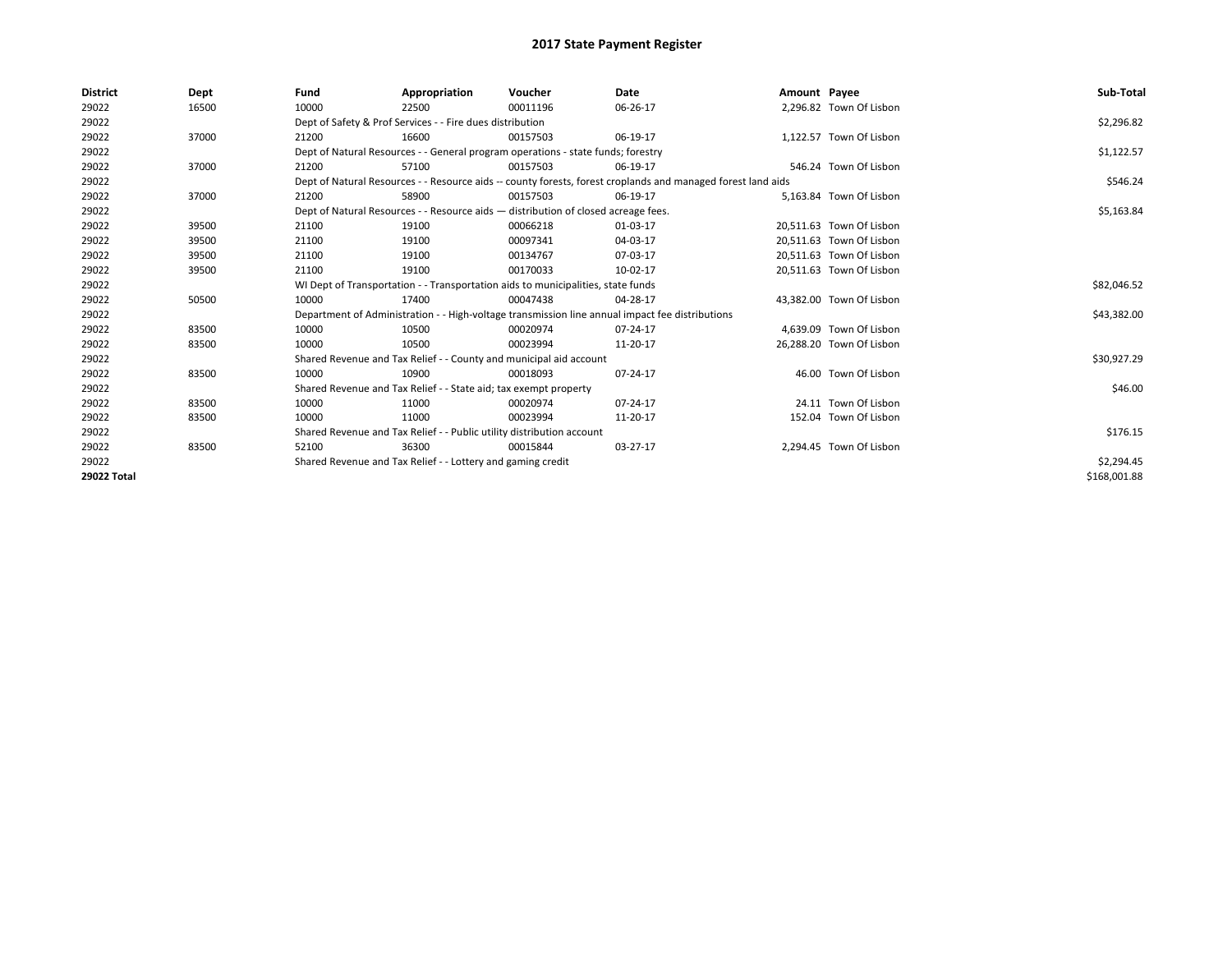| <b>District</b> | Dept  | Fund  | Appropriation                                                                                                | Voucher  | Date           | Amount Payee |                          | Sub-Total    |
|-----------------|-------|-------|--------------------------------------------------------------------------------------------------------------|----------|----------------|--------------|--------------------------|--------------|
| 29024           | 16500 | 10000 | 22500                                                                                                        | 00011197 | 06-26-17       |              | 4,510.34 Town Of Lyndon  |              |
| 29024           |       |       | Dept of Safety & Prof Services - - Fire dues distribution                                                    |          |                |              |                          | \$4,510.34   |
| 29024           | 37000 | 10000 | 50300                                                                                                        | 00125812 | 02-06-17       |              | 28,924.11 Town Of Lyndon |              |
| 29024           | 37000 | 10000 | 50300                                                                                                        | 00142646 | 04-21-17       |              | 43.41 Town Of Lyndon     |              |
| 29024           | 37000 | 10000 | 50300                                                                                                        | 00142649 | 04-21-17       |              | 66.26 Town Of Lyndon     |              |
| 29024           | 37000 | 10000 | 50300                                                                                                        | 00142650 | 04-21-17       |              | 0.56 Town Of Lyndon      |              |
| 29024           |       |       | Dept of Natural Resources - - Aids in lieu of taxes - general fund                                           |          |                |              |                          | \$29,034.34  |
| 29024           | 37000 | 21200 | 16600                                                                                                        | 00157504 | 06-19-17       |              | 451.85 Town Of Lyndon    |              |
| 29024           |       |       | Dept of Natural Resources - - General program operations - state funds; forestry                             |          |                |              |                          | \$451.85     |
| 29024           | 37000 | 21200 | 57100                                                                                                        | 00157504 | 06-19-17       |              | 275.37 Town Of Lyndon    |              |
| 29024           |       |       | Dept of Natural Resources - - Resource aids -- county forests, forest croplands and managed forest land aids |          |                |              |                          | \$275.37     |
| 29024           | 37000 | 21200 | 57900                                                                                                        | 00142647 | 04-21-17       |              | 130.38 Town Of Lyndon    |              |
| 29024           | 37000 | 21200 | 57900                                                                                                        | 00142648 | $04 - 21 - 17$ |              | 35.20 Town Of Lyndon     |              |
| 29024           |       |       | Dept of Natural Resources - - Aids in lieu of taxes - sum sufficient                                         |          |                |              |                          | \$165.58     |
| 29024           | 37000 | 21200 | 58900                                                                                                        | 00157504 | 06-19-17       |              | 2,078.51 Town Of Lyndon  |              |
| 29024           |       |       | Dept of Natural Resources - - Resource aids - distribution of closed acreage fees.                           |          |                |              |                          | \$2,078.51   |
| 29024           | 37000 | 27400 | 67000                                                                                                        | 00154651 | 06-01-17       |              | 912.03 Town Of Lyndon    |              |
| 29024           |       |       | Dept of Natural Resources - - Financial assistance for responsible units                                     |          |                |              |                          | \$912.03     |
| 29024           | 39500 | 21100 | 19100                                                                                                        | 00066219 | 01-03-17       |              | 21,271.32 Town Of Lyndon |              |
| 29024           | 39500 | 21100 | 19100                                                                                                        | 00097342 | 04-03-17       |              | 21,271.32 Town Of Lyndon |              |
| 29024           | 39500 | 21100 | 19100                                                                                                        | 00134768 | 07-03-17       |              | 21,271.32 Town Of Lyndon |              |
| 29024           | 39500 | 21100 | 19100                                                                                                        | 00170034 | 10-02-17       |              | 21,271.32 Town Of Lyndon |              |
| 29024           |       |       | WI Dept of Transportation - - Transportation aids to municipalities, state funds                             |          |                |              |                          | \$85,085.28  |
| 29024           | 50500 | 10000 | 17400                                                                                                        | 00047439 | 04-28-17       |              | 34,463.00 Town Of Lyndon |              |
| 29024           |       |       | Department of Administration - - High-voltage transmission line annual impact fee distributions              |          |                |              |                          | \$34,463.00  |
| 29024           | 83500 | 10000 | 10500                                                                                                        | 00020975 | 07-24-17       |              | 1,924.24 Town Of Lyndon  |              |
| 29024           | 83500 | 10000 | 10500                                                                                                        | 00023995 | 11-20-17       |              | 10,904.04 Town Of Lyndon |              |
| 29024           |       |       | Shared Revenue and Tax Relief - - County and municipal aid account                                           |          |                |              |                          | \$12,828.28  |
| 29024           | 83500 | 10000 | 10900                                                                                                        | 00018094 | 07-24-17       |              | 89.00 Town Of Lyndon     |              |
| 29024           |       |       | Shared Revenue and Tax Relief - - State aid; tax exempt property                                             |          |                |              |                          | \$89.00      |
| 29024           | 83500 | 10000 | 11000                                                                                                        | 00020975 | 07-24-17       |              | 842.78 Town Of Lyndon    |              |
| 29024           | 83500 | 10000 | 11000                                                                                                        | 00023995 | 11-20-17       |              | 6,133.16 Town Of Lyndon  |              |
| 29024           |       |       | Shared Revenue and Tax Relief - - Public utility distribution account                                        |          |                |              |                          | \$6,975.94   |
| 29024           | 83500 | 10000 | 50100                                                                                                        | 00015282 | 01-31-17       |              | 968.88 Town Of Lyndon    |              |
| 29024           |       |       | Shared Revenue and Tax Relief - - Payments for municipal services                                            |          |                |              |                          | \$968.88     |
| 29024 Total     |       |       |                                                                                                              |          |                |              |                          | \$177,838.40 |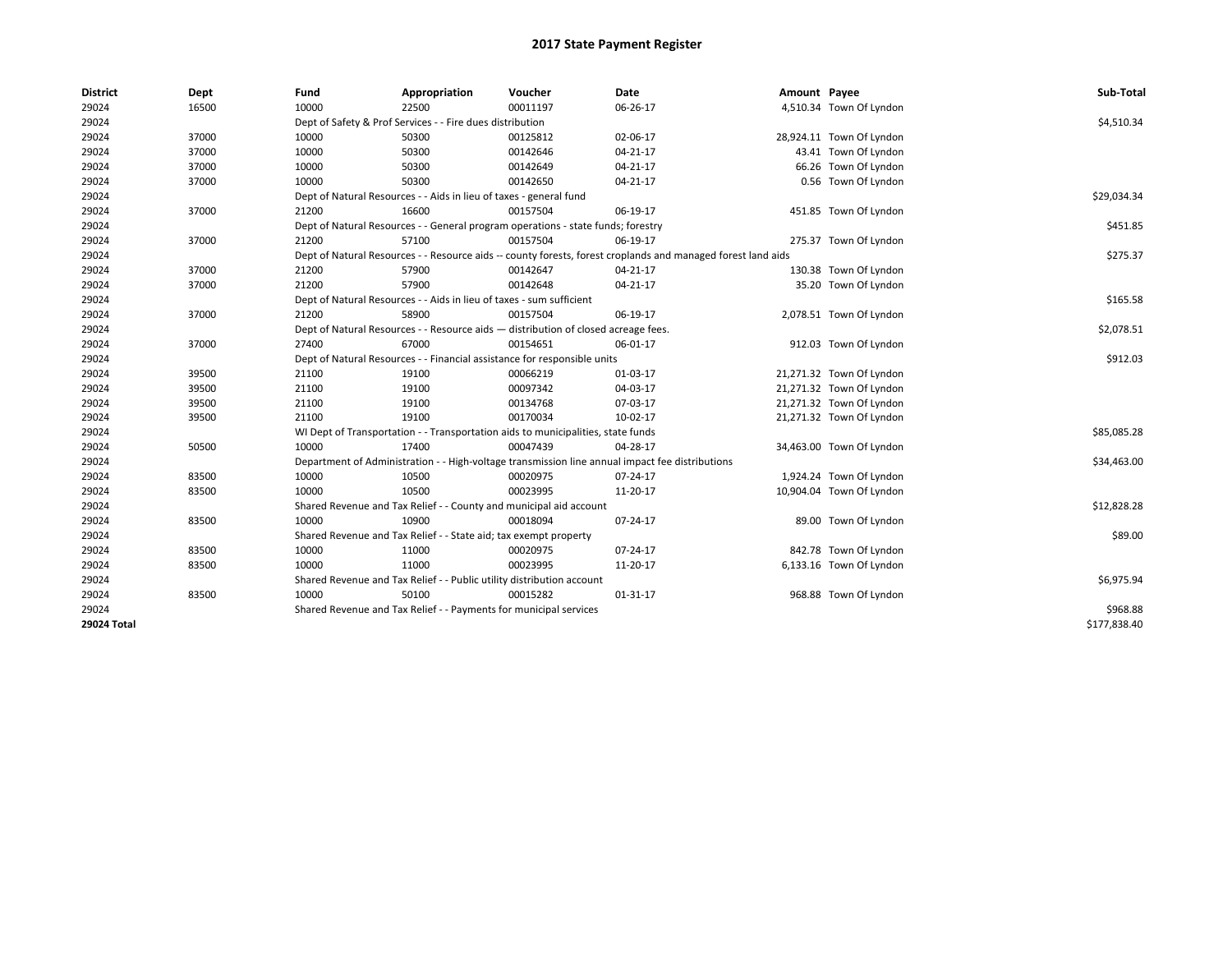| <b>District</b> | Dept  | Fund  | Appropriation                                                                       | Voucher  | Date                                                                                                         | Amount Payee |                          | Sub-Total   |
|-----------------|-------|-------|-------------------------------------------------------------------------------------|----------|--------------------------------------------------------------------------------------------------------------|--------------|--------------------------|-------------|
| 29026           | 16500 | 10000 | 22500                                                                               | 00011198 | 06-26-17                                                                                                     |              | 1.788.98 Town Of Marion  |             |
| 29026           |       |       | Dept of Safety & Prof Services - - Fire dues distribution                           |          |                                                                                                              |              |                          | \$1,788.98  |
| 29026           | 37000 | 10000 | 50300                                                                               | 00126050 | 02-06-17                                                                                                     |              | 7.551.24 Town Of Marion  |             |
| 29026           |       |       | Dept of Natural Resources - - Aids in lieu of taxes - general fund                  |          |                                                                                                              |              |                          | \$7,551.24  |
| 29026           | 37000 | 21200 | 16600                                                                               | 00157505 | 06-19-17                                                                                                     |              | 1.335.19 Town Of Marion  |             |
| 29026           |       |       | Dept of Natural Resources - - General program operations - state funds; forestry    |          |                                                                                                              |              |                          | \$1,335.19  |
| 29026           | 37000 | 21200 | 57100                                                                               | 00157505 | 06-19-17                                                                                                     |              | 666.99 Town Of Marion    |             |
| 29026           |       |       |                                                                                     |          | Dept of Natural Resources - - Resource aids -- county forests, forest croplands and managed forest land aids |              |                          | \$666.99    |
| 29026           | 37000 | 21200 | 57900                                                                               | 00143238 | 04-21-17                                                                                                     |              | 32.03 Town Of Marion     |             |
| 29026           |       |       | Dept of Natural Resources - - Aids in lieu of taxes - sum sufficient                |          |                                                                                                              |              |                          | \$32.03     |
| 29026           | 37000 | 21200 | 58900                                                                               | 00157505 | 06-19-17                                                                                                     |              | 6,141.89 Town Of Marion  |             |
| 29026           |       |       | Dept of Natural Resources - - Resource aids - distribution of closed acreage fees.  |          |                                                                                                              |              |                          | \$6,141.89  |
| 29026           | 39500 | 21100 | 19100                                                                               | 00066220 | 01-03-17                                                                                                     |              | 8.899.35 Town Of Marion  |             |
| 29026           | 39500 | 21100 | 19100                                                                               | 00097343 | 04-03-17                                                                                                     |              | 8,899.35 Town Of Marion  |             |
| 29026           | 39500 | 21100 | 19100                                                                               | 00134769 | 07-03-17                                                                                                     |              | 8,899.35 Town Of Marion  |             |
| 29026           | 39500 | 21100 | 19100                                                                               | 00170035 | 10-02-17                                                                                                     |              | 8.899.38 Town Of Marion  |             |
| 29026           |       |       | WI Dept of Transportation - - Transportation aids to municipalities, state funds    |          |                                                                                                              |              |                          | \$35,597.43 |
| 29026           | 39500 | 21100 | 36500                                                                               | 00112581 | 05-03-17                                                                                                     |              | 500.00 Town Of Marion    |             |
| 29026           |       |       | WI Dept of Transportation - - Highway system management and operations, state funds |          |                                                                                                              |              |                          | \$500.00    |
| 29026           | 83500 | 10000 | 10500                                                                               | 00020976 | 07-24-17                                                                                                     |              | 1.848.38 Town Of Marion  |             |
| 29026           | 83500 | 10000 | 10500                                                                               | 00023996 | 11-20-17                                                                                                     |              | 10.474.12 Town Of Marion |             |
| 29026           |       |       | Shared Revenue and Tax Relief - - County and municipal aid account                  |          |                                                                                                              |              |                          | \$12,322.50 |
| 29026           | 83500 | 10000 | 10900                                                                               | 00018095 | 07-24-17                                                                                                     |              | 1.00 Town Of Marion      |             |
| 29026           |       |       | Shared Revenue and Tax Relief - - State aid; tax exempt property                    |          |                                                                                                              |              |                          | \$1.00      |
| 29026 Total     |       |       |                                                                                     |          |                                                                                                              |              |                          | \$65,937.25 |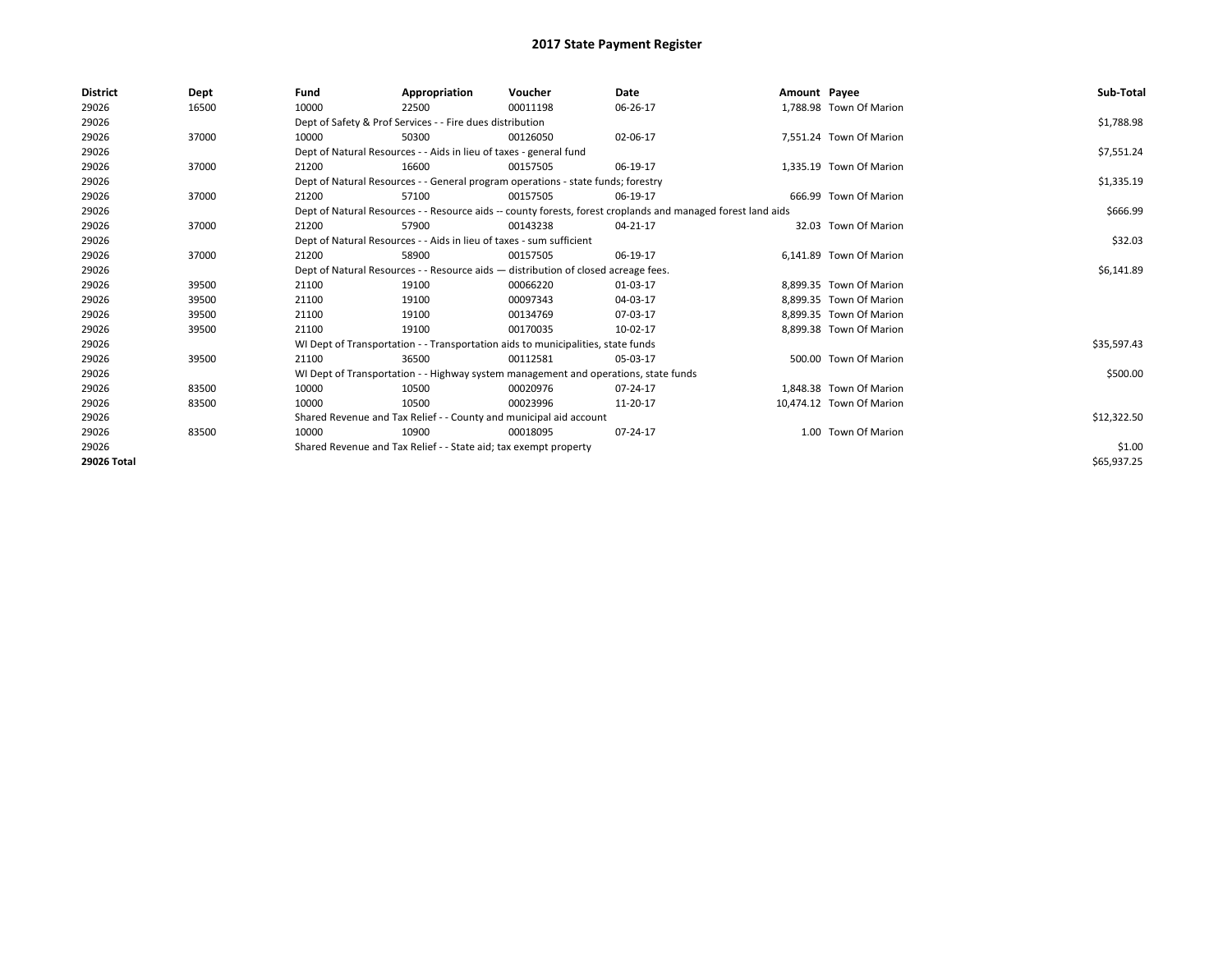| <b>District</b>    | Dept  | Fund                                                                               | Appropriation                                                                    | Voucher    | Date                                                                                                         | Amount Payee |                           | Sub-Total    |
|--------------------|-------|------------------------------------------------------------------------------------|----------------------------------------------------------------------------------|------------|--------------------------------------------------------------------------------------------------------------|--------------|---------------------------|--------------|
| 29028              | 16500 | 10000                                                                              | 22500                                                                            | 00011199   | 06-26-17                                                                                                     |              | 6,570.96 Town Of Necedah  |              |
| 29028              |       |                                                                                    | Dept of Safety & Prof Services - - Fire dues distribution                        |            |                                                                                                              |              |                           | \$6,570.96   |
| 29028              | 37000 | 10000                                                                              | 50300                                                                            | 00125730   | 02-06-17                                                                                                     |              | 205.77 Town Of Necedah    |              |
| 29028              | 37000 | 10000                                                                              | 50300                                                                            | 00125731   | 02-06-17                                                                                                     |              | 7,540.50 Town Of Necedah  |              |
| 29028              |       |                                                                                    | Dept of Natural Resources - - Aids in lieu of taxes - general fund               |            |                                                                                                              |              |                           | \$7,746.27   |
| 29028              | 37000 | 21200                                                                              | 16600                                                                            | 00157506   | 06-19-17                                                                                                     |              | 1,856.85 Town Of Necedah  |              |
| 29028              |       |                                                                                    | Dept of Natural Resources - - General program operations - state funds; forestry |            |                                                                                                              |              |                           | \$1,856.85   |
| 29028              | 37000 | 21200                                                                              | 57100                                                                            | 00157506   | 06-19-17                                                                                                     |              | 1.509.00 Town Of Necedah  |              |
| 29028              |       |                                                                                    |                                                                                  |            | Dept of Natural Resources - - Resource aids -- county forests, forest croplands and managed forest land aids |              |                           | \$1,509.00   |
| 29028              | 37000 | 21200                                                                              | 57900                                                                            | 00142424   | 04-21-17                                                                                                     |              | 333.41 Town Of Necedah    |              |
| 29028              |       |                                                                                    | Dept of Natural Resources - - Aids in lieu of taxes - sum sufficient             |            |                                                                                                              |              |                           | \$333.41     |
| 29028              | 37000 | 21200                                                                              | 58900                                                                            | 00157506   | 06-19-17                                                                                                     |              | 8,541.50 Town Of Necedah  |              |
| 29028              |       | Dept of Natural Resources - - Resource aids - distribution of closed acreage fees. |                                                                                  | \$8,541.50 |                                                                                                              |              |                           |              |
| 29028              | 37000 | 27400                                                                              | 67000                                                                            | 00154794   | 06-01-17                                                                                                     |              | 843.88 Town Of Necedah    |              |
| 29028              |       |                                                                                    | Dept of Natural Resources - - Financial assistance for responsible units         |            |                                                                                                              |              |                           | \$843.88     |
| 29028              | 39500 | 21100                                                                              | 19100                                                                            | 00066221   | 01-03-17                                                                                                     |              | 64.210.32 Town Of Necedah |              |
| 29028              | 39500 | 21100                                                                              | 19100                                                                            | 00097344   | 04-03-17                                                                                                     |              | 64,210.32 Town Of Necedah |              |
| 29028              | 39500 | 21100                                                                              | 19100                                                                            | 00134770   | 07-03-17                                                                                                     |              | 64,210.32 Town Of Necedah |              |
| 29028              | 39500 | 21100                                                                              | 19100                                                                            | 00170036   | 10-02-17                                                                                                     |              | 64,210.32 Town Of Necedah |              |
| 29028              |       |                                                                                    | WI Dept of Transportation - - Transportation aids to municipalities, state funds |            |                                                                                                              |              |                           | \$256,841.28 |
| 29028              | 83500 | 10000                                                                              | 10500                                                                            | 00020977   | 07-24-17                                                                                                     |              | 6.649.39 Town Of Necedah  |              |
| 29028              | 83500 | 10000                                                                              | 10500                                                                            | 00023997   | 11-20-17                                                                                                     |              | 37,679.87 Town Of Necedah |              |
| 29028              |       |                                                                                    | Shared Revenue and Tax Relief - - County and municipal aid account               |            |                                                                                                              |              |                           | \$44,329.26  |
| 29028              | 83500 | 10000                                                                              | 10900                                                                            | 00018096   | 07-24-17                                                                                                     |              | 56.00 Town Of Necedah     |              |
| 29028              |       |                                                                                    | Shared Revenue and Tax Relief - - State aid; tax exempt property                 |            |                                                                                                              |              |                           | \$56.00      |
| 29028              | 83500 | 10000                                                                              | 11000                                                                            | 00020977   | 07-24-17                                                                                                     |              | 10,110.18 Town Of Necedah |              |
| 29028              | 83500 | 10000                                                                              | 11000                                                                            | 00023997   | 11-20-17                                                                                                     |              | 61,796.76 Town Of Necedah |              |
| 29028              |       |                                                                                    | Shared Revenue and Tax Relief - - Public utility distribution account            |            |                                                                                                              |              |                           | \$71,906.94  |
| <b>29028 Total</b> |       |                                                                                    |                                                                                  |            |                                                                                                              |              |                           | \$400,535.35 |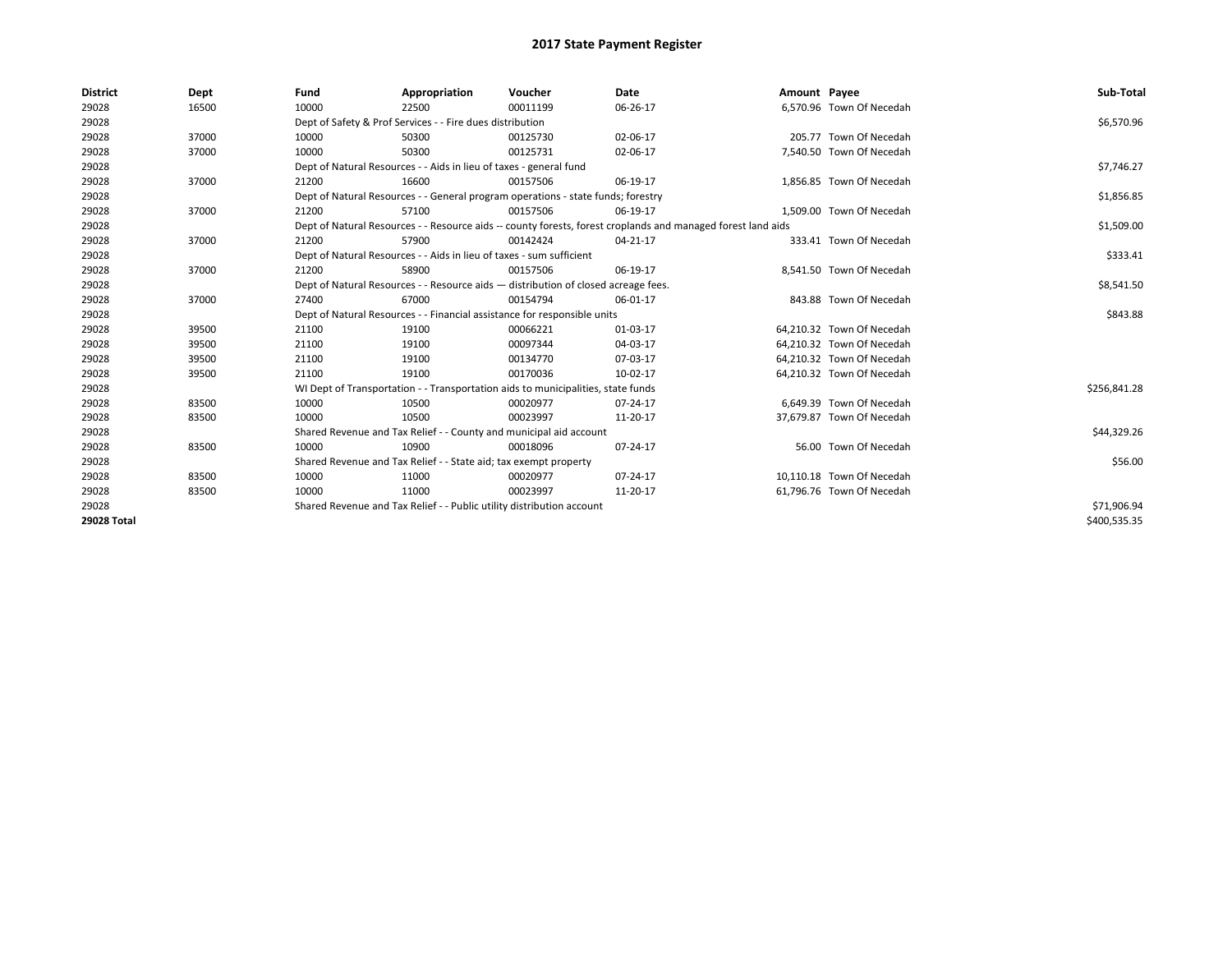| <b>District</b> | Dept  | Fund  | Appropriation                                                                      | Voucher  | <b>Date</b>                                                                                                  | Amount Payee |                          | Sub-Total    |
|-----------------|-------|-------|------------------------------------------------------------------------------------|----------|--------------------------------------------------------------------------------------------------------------|--------------|--------------------------|--------------|
| 29030           | 16500 | 10000 | 22500                                                                              | 00011200 | 06-26-17                                                                                                     |              | 1,281.70 Town Of Orange  |              |
| 29030           |       |       | Dept of Safety & Prof Services - - Fire dues distribution                          |          |                                                                                                              |              |                          | \$1,281.70   |
| 29030           | 37000 | 10000 | 50300                                                                              | 00126302 | 02-06-17                                                                                                     |              | 3,810.31 Town Of Orange  |              |
| 29030           | 37000 | 10000 | 50300                                                                              | 00143978 | 04-21-17                                                                                                     |              | 250.21 Town Of Orange    |              |
| 29030           |       |       | Dept of Natural Resources - - Aids in lieu of taxes - general fund                 |          |                                                                                                              |              |                          | \$4,060.52   |
| 29030           | 37000 | 21200 | 16600                                                                              | 00157507 | 06-19-17                                                                                                     |              | 1,089.23 Town Of Orange  |              |
| 29030           |       |       | Dept of Natural Resources - - General program operations - state funds; forestry   |          |                                                                                                              |              |                          | \$1,089.23   |
| 29030           | 37000 | 21200 | 57100                                                                              | 00157507 | 06-19-17                                                                                                     |              | 498.52 Town Of Orange    |              |
| 29030           |       |       |                                                                                    |          | Dept of Natural Resources - - Resource aids -- county forests, forest croplands and managed forest land aids |              |                          | \$498.52     |
| 29030           | 37000 | 21200 | 58900                                                                              | 00157507 | 06-19-17                                                                                                     |              | 5,010.47 Town Of Orange  |              |
| 29030           |       |       | Dept of Natural Resources - - Resource aids - distribution of closed acreage fees. |          |                                                                                                              |              |                          | \$5,010.47   |
| 29030           | 39500 | 21100 | 19100                                                                              | 00066222 | 01-03-17                                                                                                     |              | 18,827.10 Town Of Orange |              |
| 29030           | 39500 | 21100 | 19100                                                                              | 00097345 | 04-03-17                                                                                                     |              | 18,827.10 Town Of Orange |              |
| 29030           | 39500 | 21100 | 19100                                                                              | 00134771 | 07-03-17                                                                                                     |              | 18,827.10 Town Of Orange |              |
| 29030           | 39500 | 21100 | 19100                                                                              | 00170037 | 10-02-17                                                                                                     |              | 18,827.10 Town Of Orange |              |
| 29030           |       |       | WI Dept of Transportation - - Transportation aids to municipalities, state funds   |          |                                                                                                              |              |                          | \$75,308.40  |
| 29030           | 50500 | 10000 | 17400                                                                              | 00047440 | 04-28-17                                                                                                     |              | 43,732.00 Town Of Orange |              |
| 29030           |       |       |                                                                                    |          | Department of Administration - - High-voltage transmission line annual impact fee distributions              |              |                          | \$43,732.00  |
| 29030           | 83500 | 10000 | 10500                                                                              | 00020978 | 07-24-17                                                                                                     |              | 6,374.74 Town Of Orange  |              |
| 29030           | 83500 | 10000 | 10500                                                                              | 00023998 | 11-20-17                                                                                                     |              | 36,123.53 Town Of Orange |              |
| 29030           |       |       | Shared Revenue and Tax Relief - - County and municipal aid account                 |          |                                                                                                              |              |                          | \$42,498.27  |
| 29030           | 83500 | 10000 | 10900                                                                              | 00018097 | 07-24-17                                                                                                     |              | 1.00 Town Of Orange      |              |
| 29030           |       |       | Shared Revenue and Tax Relief - - State aid; tax exempt property                   |          |                                                                                                              |              |                          | \$1.00       |
| 29030           | 83500 | 10000 | 11000                                                                              | 00020978 | 07-24-17                                                                                                     |              | 18.50 Town Of Orange     |              |
| 29030           | 83500 | 10000 | 11000                                                                              | 00023998 | 11-20-17                                                                                                     |              | 99.78 Town Of Orange     |              |
| 29030           |       |       | Shared Revenue and Tax Relief - - Public utility distribution account              |          |                                                                                                              |              |                          | \$118.28     |
| 29030 Total     |       |       |                                                                                    |          |                                                                                                              |              |                          | \$173,598.39 |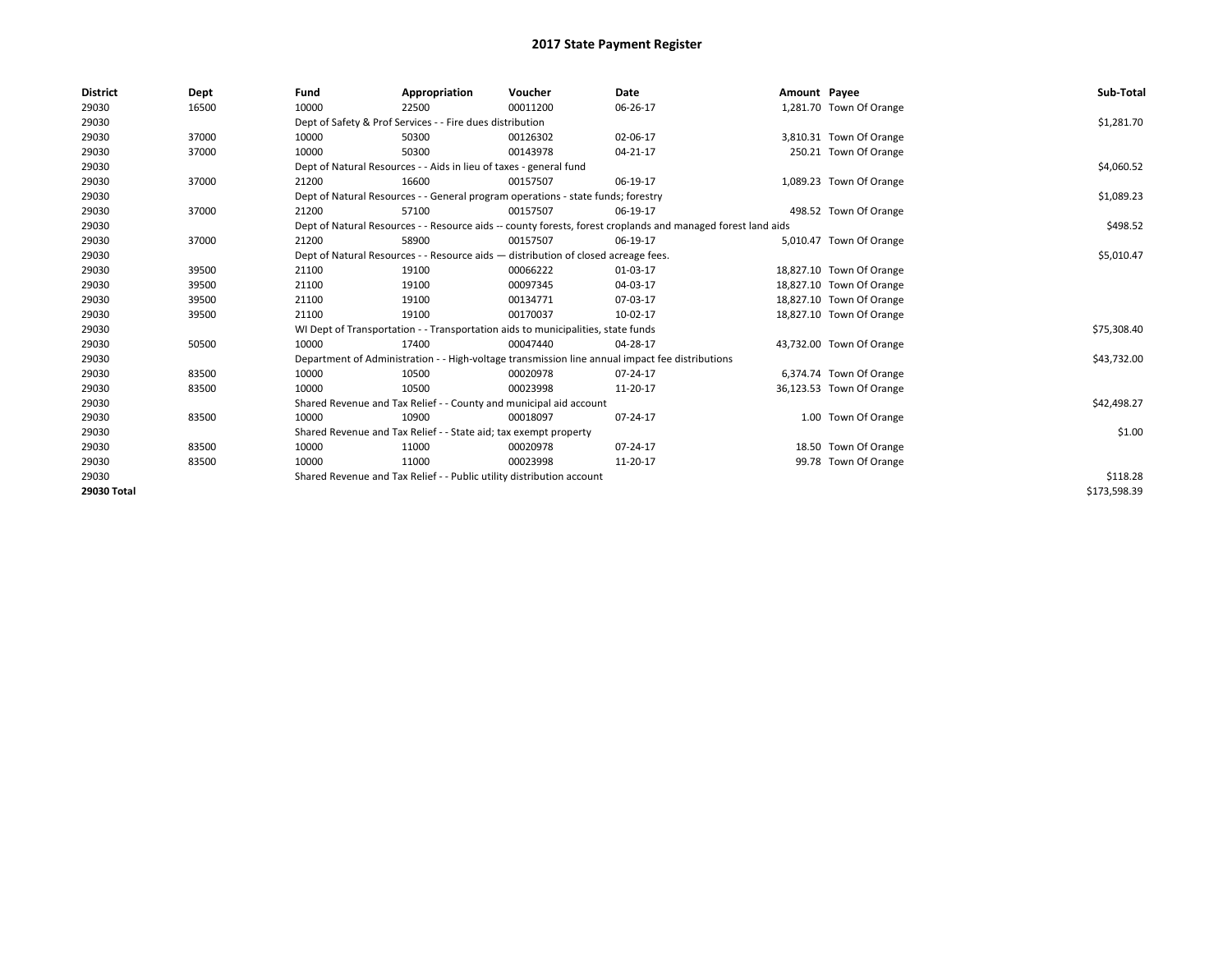| <b>District</b> | Dept  | Fund                                                             | Appropriation                                                                      | Voucher  | Date                                                                                                         | Amount Payee |                            | Sub-Total    |  |  |
|-----------------|-------|------------------------------------------------------------------|------------------------------------------------------------------------------------|----------|--------------------------------------------------------------------------------------------------------------|--------------|----------------------------|--------------|--|--|
| 29032           | 16500 | 10000                                                            | 22500                                                                              | 00011201 | 06-26-17                                                                                                     |              | 2,205.54 Town Of Plymouth  |              |  |  |
| 29032           |       |                                                                  | Dept of Safety & Prof Services - - Fire dues distribution                          |          |                                                                                                              |              |                            | \$2,205.54   |  |  |
| 29032           | 37000 | 10000                                                            | 50300                                                                              | 00143682 | $04 - 21 - 17$                                                                                               |              | 18.67 Town Of Plymouth     |              |  |  |
| 29032           |       |                                                                  | Dept of Natural Resources - - Aids in lieu of taxes - general fund                 |          |                                                                                                              |              |                            | \$18.67      |  |  |
| 29032           | 37000 | 21200                                                            | 16600                                                                              | 00157508 | 06-19-17                                                                                                     |              | 1,264.19 Town Of Plymouth  |              |  |  |
| 29032           |       |                                                                  | Dept of Natural Resources - - General program operations - state funds; forestry   |          |                                                                                                              |              |                            | \$1,264.19   |  |  |
| 29032           | 37000 | 21200                                                            | 57100                                                                              | 00157508 | 06-19-17                                                                                                     |              | 662.93 Town Of Plymouth    |              |  |  |
| 29032           |       |                                                                  |                                                                                    |          | Dept of Natural Resources - - Resource aids -- county forests, forest croplands and managed forest land aids |              |                            | \$662.93     |  |  |
| 29032           | 37000 | 21200                                                            | 57900                                                                              | 00143683 | 04-21-17                                                                                                     |              | 1.73 Town Of Plymouth      |              |  |  |
| 29032           |       |                                                                  | Dept of Natural Resources - - Aids in lieu of taxes - sum sufficient               |          |                                                                                                              |              |                            |              |  |  |
| 29032           | 37000 | 21200                                                            | 58900                                                                              | 00157508 | 06-19-17                                                                                                     |              | 5,815.26 Town Of Plymouth  |              |  |  |
| 29032           |       |                                                                  | Dept of Natural Resources - - Resource aids - distribution of closed acreage fees. |          | \$5,815.26                                                                                                   |              |                            |              |  |  |
| 29032           | 39500 | 21100                                                            | 19100                                                                              | 00066223 | 01-03-17                                                                                                     |              | 24,860.58 Town Of Plymouth |              |  |  |
| 29032           | 39500 | 21100                                                            | 19100                                                                              | 00097346 | 04-03-17                                                                                                     |              | 24,860.58 Town Of Plymouth |              |  |  |
| 29032           | 39500 | 21100                                                            | 19100                                                                              | 00134772 | 07-03-17                                                                                                     |              | 24,860.58 Town Of Plymouth |              |  |  |
| 29032           | 39500 | 21100                                                            | 19100                                                                              | 00170038 | 10-02-17                                                                                                     |              | 24,860.58 Town Of Plymouth |              |  |  |
| 29032           |       |                                                                  | WI Dept of Transportation - - Transportation aids to municipalities, state funds   |          |                                                                                                              |              |                            | \$99,442.32  |  |  |
| 29032           | 39500 | 21100                                                            | 27800                                                                              | 00120002 | 05-23-17                                                                                                     |              | 9,604.00 Town Of Plymouth  |              |  |  |
| 29032           |       |                                                                  | WI Dept of Transportation - - Local roads improvement program, state funds         |          |                                                                                                              |              |                            | \$9,604.00   |  |  |
| 29032           | 83500 | 10000                                                            | 10500                                                                              | 00020979 | $07 - 24 - 17$                                                                                               |              | 8,011.23 Town Of Plymouth  |              |  |  |
| 29032           | 83500 | 10000                                                            | 10500                                                                              | 00023999 | 11-20-17                                                                                                     |              | 45,422.79 Town Of Plymouth |              |  |  |
| 29032           |       |                                                                  | Shared Revenue and Tax Relief - - County and municipal aid account                 |          |                                                                                                              |              |                            | \$53,434.02  |  |  |
| 29032           | 83500 | 10000                                                            | 10900                                                                              | 00018098 | 07-24-17                                                                                                     |              | 9.00 Town Of Plymouth      |              |  |  |
| 29032           |       | Shared Revenue and Tax Relief - - State aid; tax exempt property |                                                                                    | \$9.00   |                                                                                                              |              |                            |              |  |  |
| 29032 Total     |       |                                                                  |                                                                                    |          |                                                                                                              |              |                            | \$172,457.66 |  |  |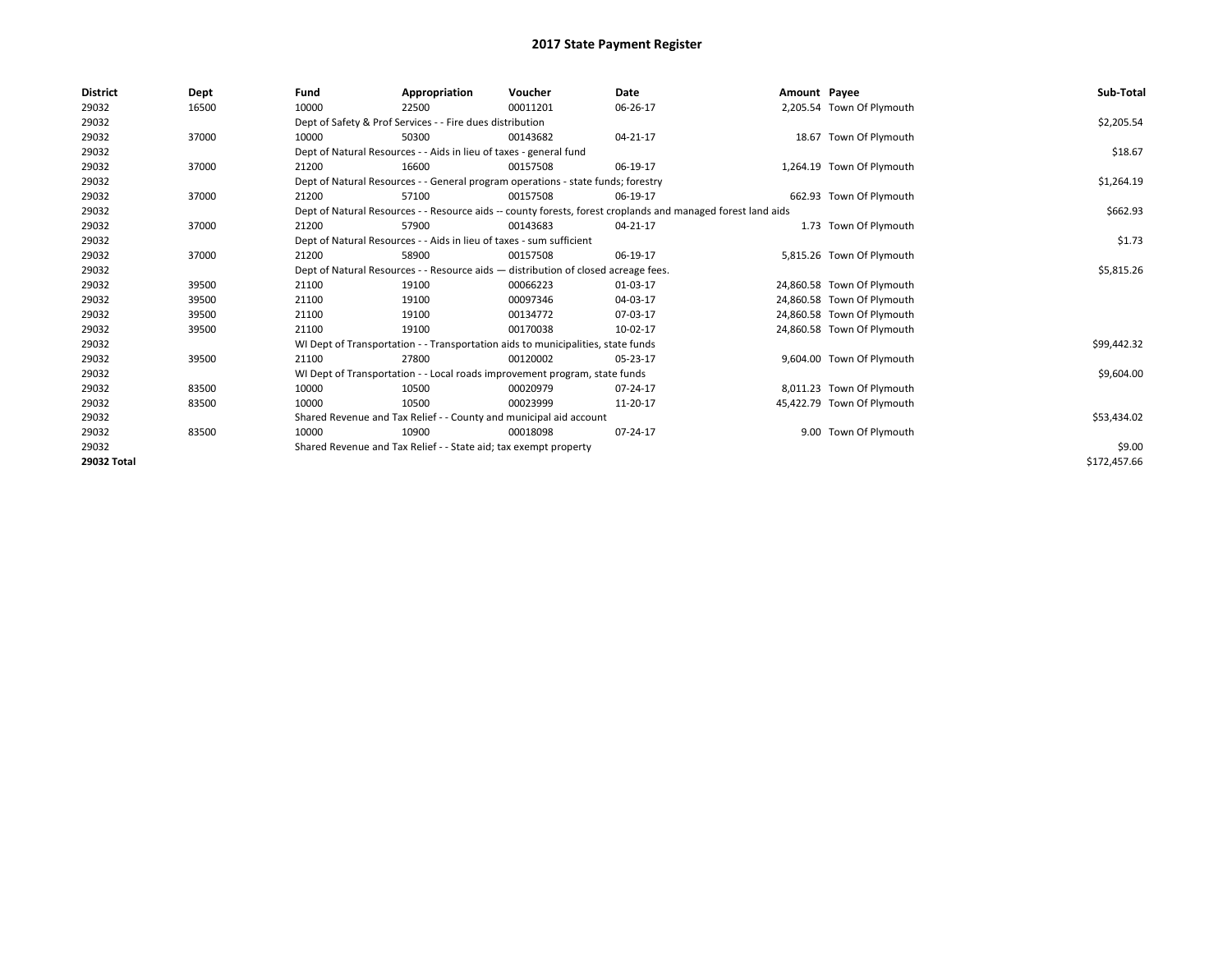| <b>District</b> | Dept  | Fund  | Appropriation                                                                      | Voucher  | Date                                                                                                         | Amount Payee |                                    | Sub-Total    |
|-----------------|-------|-------|------------------------------------------------------------------------------------|----------|--------------------------------------------------------------------------------------------------------------|--------------|------------------------------------|--------------|
| 29034           | 16500 | 10000 | 22500                                                                              | 00011202 | 06-26-17                                                                                                     |              | 1.103.58 Town Of Seven Mile Creek  |              |
| 29034           |       |       | Dept of Safety & Prof Services - - Fire dues distribution                          |          |                                                                                                              |              |                                    | \$1,103.58   |
| 29034           | 37000 | 10000 | 50300                                                                              | 00125737 | 02-06-17                                                                                                     |              | 6.884.94 Town Of Seven Mile Creek  |              |
| 29034           |       |       | Dept of Natural Resources - - Aids in lieu of taxes - general fund                 |          |                                                                                                              |              |                                    | \$6,884.94   |
| 29034           | 37000 | 21200 | 16600                                                                              | 00157509 | 06-19-17                                                                                                     |              | 1,533.29 Town Of Seven Mile Creek  |              |
| 29034           |       |       | Dept of Natural Resources - - General program operations - state funds; forestry   |          |                                                                                                              |              |                                    | \$1,533.29   |
| 29034           | 37000 | 21200 | 57100                                                                              | 00157509 | 06-19-17                                                                                                     |              | 800.06 Town Of Seven Mile Creek    |              |
| 29034           |       |       |                                                                                    |          | Dept of Natural Resources - - Resource aids -- county forests, forest croplands and managed forest land aids |              |                                    | \$800.06     |
| 29034           | 37000 | 21200 | 57900                                                                              | 00142438 | 04-21-17                                                                                                     |              | 8.80 Town Of Seven Mile Creek      |              |
| 29034           |       |       | Dept of Natural Resources - - Aids in lieu of taxes - sum sufficient               |          |                                                                                                              |              |                                    | \$8.80       |
| 29034           | 37000 | 21200 | 58900                                                                              | 00157509 | 06-19-17                                                                                                     |              | 7,053.13 Town Of Seven Mile Creek  |              |
| 29034           |       |       | Dept of Natural Resources - - Resource aids - distribution of closed acreage fees. |          |                                                                                                              |              |                                    | \$7,053.13   |
| 29034           | 37000 | 27400 | 67000                                                                              | 00154984 | 06-01-17                                                                                                     |              | 125.99 Town Of Seven Mile Creek    |              |
| 29034           |       |       | Dept of Natural Resources - - Financial assistance for responsible units           |          |                                                                                                              |              |                                    | \$125.99     |
| 29034           | 39500 | 21100 | 19100                                                                              | 00066224 | 01-03-17                                                                                                     |              | 31,752.84 Town Of Seven Mile Creek |              |
| 29034           | 39500 | 21100 | 19100                                                                              | 00097347 | 04-03-17                                                                                                     |              | 31.752.84 Town Of Seven Mile Creek |              |
| 29034           | 39500 | 21100 | 19100                                                                              | 00134773 | 07-03-17                                                                                                     |              | 31.752.84 Town Of Seven Mile Creek |              |
| 29034           | 39500 | 21100 | 19100                                                                              | 00170039 | 10-02-17                                                                                                     |              | 31,752.84 Town Of Seven Mile Creek |              |
| 29034           |       |       | WI Dept of Transportation - - Transportation aids to municipalities, state funds   |          |                                                                                                              |              |                                    | \$127,011.36 |
| 29034           | 39500 | 21100 | 27800                                                                              | 00079993 | 01-30-17                                                                                                     |              | 14,342.36 Town Of Seven Mile Creek |              |
| 29034           |       |       | WI Dept of Transportation - - Local roads improvement program, state funds         |          |                                                                                                              |              |                                    | \$14,342.36  |
| 29034           | 83500 | 10000 | 10500                                                                              | 00020980 | 07-24-17                                                                                                     |              | 3.055.71 Town Of Seven Mile Creek  |              |
| 29034           | 83500 | 10000 | 10500                                                                              | 00024000 | 11-20-17                                                                                                     |              | 17,315.69 Town Of Seven Mile Creek |              |
| 29034           |       |       | Shared Revenue and Tax Relief - - County and municipal aid account                 |          |                                                                                                              |              |                                    | \$20,371.40  |
| 29034           | 83500 | 10000 | 10900                                                                              | 00018099 | 07-24-17                                                                                                     |              | 4.00 Town Of Seven Mile Creek      |              |
| 29034           |       |       | Shared Revenue and Tax Relief - - State aid; tax exempt property                   |          |                                                                                                              |              |                                    | \$4.00       |
| 29034 Total     |       |       |                                                                                    |          |                                                                                                              |              |                                    | \$179,238.91 |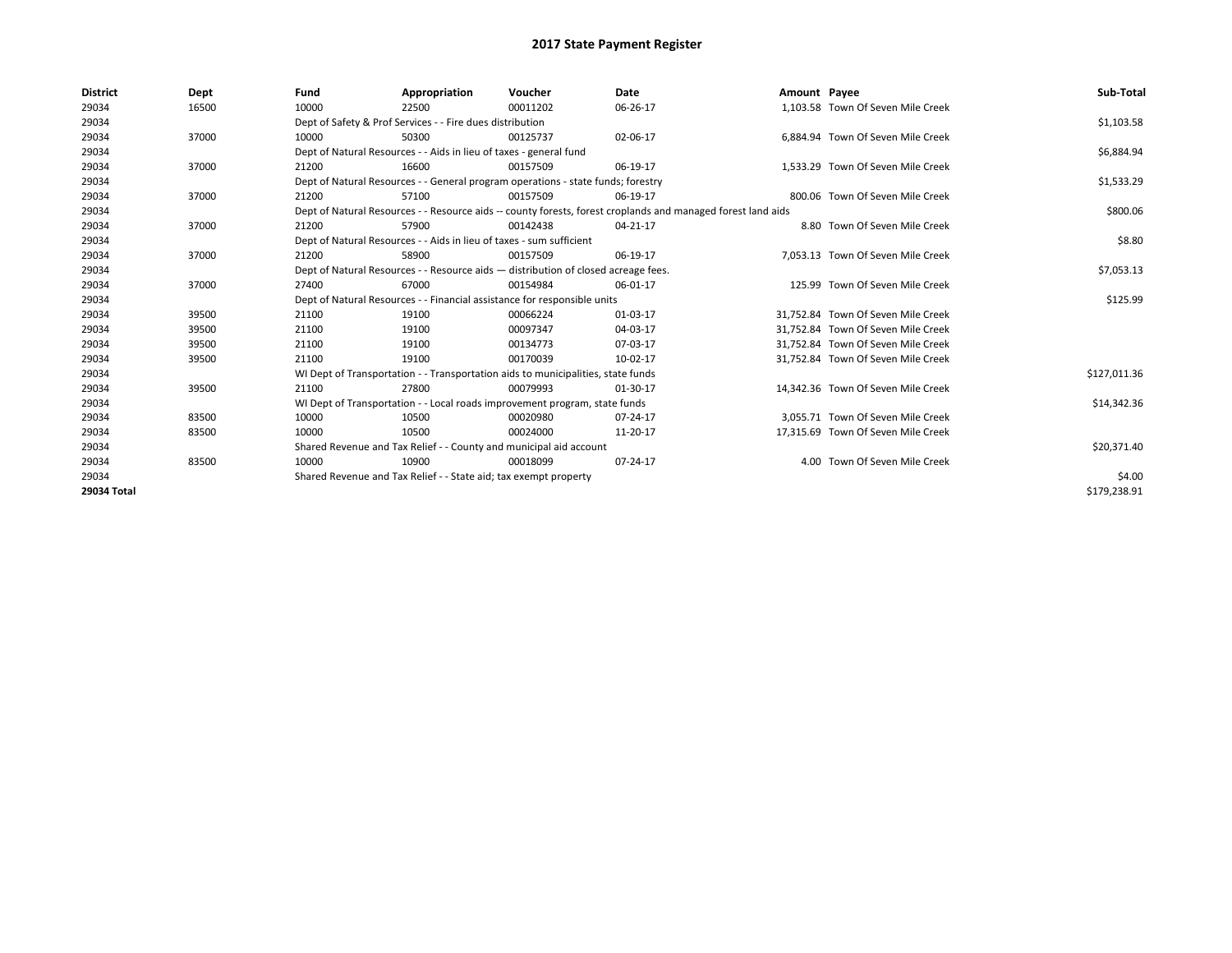| <b>District</b> | Dept  | Fund  | Appropriation                                                                      | Voucher  | Date                                                                                                         | Amount Payee |                          | Sub-Total    |
|-----------------|-------|-------|------------------------------------------------------------------------------------|----------|--------------------------------------------------------------------------------------------------------------|--------------|--------------------------|--------------|
| 29036           | 16500 | 10000 | 22500                                                                              | 00011203 | 06-26-17                                                                                                     |              | 1,948.40 Town Of Summit  |              |
| 29036           |       |       | Dept of Safety & Prof Services - - Fire dues distribution                          |          |                                                                                                              |              |                          | \$1,948.40   |
| 29036           | 37000 | 21200 | 16600                                                                              | 00157510 | 06-19-17                                                                                                     |              | 976.39 Town Of Summit    |              |
| 29036           |       |       | Dept of Natural Resources - - General program operations - state funds; forestry   |          |                                                                                                              |              |                          | \$976.39     |
| 29036           | 37000 | 21200 | 57100                                                                              | 00157510 | 06-19-17                                                                                                     |              | 451.68 Town Of Summit    |              |
| 29036           |       |       |                                                                                    |          | Dept of Natural Resources - - Resource aids -- county forests, forest croplands and managed forest land aids |              |                          | \$451.68     |
| 29036           | 37000 | 21200 | 58900                                                                              | 00157510 | 06-19-17                                                                                                     |              | 4,491.41 Town Of Summit  |              |
| 29036           |       |       | Dept of Natural Resources - - Resource aids - distribution of closed acreage fees. |          |                                                                                                              |              |                          | \$4,491.41   |
| 29036           | 37000 | 27400 | 67000                                                                              | 00154208 | 06-01-17                                                                                                     |              | 2,135.46 Town Of Summit  |              |
| 29036           |       |       | Dept of Natural Resources - - Financial assistance for responsible units           |          | \$2,135.46                                                                                                   |              |                          |              |
| 29036           | 39500 | 21100 | 19100                                                                              | 00066225 | 01-03-17                                                                                                     |              | 31.169.31 Town Of Summit |              |
| 29036           | 39500 | 21100 | 19100                                                                              | 00097348 | 04-03-17                                                                                                     |              | 31.169.31 Town Of Summit |              |
| 29036           | 39500 | 21100 | 19100                                                                              | 00134774 | 07-03-17                                                                                                     |              | 31,169.31 Town Of Summit |              |
| 29036           | 39500 | 21100 | 19100                                                                              | 00170040 | 10-02-17                                                                                                     |              | 31,169.31 Town Of Summit |              |
| 29036           |       |       | WI Dept of Transportation - - Transportation aids to municipalities, state funds   |          |                                                                                                              |              |                          | \$124,677.24 |
| 29036           | 83500 | 10000 | 10100                                                                              | 00020981 | 07-24-17                                                                                                     |              | 2,718.04 Town Of Summit  |              |
| 29036           |       |       | Shared Revenue and Tax Relief - - Expenditure restraint program account            |          |                                                                                                              |              |                          | \$2,718.04   |
| 29036           | 83500 | 10000 | 10500                                                                              | 00020981 | 07-24-17                                                                                                     |              | 9,343.89 Town Of Summit  |              |
| 29036           | 83500 | 10000 | 10500                                                                              | 00024001 | 11-20-17                                                                                                     |              | 52,948.70 Town Of Summit |              |
| 29036           |       |       | Shared Revenue and Tax Relief - - County and municipal aid account                 |          |                                                                                                              |              |                          | \$62,292.59  |
| 29036           | 83500 | 10000 | 10900                                                                              | 00018100 | 07-24-17                                                                                                     |              | 13.00 Town Of Summit     |              |
| 29036           |       |       | Shared Revenue and Tax Relief - - State aid; tax exempt property                   |          |                                                                                                              |              |                          | \$13.00      |
| 29036 Total     |       |       |                                                                                    |          |                                                                                                              |              |                          | \$199,704.21 |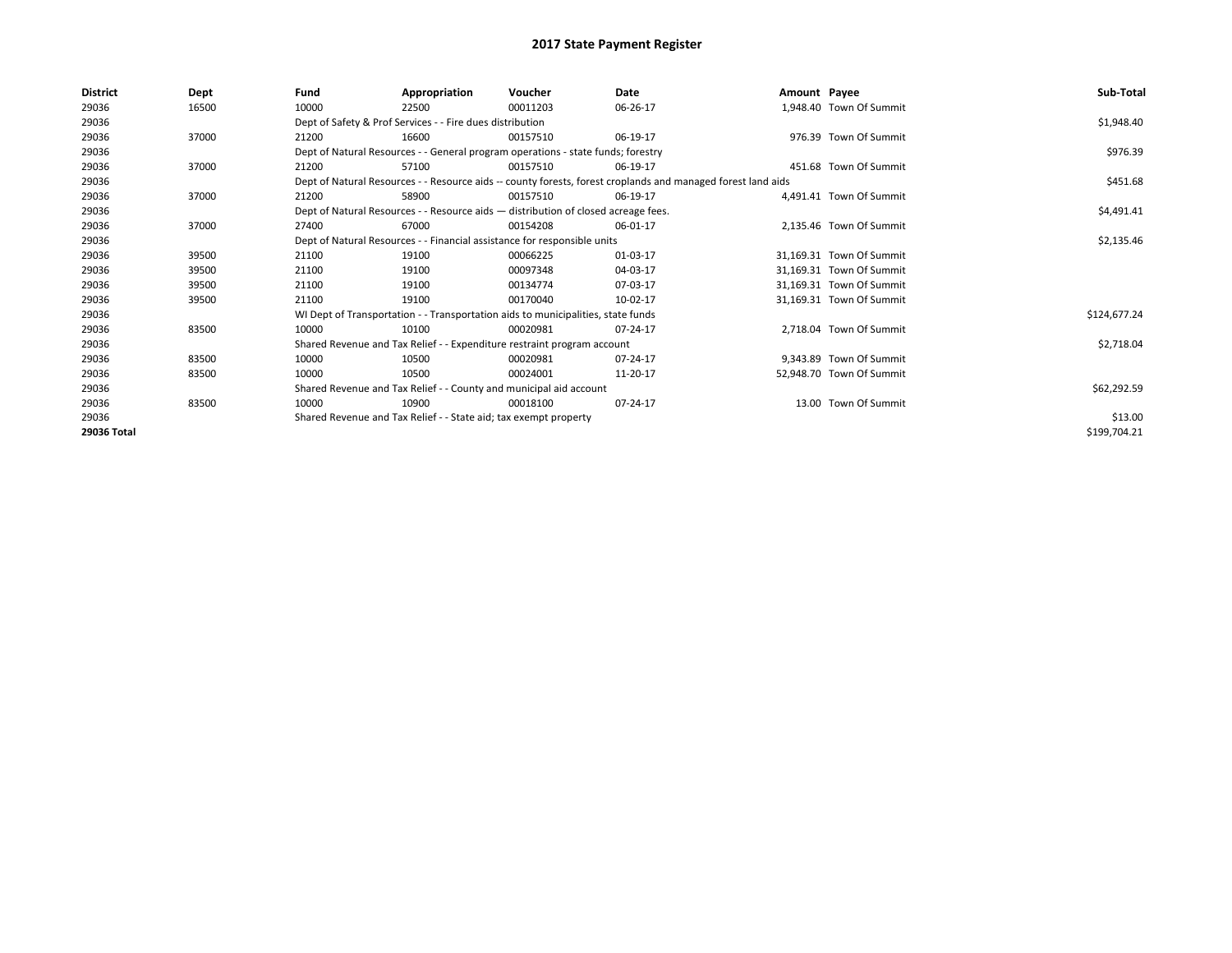| <b>District</b> | Dept  | Fund  | Appropriation                                                         | Voucher                                                                            | Date                                                                                                         | Amount Payee |                           | Sub-Total    |
|-----------------|-------|-------|-----------------------------------------------------------------------|------------------------------------------------------------------------------------|--------------------------------------------------------------------------------------------------------------|--------------|---------------------------|--------------|
| 29038           | 16500 | 10000 | 22500                                                                 | 00011204                                                                           | 06-26-17                                                                                                     |              | 1,758.76 Town Of Wonewoc  |              |
| 29038           |       |       | Dept of Safety & Prof Services - - Fire dues distribution             |                                                                                    |                                                                                                              |              |                           | \$1,758.76   |
| 29038           | 37000 | 10000 | 50300                                                                 | 00143839                                                                           | 04-21-17                                                                                                     |              | 77.15 Town Of Wonewoc     |              |
| 29038           | 37000 | 10000 | 50300                                                                 | 00143840                                                                           | 04-21-17                                                                                                     |              | 97.60 Town Of Wonewoc     |              |
| 29038           |       |       | Dept of Natural Resources - - Aids in lieu of taxes - general fund    |                                                                                    |                                                                                                              |              |                           | \$174.75     |
| 29038           | 37000 | 21200 | 16600                                                                 | 00157511                                                                           | 06-19-17                                                                                                     |              | 612.93 Town Of Wonewoc    |              |
| 29038           |       |       |                                                                       | Dept of Natural Resources - - General program operations - state funds; forestry   |                                                                                                              |              |                           | \$612.93     |
| 29038           | 37000 | 21200 | 57100                                                                 | 00157511                                                                           | 06-19-17                                                                                                     |              | 280.53 Town Of Wonewoc    |              |
| 29038           |       |       |                                                                       |                                                                                    | Dept of Natural Resources - - Resource aids -- county forests, forest croplands and managed forest land aids |              |                           | \$280.53     |
| 29038           | 37000 | 21200 | 57900                                                                 | 00143841                                                                           | 04-21-17                                                                                                     |              | 9.76 Town Of Wonewoc      |              |
| 29038           |       |       | Dept of Natural Resources - - Aids in lieu of taxes - sum sufficient  |                                                                                    |                                                                                                              |              |                           | \$9.76       |
| 29038           | 37000 | 21200 | 58900                                                                 | 00157511                                                                           | 06-19-17                                                                                                     |              | 2,819.49 Town Of Wonewoc  |              |
| 29038           |       |       |                                                                       | Dept of Natural Resources - - Resource aids - distribution of closed acreage fees. |                                                                                                              |              |                           | \$2,819.49   |
| 29038           | 37000 | 27400 | 67000                                                                 | 00154645                                                                           | 06-01-17                                                                                                     |              | 2,785.21 Town Of Wonewoc  |              |
| 29038           |       |       |                                                                       | Dept of Natural Resources - - Financial assistance for responsible units           |                                                                                                              |              |                           | \$2,785.21   |
| 29038           | 39500 | 21100 | 19100                                                                 | 00066226                                                                           | 01-03-17                                                                                                     |              | 29,715.99 Town Of Wonewoc |              |
| 29038           | 39500 | 21100 | 19100                                                                 | 00097349                                                                           | 04-03-17                                                                                                     |              | 29.715.99 Town Of Wonewoc |              |
| 29038           | 39500 | 21100 | 19100                                                                 | 00134775                                                                           | 07-03-17                                                                                                     |              | 29,715.99 Town Of Wonewoc |              |
| 29038           | 39500 | 21100 | 19100                                                                 | 00170041                                                                           | 10-02-17                                                                                                     |              | 29,715.99 Town Of Wonewoc |              |
| 29038           |       |       |                                                                       | WI Dept of Transportation - - Transportation aids to municipalities, state funds   |                                                                                                              |              |                           | \$118,863.96 |
| 29038           | 83500 | 10000 | 10500                                                                 | 00020982                                                                           | 07-24-17                                                                                                     |              | 12,709.85 Town Of Wonewoc |              |
| 29038           | 83500 | 10000 | 10500                                                                 | 00024002                                                                           | 11-20-17                                                                                                     |              | 72,022.45 Town Of Wonewoc |              |
| 29038           |       |       |                                                                       | Shared Revenue and Tax Relief - - County and municipal aid account                 |                                                                                                              |              |                           | \$84,732.30  |
| 29038           | 83500 | 10000 | 10900                                                                 | 00018101                                                                           | 07-24-17                                                                                                     |              | 8.00 Town Of Wonewoc      |              |
| 29038           |       |       | Shared Revenue and Tax Relief - - State aid; tax exempt property      |                                                                                    |                                                                                                              |              |                           | \$8.00       |
| 29038           | 83500 | 10000 | 11000                                                                 | 00020982                                                                           | 07-24-17                                                                                                     |              | 37.85 Town Of Wonewoc     |              |
| 29038           | 83500 | 10000 | 11000                                                                 | 00024002                                                                           | 11-20-17                                                                                                     |              | 96.97 Town Of Wonewoc     |              |
| 29038           |       |       | Shared Revenue and Tax Relief - - Public utility distribution account |                                                                                    |                                                                                                              |              |                           | \$134.82     |
| 29038 Total     |       |       |                                                                       |                                                                                    |                                                                                                              |              |                           | \$212,180.51 |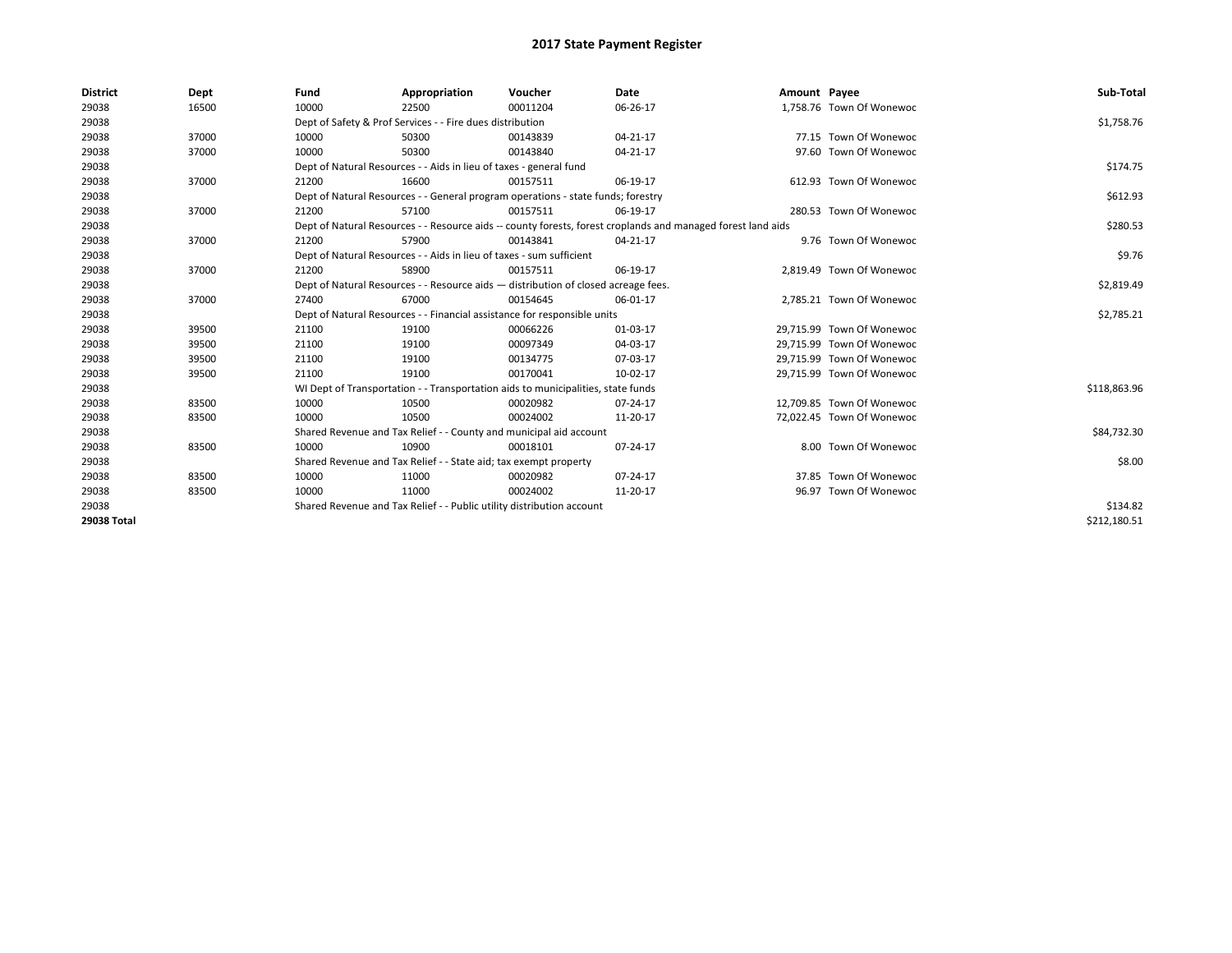| <b>District</b>    | Dept  | Fund  | Appropriation                                                                                                | Voucher  | <b>Date</b> | Amount Payee |                                     | Sub-Total    |
|--------------------|-------|-------|--------------------------------------------------------------------------------------------------------------|----------|-------------|--------------|-------------------------------------|--------------|
| 29111              | 16500 | 10000 | 22500                                                                                                        | 00011205 | 06-26-17    |              | 1,145.54 Camp Douglas, Village of   |              |
| 29111              |       |       | Dept of Safety & Prof Services - - Fire dues distribution                                                    |          |             |              |                                     | \$1,145.54   |
| 29111              | 37000 | 21200 | 16600                                                                                                        | 00157512 | 06-19-17    |              | 16.17 Camp Douglas, Village of      |              |
| 29111              |       |       | Dept of Natural Resources - - General program operations - state funds; forestry                             |          |             |              |                                     | \$16.17      |
| 29111              | 37000 | 21200 | 57100                                                                                                        | 00157512 | 06-19-17    |              | 7.40 Camp Douglas, Village of       |              |
| 29111              |       |       | Dept of Natural Resources - - Resource aids -- county forests, forest croplands and managed forest land aids |          |             |              |                                     | \$7.40       |
| 29111              | 37000 | 21200 | 58900                                                                                                        | 00157512 | 06-19-17    |              | 74.37 Camp Douglas, Village of      |              |
| 29111              |       |       | Dept of Natural Resources - - Resource aids - distribution of closed acreage fees.                           |          |             |              |                                     | \$74.37      |
| 29111              | 37000 | 27400 | 67000                                                                                                        | 00154537 | 06-01-17    |              | 6,893.18 Camp Douglas, Village of   |              |
| 29111              |       |       | Dept of Natural Resources - - Financial assistance for responsible units                                     |          |             |              |                                     | \$6,893.18   |
| 29111              | 39500 | 21100 | 19100                                                                                                        | 00066227 | 01-03-17    |              | 6,107.30 Camp Douglas, Village of   |              |
| 29111              | 39500 | 21100 | 19100                                                                                                        | 00097350 | 04-03-17    |              | 6,107.30 Camp Douglas, Village of   |              |
| 29111              | 39500 | 21100 | 19100                                                                                                        | 00134776 | 07-03-17    |              | 6,107.30 Camp Douglas, Village of   |              |
| 29111              | 39500 | 21100 | 19100                                                                                                        | 00170042 | 10-02-17    |              | 6,107.30 Camp Douglas, Village of   |              |
| 29111              |       |       | WI Dept of Transportation - - Transportation aids to municipalities, state funds                             |          |             |              |                                     | \$24,429.20  |
| 29111              | 50500 | 10000 | 74300                                                                                                        | 00042300 | 02-17-17    |              | 25,000.00 Camp Douglas, Village of  |              |
| 29111              |       |       | Department of Administration - - Federal aid; local assistance                                               |          |             |              |                                     | \$25,000.00  |
| 29111              | 83500 | 10000 | 10100                                                                                                        | 00020983 | 07-24-17    |              | 8,526.62 Camp Douglas, Village of   |              |
| 29111              |       |       | Shared Revenue and Tax Relief - - Expenditure restraint program account                                      |          |             |              |                                     | \$8,526.62   |
| 29111              | 83500 | 10000 | 10500                                                                                                        | 00020983 | 07-24-17    |              | 25,396.78 Camp Douglas, Village of  |              |
| 29111              | 83500 | 10000 | 10500                                                                                                        | 00024003 | 11-20-17    |              | 143,915.08 Camp Douglas, Village of |              |
| 29111              |       |       | Shared Revenue and Tax Relief - - County and municipal aid account                                           |          |             |              |                                     | \$169,311.86 |
| 29111              | 83500 | 10000 | 10900                                                                                                        | 00018102 | 07-24-17    |              | 494.00 Camp Douglas, Village of     |              |
| 29111              | 83500 | 10000 | 10900                                                                                                        | 00019810 | 07-24-17    |              | 5.00 Camp Douglas, Village of       |              |
| 29111              |       |       | Shared Revenue and Tax Relief - - State aid; tax exempt property                                             |          |             |              |                                     | \$499.00     |
| 29111              | 83500 | 10000 | 11000                                                                                                        | 00020983 | 07-24-17    |              | 42.34 Camp Douglas, Village of      |              |
| 29111              | 83500 | 10000 | 11000                                                                                                        | 00024003 | 11-20-17    |              | 246.84 Camp Douglas, Village of     |              |
| 29111              |       |       | Shared Revenue and Tax Relief - - Public utility distribution account                                        |          |             |              |                                     | \$289.18     |
| 29111              | 83500 | 10000 | 50100                                                                                                        | 00015283 | 01-31-17    |              | 14,418.06 Camp Douglas, Village of  |              |
| 29111              |       |       | Shared Revenue and Tax Relief - - Payments for municipal services                                            |          |             |              |                                     | \$14,418.06  |
| 29111              | 83500 | 52100 | 36300                                                                                                        | 00015845 | 03-27-17    |              | 1,539.72 Camp Douglas, Village of   |              |
| 29111              |       |       | Shared Revenue and Tax Relief - - Lottery and gaming credit                                                  |          |             |              |                                     | \$1,539.72   |
| <b>29111 Total</b> |       |       |                                                                                                              |          |             |              |                                     | \$252,150.30 |
|                    |       |       |                                                                                                              |          |             |              |                                     |              |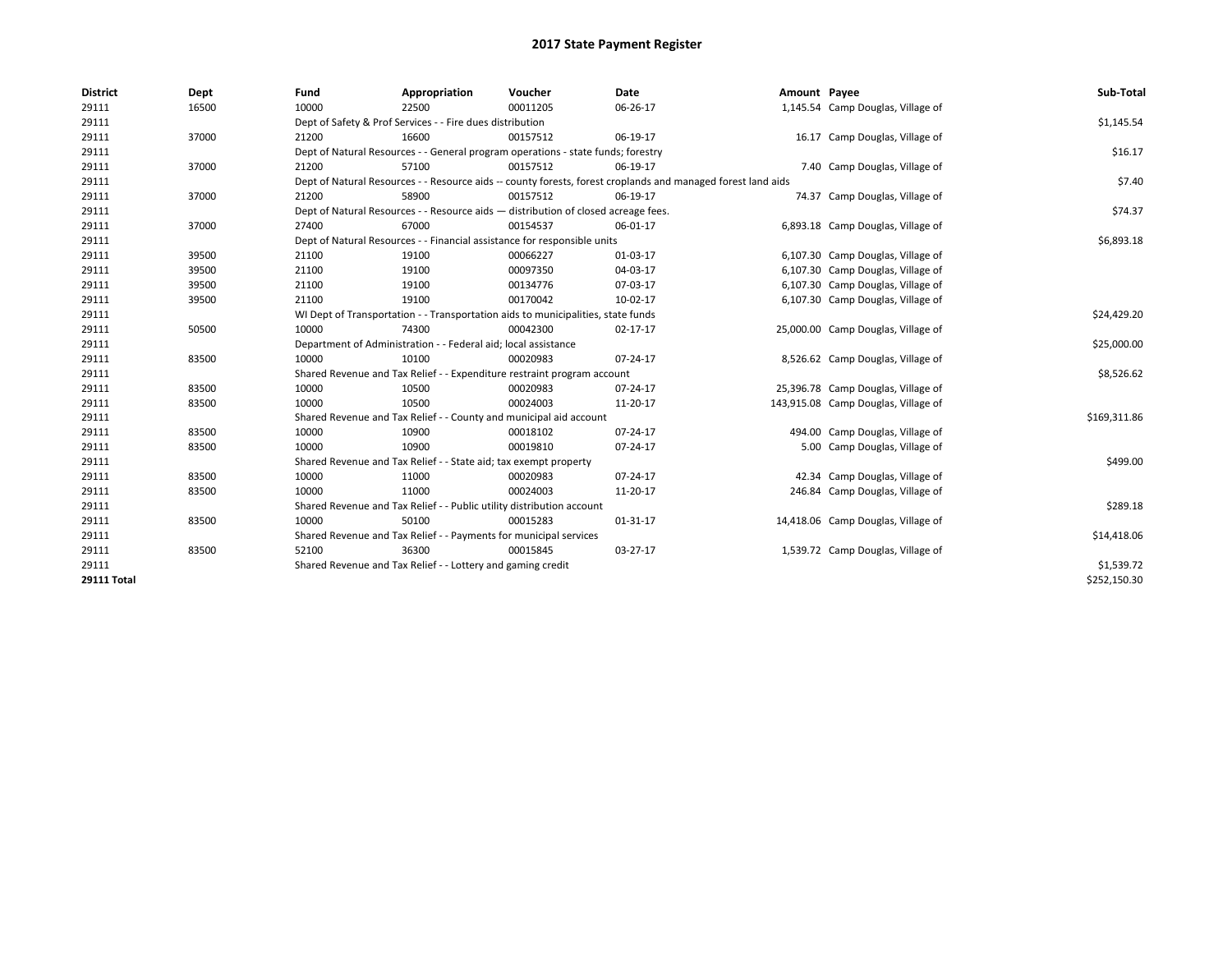| <b>District</b>    | Dept  | Fund  | Appropriation                                                                    | Voucher  | Date     | Amount Payee |                              | Sub-Total   |
|--------------------|-------|-------|----------------------------------------------------------------------------------|----------|----------|--------------|------------------------------|-------------|
| 29136              | 16500 | 10000 | 22500                                                                            | 00011206 | 06-26-17 |              | 454.82 Village Of Hustler    |             |
| 29136              |       |       | Dept of Safety & Prof Services - - Fire dues distribution                        |          |          |              |                              | \$454.82    |
| 29136              | 37000 | 27400 | 67000                                                                            | 00154883 | 06-01-17 |              | 561.80 Village Of Hustler    |             |
| 29136              |       |       | Dept of Natural Resources - - Financial assistance for responsible units         |          |          |              |                              | \$561.80    |
| 29136              | 39500 | 21100 | 19100                                                                            | 00066228 | 01-03-17 |              | 1,712.05 Village Of Hustler  |             |
| 29136              | 39500 | 21100 | 19100                                                                            | 00097351 | 04-03-17 |              | 1,712.05 Village Of Hustler  |             |
| 29136              | 39500 | 21100 | 19100                                                                            | 00134777 | 07-03-17 |              | 1,712.05 Village Of Hustler  |             |
| 29136              | 39500 | 21100 | 19100                                                                            | 00170043 | 10-02-17 |              | 1,712.07 Village Of Hustler  |             |
| 29136              |       |       | WI Dept of Transportation - - Transportation aids to municipalities, state funds |          |          |              |                              | \$6,848.22  |
| 29136              | 83500 | 10000 | 10500                                                                            | 00020984 | 07-24-17 |              | 7,393.43 Village Of Hustler  |             |
| 29136              | 83500 | 10000 | 10500                                                                            | 00024004 | 11-20-17 |              | 41,896.07 Village Of Hustler |             |
| 29136              |       |       | Shared Revenue and Tax Relief - - County and municipal aid account               |          |          |              |                              | \$49,289.50 |
| 29136              | 83500 | 10000 | 10900                                                                            | 00018103 | 07-24-17 |              | 2.00 Village Of Hustler      |             |
| 29136              |       |       | Shared Revenue and Tax Relief - - State aid; tax exempt property                 |          |          |              |                              | \$2.00      |
| <b>29136 Total</b> |       |       |                                                                                  |          |          |              |                              | \$57,156.34 |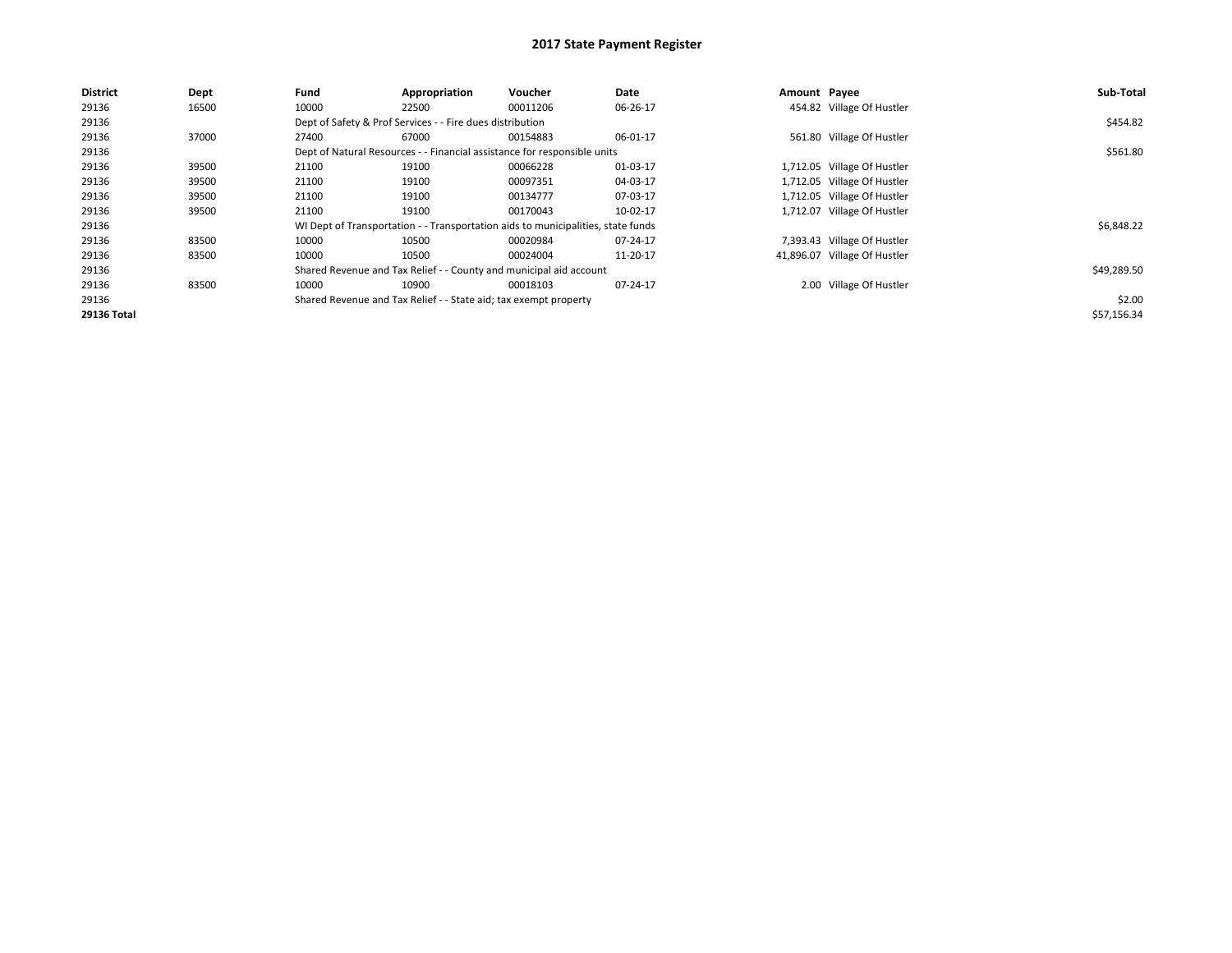| <b>District</b>    | Dept  | Fund  | Appropriation                                                                                                | Voucher  | Date           | Amount Payee |                                      | Sub-Total    |
|--------------------|-------|-------|--------------------------------------------------------------------------------------------------------------|----------|----------------|--------------|--------------------------------------|--------------|
| 29146              | 16500 | 10000 | 22500                                                                                                        | 00011207 | 06-26-17       |              | 1,021.90 Village Of Lyndon Station   |              |
| 29146              |       |       | Dept of Safety & Prof Services - - Fire dues distribution                                                    |          |                |              |                                      | \$1,021.90   |
| 29146              | 37000 | 21200 | 16600                                                                                                        | 00157513 | 06-19-17       |              | 23.16 Village Of Lyndon Station      |              |
| 29146              |       |       | Dept of Natural Resources - - General program operations - state funds; forestry                             |          |                |              |                                      | \$23.16      |
| 29146              | 37000 | 21200 | 57100                                                                                                        | 00157513 | 06-19-17       |              | 10.60 Village Of Lyndon Station      |              |
| 29146              |       |       | Dept of Natural Resources - - Resource aids -- county forests, forest croplands and managed forest land aids |          |                |              |                                      | \$10.60      |
| 29146              | 37000 | 21200 | 58900                                                                                                        | 00157513 | 06-19-17       |              | 106.54 Village Of Lyndon Station     |              |
| 29146              |       |       | Dept of Natural Resources - - Resource aids - distribution of closed acreage fees.                           |          |                |              |                                      | \$106.54     |
| 29146              | 37000 | 27400 | 67000                                                                                                        | 00154852 | 06-01-17       |              | 2,335.12 Village Of Lyndon Station   |              |
| 29146              |       |       | Dept of Natural Resources - - Financial assistance for responsible units                                     |          |                |              |                                      | \$2,335.12   |
| 29146              | 39500 | 21100 | 19100                                                                                                        | 00066229 | 01-03-17       |              | 3,589.26 Village Of Lyndon Station   |              |
| 29146              | 39500 | 21100 | 19100                                                                                                        | 00097352 | 04-03-17       |              | 3,589.26 Village Of Lyndon Station   |              |
| 29146              | 39500 | 21100 | 19100                                                                                                        | 00134778 | 07-03-17       |              | 3,589.26 Village Of Lyndon Station   |              |
| 29146              | 39500 | 21100 | 19100                                                                                                        | 00170044 | 10-02-17       |              | 3,589.26 Village Of Lyndon Station   |              |
| 29146              |       |       | WI Dept of Transportation - - Transportation aids to municipalities, state funds                             |          |                |              |                                      | \$14,357.04  |
| 29146              | 39500 | 21100 | 27800                                                                                                        | 00072133 | $01 - 10 - 17$ |              | 7,973.75 Village Of Lyndon Station   |              |
| 29146              |       |       | WI Dept of Transportation - - Local roads improvement program, state funds                                   |          |                |              |                                      | \$7,973.75   |
| 29146              | 45500 | 10000 | 23100                                                                                                        | 00039708 | 12-26-17       |              | 160.00 Village Of Lyndon Station     |              |
| 29146              |       |       | Department of Justice - - Law enforcement training fund, local assistance                                    |          |                |              |                                      | \$160.00     |
| 29146              | 50500 | 10000 | 17400                                                                                                        | 00047441 | 04-28-17       |              | 14,476.00 Village Of Lyndon Station  |              |
| 29146              |       |       | Department of Administration - - High-voltage transmission line annual impact fee distributions              |          |                |              |                                      | \$14,476.00  |
| 29146              | 83500 | 10000 | 10500                                                                                                        | 00020985 | 07-24-17       |              | 20,038.71 Village Of Lyndon Station  |              |
| 29146              | 83500 | 10000 | 10500                                                                                                        | 00024005 | 11-20-17       |              | 113,552.68 Village Of Lyndon Station |              |
| 29146              |       |       | Shared Revenue and Tax Relief - - County and municipal aid account                                           |          |                |              |                                      | \$133,591.39 |
| 29146              | 83500 | 10000 | 10900                                                                                                        | 00018104 | 07-24-17       |              | 104.00 Village Of Lyndon Station     |              |
| 29146              |       |       | Shared Revenue and Tax Relief - - State aid; tax exempt property                                             |          |                |              |                                      | \$104.00     |
| 29146              | 83500 | 10000 | 11000                                                                                                        | 00020985 | 07-24-17       |              | 37.46 Village Of Lyndon Station      |              |
| 29146              | 83500 | 10000 | 11000                                                                                                        | 00024005 | 11-20-17       |              | 212.09 Village Of Lyndon Station     |              |
| 29146              |       |       | Shared Revenue and Tax Relief - - Public utility distribution account                                        |          |                |              |                                      | \$249.55     |
| 29146              | 83500 | 52100 | 36300                                                                                                        | 00015846 | 03-27-17       |              | 1,617.12 Village Of Lyndon Station   |              |
| 29146              |       |       | Shared Revenue and Tax Relief - - Lottery and gaming credit                                                  |          |                |              |                                      | \$1,617.12   |
| <b>29146 Total</b> |       |       |                                                                                                              |          |                |              |                                      | \$176,026.17 |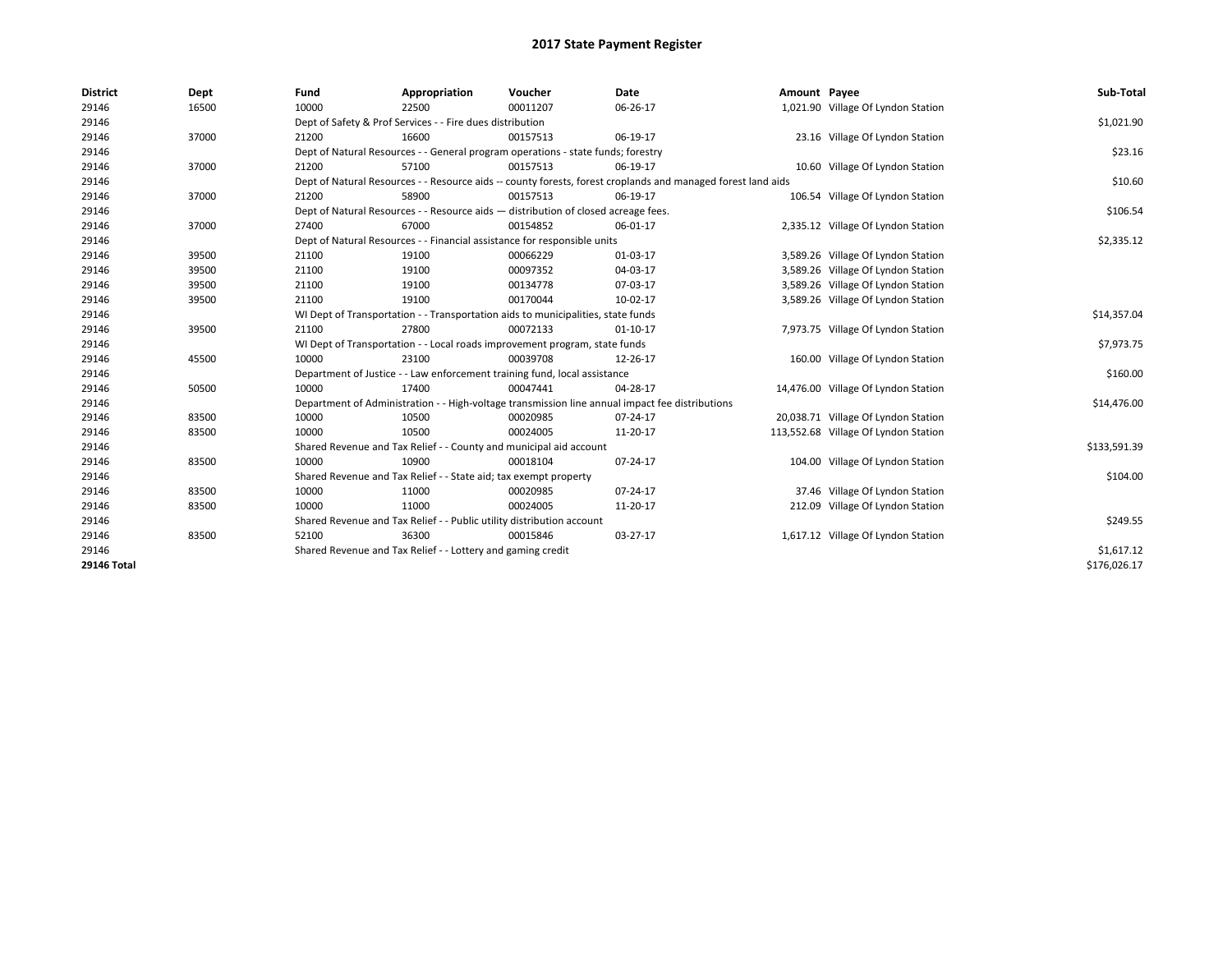| <b>District</b>    | Dept  | Fund  | Appropriation                                                                    | Voucher  | Date     | Amount Payee |                               | Sub-Total    |
|--------------------|-------|-------|----------------------------------------------------------------------------------|----------|----------|--------------|-------------------------------|--------------|
| 29161              | 16500 | 10000 | 22500                                                                            | 00011208 | 06-26-17 |              | 1,990.17 Village Of Necedah   |              |
| 29161              |       |       | Dept of Safety & Prof Services - - Fire dues distribution                        |          |          |              |                               | \$1,990.17   |
| 29161              | 37000 | 21200 | 57900                                                                            | 00142425 | 04-21-17 |              | 3.41 Village Of Necedah       |              |
| 29161              |       |       | Dept of Natural Resources - - Aids in lieu of taxes - sum sufficient             |          |          |              |                               | \$3.41       |
| 29161              | 37000 | 27400 | 67000                                                                            | 00154835 | 06-01-17 |              | 1,824.05 Village Of Necedah   |              |
| 29161              |       |       | Dept of Natural Resources - - Financial assistance for responsible units         |          |          |              |                               | \$1,824.05   |
| 29161              | 39500 | 21100 | 19100                                                                            | 00066230 | 01-03-17 |              | 12,149.73 Village Of Necedah  |              |
| 29161              | 39500 | 21100 | 19100                                                                            | 00097353 | 04-03-17 |              | 12,149.73 Village Of Necedah  |              |
| 29161              | 39500 | 21100 | 19100                                                                            | 00134779 | 07-03-17 |              | 12,149.73 Village Of Necedah  |              |
| 29161              | 39500 | 21100 | 19100                                                                            | 00170045 | 10-02-17 |              | 12,149.75 Village Of Necedah  |              |
| 29161              |       |       | WI Dept of Transportation - - Transportation aids to municipalities, state funds |          |          |              |                               | \$48,598.94  |
| 29161              | 83500 | 10000 | 10100                                                                            | 00020986 | 07-24-17 |              | 22,537.25 Village Of Necedah  |              |
| 29161              |       |       | Shared Revenue and Tax Relief - - Expenditure restraint program account          |          |          |              |                               | \$22,537.25  |
| 29161              | 83500 | 10000 | 10500                                                                            | 00020986 | 07-24-17 |              | 31,179.44 Village Of Necedah  |              |
| 29161              | 83500 | 10000 | 10500                                                                            | 00024006 | 11-20-17 |              | 176,683.48 Village Of Necedah |              |
| 29161              |       |       | Shared Revenue and Tax Relief - - County and municipal aid account               |          |          |              |                               | \$207,862.92 |
| 29161              | 83500 | 10000 | 10900                                                                            | 00018105 | 07-24-17 |              | 242.00 Village Of Necedah     |              |
| 29161              | 83500 | 10000 | 10900                                                                            | 00019811 | 07-24-17 |              | 1,155.00 Village Of Necedah   |              |
| 29161              |       |       | Shared Revenue and Tax Relief - - State aid; tax exempt property                 |          |          |              |                               | \$1,397.00   |
| 29161              | 83500 | 10000 | 11000                                                                            | 00020986 | 07-24-17 |              | 117.39 Village Of Necedah     |              |
| 29161              | 83500 | 10000 | 11000                                                                            | 00024006 | 11-20-17 |              | 681.99 Village Of Necedah     |              |
| 29161              |       |       | Shared Revenue and Tax Relief - - Public utility distribution account            |          |          |              |                               | \$799.38     |
| 29161              | 83500 | 10000 | 50100                                                                            | 00015284 | 01-31-17 |              | 2,842.45 Village Of Necedah   |              |
| 29161              |       |       | Shared Revenue and Tax Relief - - Payments for municipal services                |          |          |              |                               | \$2,842.45   |
| 29161              | 83500 | 52100 | 36300                                                                            | 00015847 | 03-27-17 |              | 370.48 Village Of Necedah     |              |
| 29161              |       |       | Shared Revenue and Tax Relief - - Lottery and gaming credit                      |          |          |              |                               | \$370.48     |
| <b>29161 Total</b> |       |       |                                                                                  |          |          |              |                               | \$288,226.05 |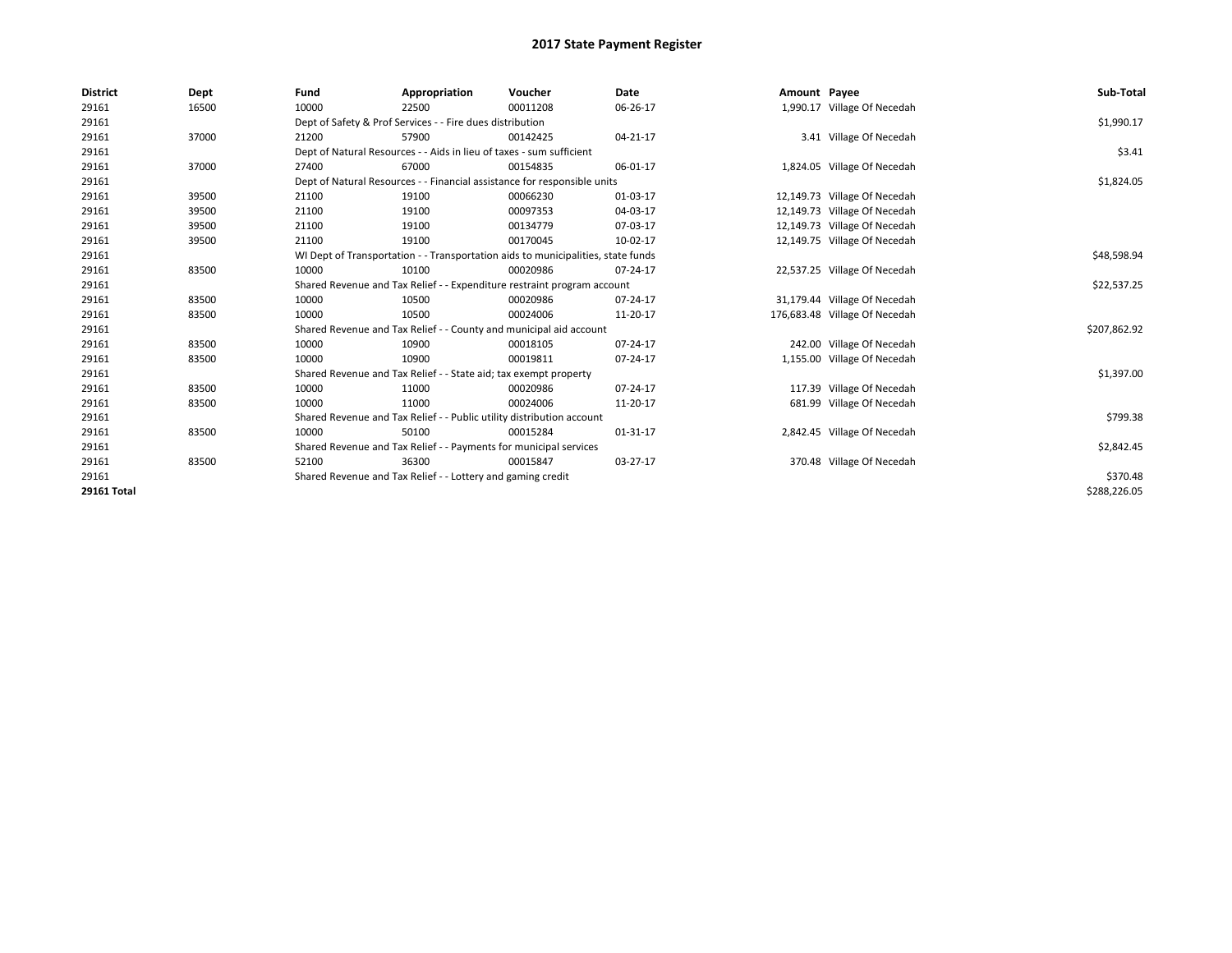| <b>District</b> | Dept  | Fund  | Appropriation                                                                    | Voucher  | <b>Date</b>                                                                                        | Amount Payee |                                    | Sub-Total   |
|-----------------|-------|-------|----------------------------------------------------------------------------------|----------|----------------------------------------------------------------------------------------------------|--------------|------------------------------------|-------------|
| 29186           | 16500 | 10000 | 22500                                                                            | 00011209 | 06-26-17                                                                                           |              | 480.18 Union Center, Village of    |             |
| 29186           |       |       | Dept of Safety & Prof Services - - Fire dues distribution                        |          |                                                                                                    |              |                                    | \$480.18    |
| 29186           | 37000 | 10000 | 50300                                                                            | 00126324 | 02-06-17                                                                                           |              | 33.34 Union Center, Village of     |             |
| 29186           | 37000 | 10000 | 50300                                                                            | 00144054 | 04-21-17                                                                                           |              | 181.59 Union Center, Village of    |             |
| 29186           |       |       | Dept of Natural Resources - - Aids in lieu of taxes - general fund               |          |                                                                                                    |              |                                    | \$214.93    |
| 29186           | 37000 | 21200 | 58300                                                                            | 00144766 | 04-26-17                                                                                           |              | 1,262.50 Union Center, Village of  |             |
| 29186           |       |       | Dept of Natural Resources - - Recreation and resource aids, federal funds        |          |                                                                                                    |              |                                    | \$1,262.50  |
| 29186           | 37000 | 27400 | 67000                                                                            | 00154282 | 06-01-17                                                                                           |              | 267.03 Union Center, Village of    |             |
| 29186           |       |       | Dept of Natural Resources - - Financial assistance for responsible units         |          |                                                                                                    |              |                                    | \$267.03    |
| 29186           | 39500 | 21100 | 18500                                                                            | 00089543 | 02-28-17                                                                                           |              | 1,000.00 Union Center, Village of  |             |
| 29186           |       |       | WI Dept of Transportation - - Highway safety, local assistance, federal funds    |          |                                                                                                    |              |                                    | \$1,000.00  |
| 29186           | 39500 | 21100 | 19100                                                                            | 00066231 | 01-03-17                                                                                           |              | 3,371.62 Union Center, Village of  |             |
| 29186           | 39500 | 21100 | 19100                                                                            | 00097354 | 04-03-17                                                                                           |              | 3,371.62 Union Center, Village of  |             |
| 29186           | 39500 | 21100 | 19100                                                                            | 00134780 | 07-03-17                                                                                           |              | 3,371.62 Union Center, Village of  |             |
| 29186           | 39500 | 21100 | 19100                                                                            | 00170046 | 10-02-17                                                                                           |              | 3,371.65 Union Center, Village of  |             |
| 29186           |       |       | WI Dept of Transportation - - Transportation aids to municipalities, state funds |          |                                                                                                    |              |                                    | \$13,486.51 |
| 29186           | 45500 | 10000 | 23100                                                                            | 00026962 | 04-21-17                                                                                           |              | 160.00 Union Center, Village of    |             |
| 29186           |       |       | Department of Justice - - Law enforcement training fund, local assistance        |          |                                                                                                    |              |                                    | \$160.00    |
| 29186           | 46500 | 10000 | 30500                                                                            | 00031889 | 09-20-17                                                                                           |              | 671.87 Union Center, Village of    |             |
| 29186           |       |       |                                                                                  |          | Department of Military Affairs - - Disaster recovery aid; public health emergency quarantine costs |              |                                    | \$671.87    |
| 29186           | 46500 | 10000 | 34200                                                                            | 00031889 | 09-20-17                                                                                           |              | 4,031.19 Union Center, Village of  |             |
| 29186           |       |       | Department of Military Affairs - - Federal aid, local assistance                 |          |                                                                                                    |              |                                    | \$4,031.19  |
| 29186           | 83500 | 10000 | 10500                                                                            | 00020987 | 07-24-17                                                                                           |              | 9,493.04 Union Center, Village of  |             |
| 29186           | 83500 | 10000 | 10500                                                                            | 00024007 | 11-20-17                                                                                           |              | 53,793.90 Union Center, Village of |             |
| 29186           |       |       | Shared Revenue and Tax Relief - - County and municipal aid account               |          |                                                                                                    |              |                                    | \$63,286.94 |
| 29186           | 83500 | 10000 | 10900                                                                            | 00018106 | 07-24-17                                                                                           |              | 93.00 Union Center, Village of     |             |
| 29186           |       |       | Shared Revenue and Tax Relief - - State aid; tax exempt property                 |          |                                                                                                    |              |                                    | \$93.00     |
| 29186           | 83500 | 10000 | 11000                                                                            | 00020987 | 07-24-17                                                                                           |              | 81.61 Union Center, Village of     |             |
| 29186           | 83500 | 10000 | 11000                                                                            | 00024007 | 11-20-17                                                                                           |              | 478.91 Union Center, Village of    |             |
| 29186           |       |       | Shared Revenue and Tax Relief - - Public utility distribution account            |          |                                                                                                    |              |                                    | \$560.52    |
| 29186           | 83500 | 10000 | 50100                                                                            | 00015285 | 01-31-17                                                                                           |              | 76.42 Union Center, Village of     |             |
| 29186           |       |       | Shared Revenue and Tax Relief - - Payments for municipal services                |          |                                                                                                    |              |                                    | \$76.42     |
| 29186 Total     |       |       |                                                                                  |          |                                                                                                    |              |                                    | \$85,591.09 |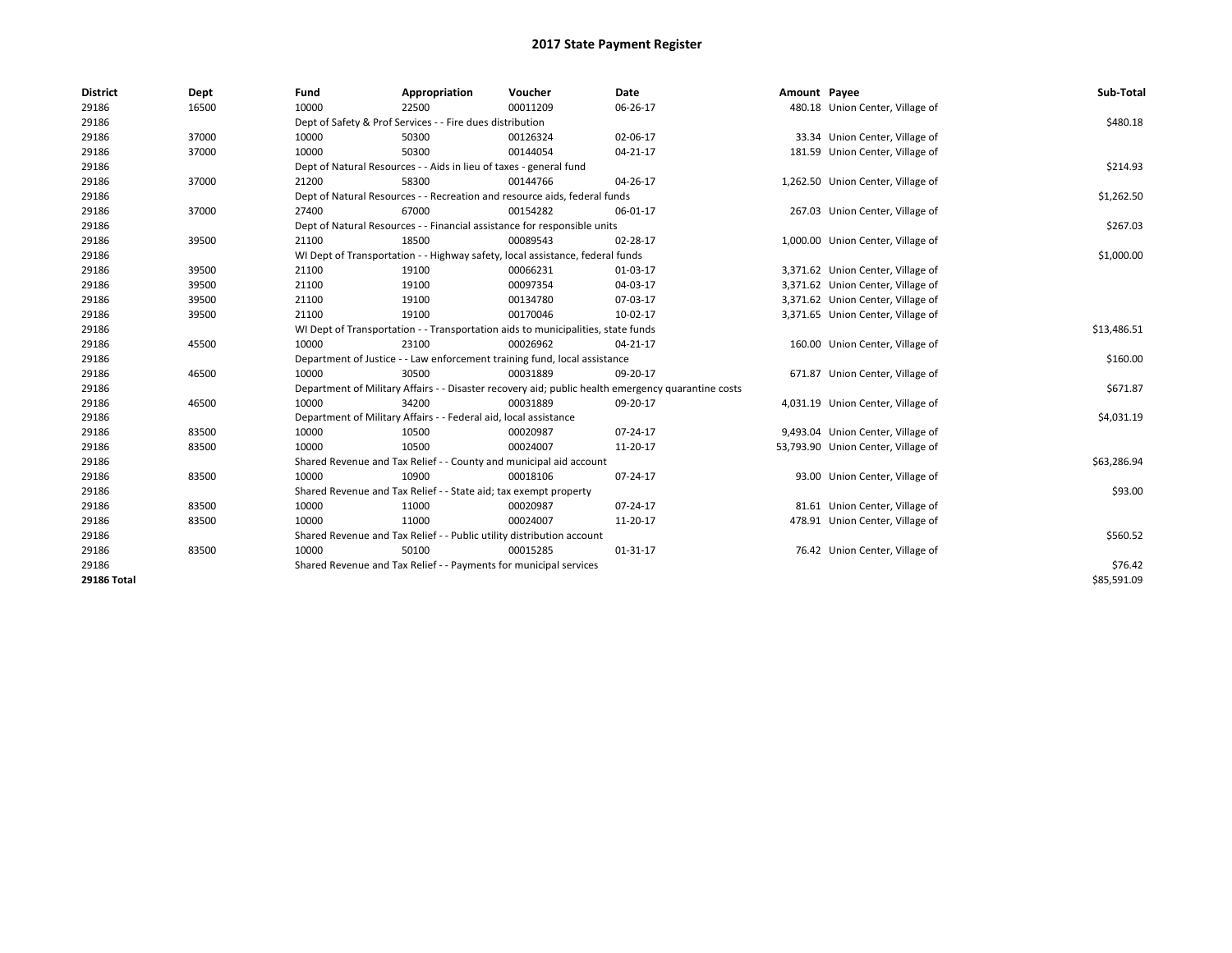| <b>District</b>    | Dept  | Fund  | Appropriation                                                                    | Voucher  | <b>Date</b> | Amount Payee |                               | Sub-Total    |
|--------------------|-------|-------|----------------------------------------------------------------------------------|----------|-------------|--------------|-------------------------------|--------------|
| 29191              | 16500 | 10000 | 22500                                                                            | 00011210 | 06-26-17    |              | 1,011.50 Village Of Wonewoc   |              |
| 29191              |       |       | Dept of Safety & Prof Services - - Fire dues distribution                        |          |             |              |                               | \$1,011.50   |
| 29191              | 37000 | 10000 | 50300                                                                            | 00126263 | 02-06-17    |              | 333.29 Village Of Wonewoc     |              |
| 29191              | 37000 | 10000 | 50300                                                                            | 00143895 | 04-21-17    |              | 24.70 Village Of Wonewoc      |              |
| 29191              |       |       | Dept of Natural Resources - - Aids in lieu of taxes - general fund               |          |             |              |                               | \$357.99     |
| 29191              | 37000 | 27400 | 67000                                                                            | 00154083 | 06-01-17    |              | 4,108.82 Village Of Wonewoc   |              |
| 29191              |       |       | Dept of Natural Resources - - Financial assistance for responsible units         |          |             |              |                               | \$4,108.82   |
| 29191              | 39500 | 21100 | 18500                                                                            | 00111166 | 05-09-17    |              | 4,000.00 Village Of Wonewoc   |              |
| 29191              |       |       | WI Dept of Transportation - - Highway safety, local assistance, federal funds    |          |             |              |                               | \$4,000.00   |
| 29191              | 39500 | 21100 | 19100                                                                            | 00066232 | 01-03-17    |              | 7,592.71 Village Of Wonewoc   |              |
| 29191              | 39500 | 21100 | 19100                                                                            | 00097355 | 04-03-17    |              | 7,592.71 Village Of Wonewoc   |              |
| 29191              | 39500 | 21100 | 19100                                                                            | 00144699 | 07-25-17    |              | 7,592.71 Village Of Wonewoc   |              |
| 29191              | 39500 | 21100 | 19100                                                                            | 00170047 | 10-02-17    |              | 7,592.71 Village Of Wonewoc   |              |
| 29191              |       |       | WI Dept of Transportation - - Transportation aids to municipalities, state funds |          |             |              |                               | \$30,370.84  |
| 29191              | 45500 | 10000 | 23100                                                                            | 00033834 | 08-31-17    |              | 320.00 Village Of Wonewoc     |              |
| 29191              |       |       | Department of Justice - - Law enforcement training fund, local assistance        |          |             |              |                               | \$320.00     |
| 29191              | 83500 | 10000 | 10100                                                                            | 00020988 | 07-24-17    |              | 6,655.02 Village Of Wonewoc   |              |
| 29191              |       |       | Shared Revenue and Tax Relief - - Expenditure restraint program account          |          |             |              |                               | \$6,655.02   |
| 29191              | 83500 | 10000 | 10500                                                                            | 00020988 | 07-24-17    |              | 38,165.71 Village Of Wonewoc  |              |
| 29191              | 83500 | 10000 | 10500                                                                            | 00024008 | 11-20-17    |              | 216,497.09 Village Of Wonewoc |              |
| 29191              |       |       | Shared Revenue and Tax Relief - - County and municipal aid account               |          |             |              |                               | \$254,662.80 |
| 29191              | 83500 | 10000 | 10900                                                                            | 00018107 | 07-24-17    |              | 683.00 Village Of Wonewoc     |              |
| 29191              |       |       | Shared Revenue and Tax Relief - - State aid; tax exempt property                 |          |             |              |                               | \$683.00     |
| 29191              | 83500 | 10000 | 11000                                                                            | 00020988 | 07-24-17    |              | 139.54 Village Of Wonewoc     |              |
| 29191              | 83500 | 10000 | 11000                                                                            | 00024008 | 11-20-17    |              | 616.38 Village Of Wonewoc     |              |
| 29191              |       |       | Shared Revenue and Tax Relief - - Public utility distribution account            |          |             |              |                               | \$755.92     |
| 29191              | 83500 | 10000 | 50100                                                                            | 00015286 | 01-31-17    |              | 130.55 Village Of Wonewoc     |              |
| 29191              |       |       | Shared Revenue and Tax Relief - - Payments for municipal services                |          |             |              |                               | \$130.55     |
| 29191              | 83500 | 52100 | 36300                                                                            | 00015848 | 03-27-17    |              | 2,142.88 Village Of Wonewoc   |              |
| 29191              |       |       | Shared Revenue and Tax Relief - - Lottery and gaming credit                      |          |             |              |                               | \$2,142.88   |
| <b>29191 Total</b> |       |       |                                                                                  |          |             |              |                               | \$305,199.32 |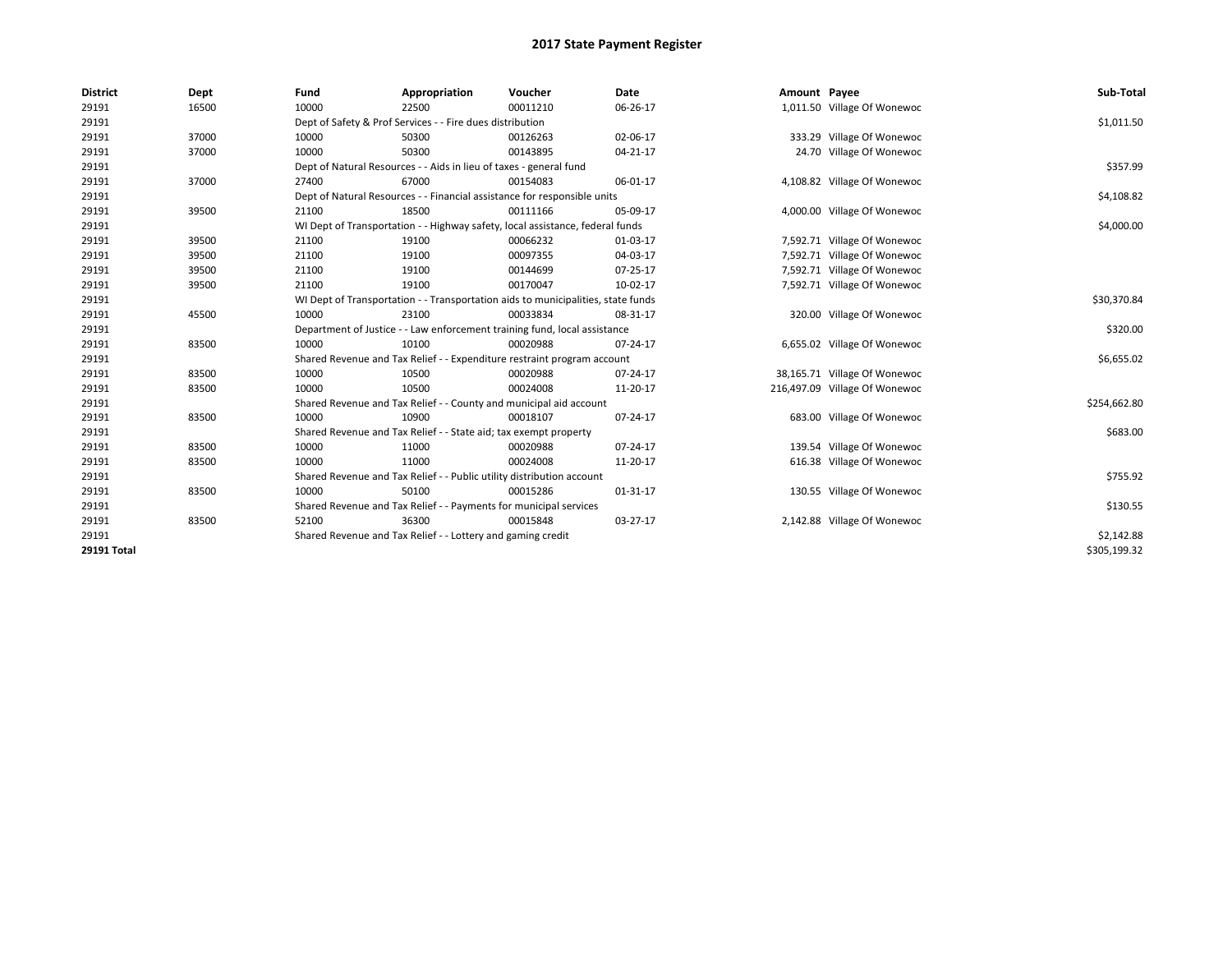| <b>District</b>    | Dept  | Fund  | Appropriation                                                                    | Voucher  | Date           | Amount Payee |                          | Sub-Total    |
|--------------------|-------|-------|----------------------------------------------------------------------------------|----------|----------------|--------------|--------------------------|--------------|
| 29221              | 16500 | 10000 | 22500                                                                            | 00011211 | 06-27-17       |              | 2,633.27 City of Elroy   |              |
| 29221              |       |       | Dept of Safety & Prof Services - - Fire dues distribution                        |          |                |              |                          | \$2,633.27   |
| 29221              | 37000 | 10000 | 50300                                                                            | 00143304 | 04-21-17       |              | 40.97 City of Elroy      |              |
| 29221              |       |       | Dept of Natural Resources - - Aids in lieu of taxes - general fund               |          |                |              |                          | \$40.97      |
| 29221              | 37000 | 21200 | 57900                                                                            | 00143303 | 04-21-17       |              | 0.29 City of Elroy       |              |
| 29221              |       |       | Dept of Natural Resources - - Aids in lieu of taxes - sum sufficient             |          |                |              |                          | \$0.29       |
| 29221              | 37000 | 27400 | 67000                                                                            | 00154034 | 06-01-17       |              | 10,355.54 City of Elroy  |              |
| 29221              |       |       | Dept of Natural Resources - - Financial assistance for responsible units         |          |                |              |                          | \$10,355.54  |
| 29221              | 39500 | 21100 | 19100                                                                            | 00066233 | 01-03-17       |              | 21,616.11 City of Elroy  |              |
| 29221              | 39500 | 21100 | 19100                                                                            | 00097356 | 04-03-17       |              | 21,616.11 City of Elroy  |              |
| 29221              | 39500 | 21100 | 19100                                                                            | 00134782 | 07-03-17       |              | 21,616.11 City of Elroy  |              |
| 29221              | 39500 | 21100 | 19100                                                                            | 00170048 | 10-02-17       |              | 21,616.11 City of Elroy  |              |
| 29221              |       |       | WI Dept of Transportation - - Transportation aids to municipalities, state funds |          |                |              |                          | \$86,464.44  |
| 29221              | 45500 | 10000 | 23100                                                                            | 00021515 | 01-03-17       |              | 320.00 City of Elroy     |              |
| 29221              | 45500 | 10000 | 23100                                                                            | 00038835 | 12-12-17       |              | 480.00 City of Elroy     |              |
| 29221              |       |       | Department of Justice - - Law enforcement training fund, local assistance        |          |                |              |                          | \$800.00     |
| 29221              | 83500 | 10000 | 10100                                                                            | 00020989 | 07-24-17       |              | 19,420.14 City of Elroy  |              |
| 29221              |       |       | Shared Revenue and Tax Relief - - Expenditure restraint program account          |          |                |              |                          | \$19,420.14  |
| 29221              | 83500 | 10000 | 10500                                                                            | 00020989 | 07-24-17       |              | 85,717.86 City of Elroy  |              |
| 29221              | 83500 | 10000 | 10500                                                                            | 00024009 | 11-20-17       |              | 485,734.55 City of Elroy |              |
| 29221              |       |       | Shared Revenue and Tax Relief - - County and municipal aid account               |          |                |              |                          | \$571,452.41 |
| 29221              | 83500 | 10000 | 10900                                                                            | 00018108 | 07-24-17       |              | 3,224.00 City of Elroy   |              |
| 29221              | 83500 | 10000 | 10900                                                                            | 00019812 | 07-24-17       |              | 601.00 City of Elroy     |              |
| 29221              |       |       | Shared Revenue and Tax Relief - - State aid; tax exempt property                 |          |                |              |                          | \$3,825.00   |
| 29221              | 83500 | 10000 | 11000                                                                            | 00020989 | 07-24-17       |              | 277.49 City of Elroy     |              |
| 29221              | 83500 | 10000 | 11000                                                                            | 00024009 | 11-20-17       |              | 1,650.89 City of Elroy   |              |
| 29221              |       |       | Shared Revenue and Tax Relief - - Public utility distribution account            |          |                |              |                          | \$1,928.38   |
| 29221              | 83500 | 10000 | 50100                                                                            | 00015287 | $01 - 31 - 17$ |              | 194.19 City of Elroy     |              |
| 29221              |       |       | Shared Revenue and Tax Relief - - Payments for municipal services                |          |                |              |                          | \$194.19     |
| <b>29221 Total</b> |       |       |                                                                                  |          |                |              |                          | \$697,114.63 |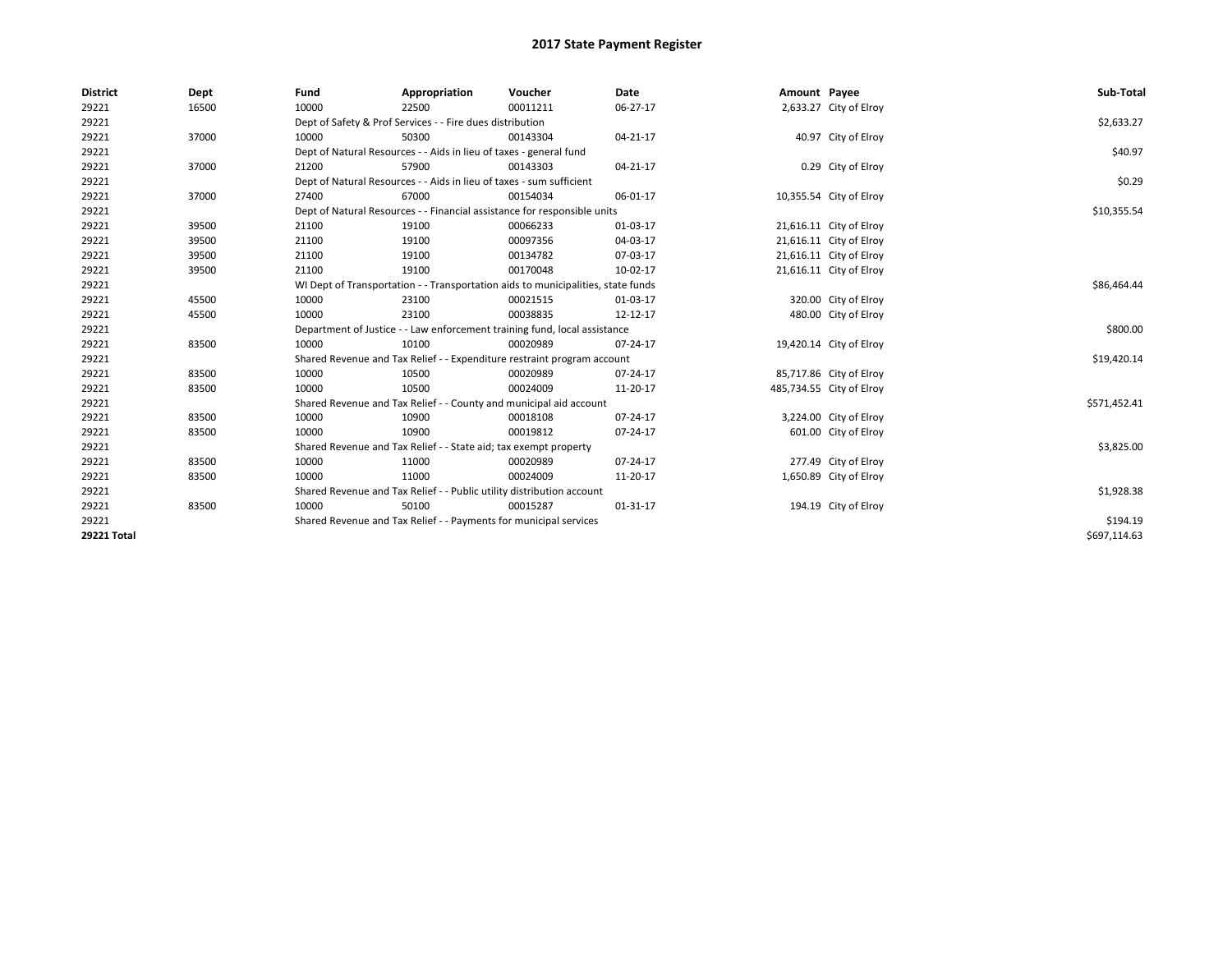| <b>District</b> | Dept  | Fund  | Appropriation                                                                              | Voucher  | Date                                                                                            | Amount Payee |                            | Sub-Total      |
|-----------------|-------|-------|--------------------------------------------------------------------------------------------|----------|-------------------------------------------------------------------------------------------------|--------------|----------------------------|----------------|
| 29251           | 16500 | 10000 | 22500                                                                                      | 00011212 | 06-26-17                                                                                        |              | 9,317.34 City Of Mauston   |                |
| 29251           |       |       | Dept of Safety & Prof Services - - Fire dues distribution                                  |          |                                                                                                 |              |                            | \$9,317.34     |
| 29251           | 37000 | 21200 | 58300                                                                                      | 00201996 | 12-21-17                                                                                        |              | 14,748.00 City Of Mauston  |                |
| 29251           |       |       | Dept of Natural Resources - - Recreation and resource aids, federal funds                  |          |                                                                                                 |              |                            | \$14,748.00    |
| 29251           | 37000 | 27400 | 67000                                                                                      | 00154059 | 06-01-17                                                                                        |              | 13,292.15 City Of Mauston  |                |
| 29251           |       |       | Dept of Natural Resources - - Financial assistance for responsible units                   |          |                                                                                                 |              |                            | \$13,292.15    |
| 29251           | 37000 | 36300 | TA100                                                                                      | 00202314 | 12-20-17                                                                                        |              | 206,528.83 City Of Mauston |                |
| 29251           | 37000 | 36300 | TA100                                                                                      | 00202326 | 12-20-17                                                                                        |              | 70,192.00 City Of Mauston  |                |
| 29251           |       |       | Dept of Natural Resources - - LAND ACQUISITION                                             |          |                                                                                                 |              |                            | \$276,720.83   |
| 29251           | 39500 | 21100 | 16200                                                                                      | 00067360 | 01-03-17                                                                                        |              | 15,979.07 City Of Mauston  |                |
| 29251           | 39500 | 21100 | 16200                                                                                      | 00098483 | 04-03-17                                                                                        |              | 15,979.07 City Of Mauston  |                |
| 29251           | 39500 | 21100 | 16200                                                                                      | 00135909 | 07-03-17                                                                                        |              | 15,979.07 City Of Mauston  |                |
| 29251           | 39500 | 21100 | 16200                                                                                      | 00171175 | 10-02-17                                                                                        |              | 15,979.08 City Of Mauston  |                |
| 29251           |       |       | WI Dept of Transportation - - Connecting highways aids, state funds                        |          |                                                                                                 |              |                            | \$63,916.29    |
| 29251           | 39500 | 21100 | 17700                                                                                      | 00125400 | 06-13-17                                                                                        |              | 13,462.00 City Of Mauston  |                |
| 29251           | 39500 | 21100 | 17700                                                                                      | 00154913 | 08-16-17                                                                                        |              | 36,411.00 City Of Mauston  |                |
| 29251           | 39500 | 21100 | 17700                                                                                      | 00173454 | 10-05-17                                                                                        |              | 4,392.00 City Of Mauston   |                |
| 29251           |       |       | WI Dept of Transportation - - Tier C transit operating aids, state funds                   |          |                                                                                                 |              |                            | \$54,265.00    |
| 29251           | 39500 | 21100 | 18200                                                                                      | 00106554 | 04-21-17                                                                                        |              | 15,337.00 City Of Mauston  |                |
| 29251           | 39500 | 21100 | 18200                                                                                      | 00113710 | 05-10-17                                                                                        |              | 16,784.00 City Of Mauston  |                |
| 29251           | 39500 | 21100 | 18200                                                                                      | 00113711 | 05-10-17                                                                                        |              | 10,717.00 City Of Mauston  |                |
| 29251           | 39500 | 21100 | 18200                                                                                      | 00166454 | 09-20-17                                                                                        |              | 26,310.00 City Of Mauston  |                |
| 29251           | 39500 | 21100 | 18200                                                                                      | 00180166 | 10-19-17                                                                                        |              | 15,387.61 City Of Mauston  |                |
| 29251           | 39500 | 21100 | 18200                                                                                      | 00180169 | 10-19-17                                                                                        |              | 16,224.23 City Of Mauston  |                |
| 29251           | 39500 | 21100 | 18200                                                                                      | 00195295 | 11-27-17                                                                                        |              | 16,707.04 City Of Mauston  |                |
| 29251           |       |       | WI Dept of Transportation - - Transit and other transportation-related aids, federal funds |          |                                                                                                 |              |                            | \$117,466.88   |
| 29251           | 39500 | 21100 | 19100                                                                                      | 00066234 | 01-03-17                                                                                        |              | 99,507.94 City Of Mauston  |                |
| 29251           | 39500 | 21100 | 19100                                                                                      | 00097357 | 04-03-17                                                                                        |              | 99,507.94 City Of Mauston  |                |
| 29251           | 39500 | 21100 | 19100                                                                                      | 00134783 | 07-03-17                                                                                        |              | 99,507.94 City Of Mauston  |                |
| 29251           | 39500 | 21100 | 19100                                                                                      | 00170049 | 10-02-17                                                                                        |              | 99,507.95 City Of Mauston  |                |
| 29251           |       |       | WI Dept of Transportation - - Transportation aids to municipalities, state funds           |          |                                                                                                 |              |                            | \$398,031.77   |
| 29251           | 45500 | 10000 | 23100                                                                                      | 00039582 | 12-22-17                                                                                        |              | 1,280.00 City Of Mauston   |                |
| 29251           |       |       | Department of Justice - - Law enforcement training fund, local assistance                  |          |                                                                                                 |              |                            | \$1,280.00     |
| 29251           | 50500 | 10000 | 17400                                                                                      | 00047431 | 04-28-17                                                                                        |              | 14,458.00 City Of Mauston  |                |
| 29251           |       |       |                                                                                            |          | Department of Administration - - High-voltage transmission line annual impact fee distributions |              |                            | \$14,458.00    |
| 29251           | 50500 | 10000 | 74500                                                                                      | 00050201 | 05-17-17                                                                                        |              | 2,102.00 City Of Mauston   |                |
| 29251           |       |       | Department of Administration - - Federal aid; individuals and organizations                |          |                                                                                                 |              |                            | \$2,102.00     |
| 29251           | 83500 | 10000 | 10500                                                                                      | 00020990 | 07-24-17                                                                                        |              | 151,573.13 City Of Mauston |                |
| 29251           | 83500 | 10000 | 10500                                                                                      | 00024010 | 11-20-17                                                                                        |              | 858,914.42 City Of Mauston |                |
| 29251           |       |       | Shared Revenue and Tax Relief - - County and municipal aid account                         |          |                                                                                                 |              |                            | \$1,010,487.55 |
| 29251           | 83500 | 10000 | 10900                                                                                      | 00018109 | 07-24-17                                                                                        |              | 6,719.00 City Of Mauston   |                |
| 29251           | 83500 | 10000 | 10900                                                                                      | 00019813 | 07-24-17                                                                                        |              | 6,870.00 City Of Mauston   |                |
| 29251           |       |       | Shared Revenue and Tax Relief - - State aid; tax exempt property                           |          |                                                                                                 |              |                            | \$13,589.00    |
| 29251           | 83500 | 10000 | 11000                                                                                      | 00020990 | 07-24-17                                                                                        |              | 1,499.60 City Of Mauston   |                |
| 29251           | 83500 | 10000 | 11000                                                                                      | 00024010 | 11-20-17                                                                                        |              | 8,757.89 City Of Mauston   |                |
| 29251           |       |       | Shared Revenue and Tax Relief - - Public utility distribution account                      |          |                                                                                                 |              |                            | \$10,257.49    |
| 29251           | 83500 | 10000 | 50100                                                                                      | 00015288 | 01-31-17                                                                                        |              | 72,397.89 City Of Mauston  |                |
| 29251           |       |       | Shared Revenue and Tax Relief - - Payments for municipal services                          |          |                                                                                                 |              |                            | \$72,397.89    |
| 29251           | 83500 | 52100 | 36300                                                                                      | 00015849 | 03-27-17                                                                                        |              | 7,766.64 City Of Mauston   |                |
| 29251           |       |       | Shared Revenue and Tax Relief - - Lottery and gaming credit                                |          |                                                                                                 |              |                            | \$7,766.64     |
| 29251 Total     |       |       |                                                                                            |          |                                                                                                 |              |                            | \$2,080,096.83 |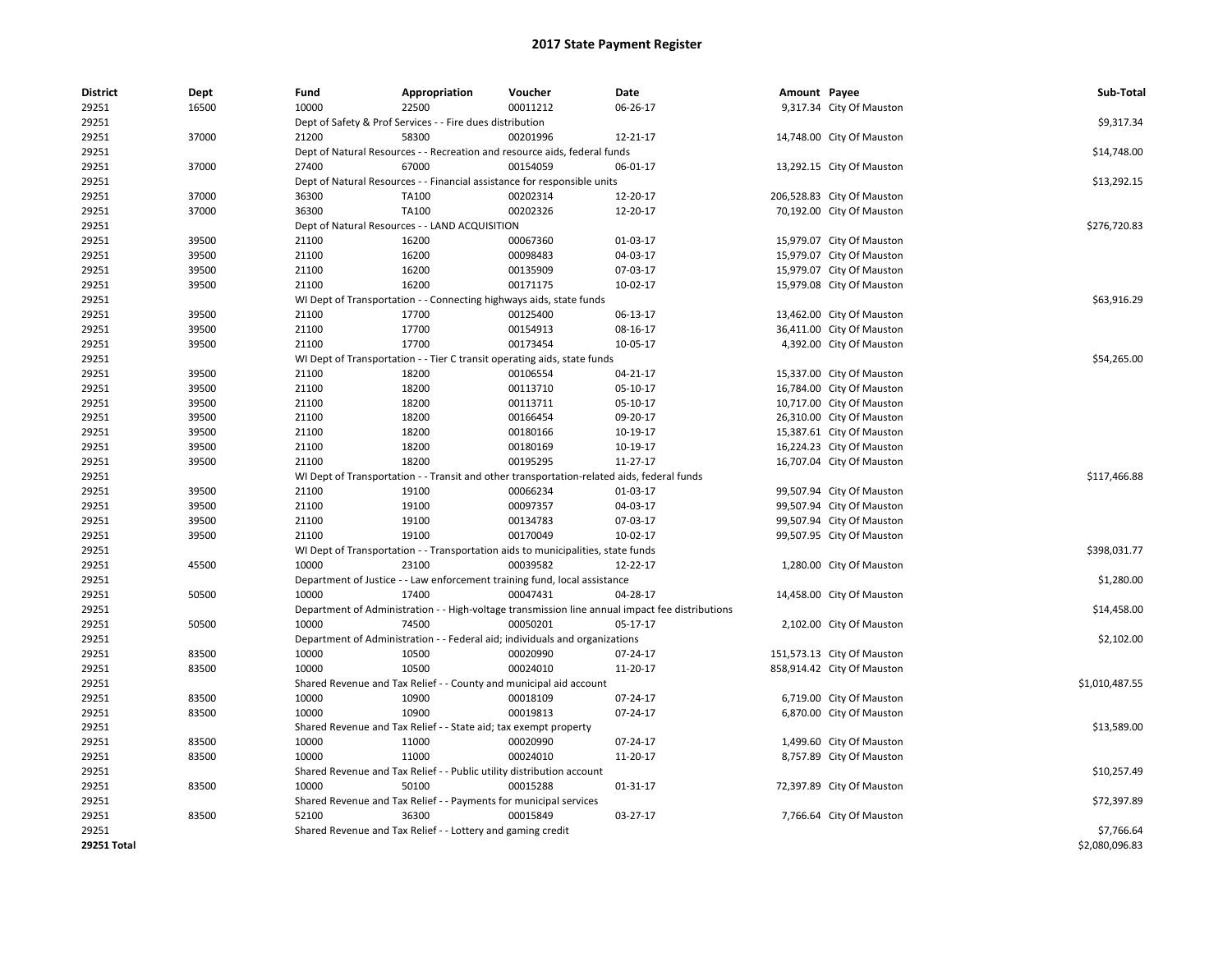| <b>District</b> | Dept  | Fund  | Appropriation                                                                       | Voucher  | Date                                                                                               | Amount Payee |                                | Sub-Total    |
|-----------------|-------|-------|-------------------------------------------------------------------------------------|----------|----------------------------------------------------------------------------------------------------|--------------|--------------------------------|--------------|
| 29261           | 16500 | 10000 | 22500                                                                               | 00011213 | 06-26-17                                                                                           |              | 3,420.85 New Lisbon, City of   |              |
| 29261           |       |       | Dept of Safety & Prof Services - - Fire dues distribution                           |          |                                                                                                    |              |                                | \$3,420.85   |
| 29261           | 37000 | 21200 | 58300                                                                               | 00147309 | 05-16-17                                                                                           |              | 1,102.02 New Lisbon, City of   |              |
| 29261           |       |       | Dept of Natural Resources - - Recreation and resource aids, federal funds           |          |                                                                                                    |              |                                | \$1,102.02   |
| 29261           | 37000 | 27400 | 67000                                                                               | 00154824 | 06-01-17                                                                                           |              | 5,312.90 New Lisbon, City of   |              |
| 29261           |       |       | Dept of Natural Resources - - Financial assistance for responsible units            |          |                                                                                                    |              |                                | \$5,312.90   |
| 29261           | 39500 | 21100 | 18500                                                                               | 00100383 | 05-09-17                                                                                           |              | 4,000.00 New Lisbon, City of   |              |
| 29261           | 39500 | 21100 | 18500                                                                               | 00100384 | 05-09-17                                                                                           |              | 3,967.59 New Lisbon, City of   |              |
| 29261           |       |       | WI Dept of Transportation - - Highway safety, local assistance, federal funds       |          |                                                                                                    |              |                                | \$7,967.59   |
| 29261           | 39500 | 21100 | 19100                                                                               | 00066235 | 01-03-17                                                                                           |              | 26,255.23 New Lisbon, City of  |              |
| 29261           | 39500 | 21100 | 19100                                                                               | 00097358 | 04-03-17                                                                                           |              | 26,255.23 New Lisbon, City of  |              |
| 29261           | 39500 | 21100 | 19100                                                                               | 00134784 | 07-03-17                                                                                           |              | 26,255.23 New Lisbon, City of  |              |
| 29261           | 39500 | 21100 | 19100                                                                               | 00170050 | 10-02-17                                                                                           |              | 26,255.25 New Lisbon, City of  |              |
| 29261           |       |       | WI Dept of Transportation - - Transportation aids to municipalities, state funds    |          |                                                                                                    |              |                                | \$105,020.94 |
| 29261           | 39500 | 21100 | 36500                                                                               | 00073197 | 01-12-17                                                                                           |              | 75.50 New Lisbon, City of      |              |
| 29261           | 39500 | 21100 | 36500                                                                               | 00081780 | 02-02-17                                                                                           |              | 91.83 New Lisbon, City of      |              |
| 29261           | 39500 | 21100 | 36500                                                                               | 00102574 | 04-04-17                                                                                           |              | 57.30 New Lisbon, City of      |              |
| 29261           | 39500 | 21100 | 36500                                                                               | 00083622 | 02-08-17                                                                                           |              | 85.36 New Lisbon, City of      |              |
| 29261           | 39500 | 21100 | 36500                                                                               | 00092163 | 03-07-17                                                                                           |              | 72.18 New Lisbon, City of      |              |
| 29261           | 39500 | 21100 | 36500                                                                               | 00112006 | 05-02-17                                                                                           |              | 59.92 New Lisbon, City of      |              |
| 29261           | 39500 | 21100 | 36500                                                                               | 00124264 | 06-05-17                                                                                           |              | 50.71 New Lisbon, City of      |              |
| 29261           | 39500 | 21100 | 36500                                                                               | 00139344 | 06-30-17                                                                                           |              | 52.02 New Lisbon, City of      |              |
| 29261           | 39500 | 21100 | 36500                                                                               | 00151304 | 08-07-17                                                                                           |              | 53.28 New Lisbon, City of      |              |
| 29261           | 39500 | 21100 | 36500                                                                               | 00163032 | 09-11-17                                                                                           |              | 57.64 New Lisbon, City of      |              |
| 29261           | 39500 | 21100 | 36500                                                                               | 00174118 | 10-04-17                                                                                           |              | 49.06 New Lisbon, City of      |              |
| 29261           | 39500 | 21100 | 36500                                                                               | 00187158 | 11-01-17                                                                                           |              | 56.14 New Lisbon, City of      |              |
| 29261           | 39500 | 21100 | 36500                                                                               | 00198159 | 12-05-17                                                                                           |              | 29.76 New Lisbon, City of      |              |
| 29261           |       |       | WI Dept of Transportation - - Highway system management and operations, state funds |          |                                                                                                    |              |                                | \$790.70     |
| 29261           | 45500 | 10000 | 23100                                                                               | 00033398 | 08-18-17                                                                                           |              | 640.00 New Lisbon, City of     |              |
| 29261           |       |       | Department of Justice - - Law enforcement training fund, local assistance           |          |                                                                                                    |              |                                | \$640.00     |
| 29261           | 46500 | 10000 | 30500                                                                               | 00031893 | 09-20-17                                                                                           |              | 3,192.12 New Lisbon, City of   |              |
| 29261           |       |       |                                                                                     |          | Department of Military Affairs - - Disaster recovery aid; public health emergency quarantine costs |              |                                | \$3,192.12   |
| 29261           | 46500 | 10000 | 34200                                                                               | 00031893 | 09-20-17                                                                                           |              | 19,152.73 New Lisbon, City of  |              |
| 29261           |       |       | Department of Military Affairs - - Federal aid, local assistance                    |          |                                                                                                    |              |                                | \$19,152.73  |
| 29261           | 50500 | 10000 | 17400                                                                               | 00047432 | 04-28-17                                                                                           |              | 6,407.00 New Lisbon, City of   |              |
| 29261           |       |       |                                                                                     |          | Department of Administration - - High-voltage transmission line annual impact fee distributions    |              |                                | \$6,407.00   |
| 29261           | 50500 | 10000 | 74300                                                                               | 00066875 | 12-08-17                                                                                           |              | 142,963.00 New Lisbon, City of |              |
| 29261           |       |       | Department of Administration - - Federal aid; local assistance                      |          |                                                                                                    |              |                                | \$142,963.00 |
| 29261           | 83500 | 10000 | 10100                                                                               | 00020991 | 07-24-17                                                                                           |              | 24,395.14 New Lisbon, City of  |              |
| 29261           |       |       | Shared Revenue and Tax Relief - - Expenditure restraint program account             |          |                                                                                                    |              |                                | \$24,395.14  |
| 29261           | 83500 | 10000 | 10500                                                                               | 00020991 | 07-24-17                                                                                           |              | 85,215.33 New Lisbon, City of  |              |
| 29261           | 83500 | 10000 | 10500                                                                               | 00024011 | 11-20-17                                                                                           |              | 482,886.88 New Lisbon, City of |              |
|                 |       |       |                                                                                     |          |                                                                                                    |              |                                | \$568,102.21 |
| 29261           |       | 10000 | Shared Revenue and Tax Relief - - County and municipal aid account                  |          |                                                                                                    |              |                                |              |
| 29261           | 83500 |       | 10900                                                                               | 00018110 | 07-24-17                                                                                           |              | 2,246.00 New Lisbon, City of   |              |
| 29261           | 83500 | 10000 | 10900                                                                               | 00019814 | 07-24-17                                                                                           |              | 3,091.00 New Lisbon, City of   |              |
| 29261           |       |       | Shared Revenue and Tax Relief - - State aid; tax exempt property                    |          |                                                                                                    |              |                                | \$5,337.00   |
| 29261           | 83500 | 10000 | 11000                                                                               | 00020991 | 07-24-17                                                                                           |              | 390.06 New Lisbon, City of     |              |
| 29261           | 83500 | 10000 | 11000                                                                               | 00024011 | 11-20-17                                                                                           |              | 2,568.99 New Lisbon, City of   |              |
| 29261           |       |       | Shared Revenue and Tax Relief - - Public utility distribution account               |          |                                                                                                    |              |                                | \$2,959.05   |
| 29261           | 83500 | 10000 | 50100                                                                               | 00015289 | 01-31-17                                                                                           |              | 26,894.69 New Lisbon, City of  |              |
| 29261           |       |       | Shared Revenue and Tax Relief - - Payments for municipal services                   |          |                                                                                                    |              |                                | \$26,894.69  |
| 29261           | 83500 | 52100 | 36300                                                                               | 00015850 | 03-27-17                                                                                           |              | 5,443.32 New Lisbon, City of   |              |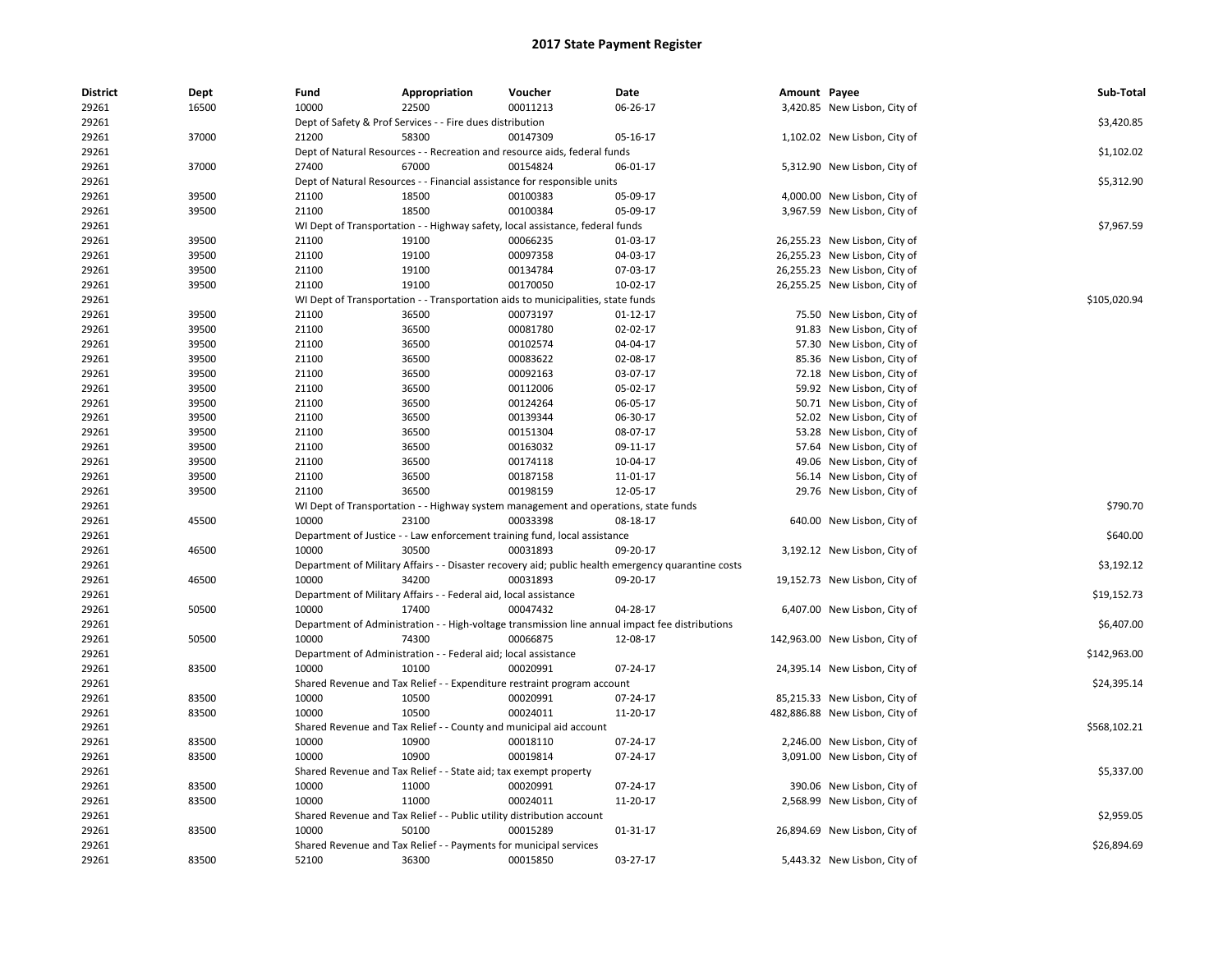| <b>District</b>    | Dept | Fund                                                        | Appropriation | Voucher | Date | Amount Payee | Sub-Total    |
|--------------------|------|-------------------------------------------------------------|---------------|---------|------|--------------|--------------|
| 29261              |      | Shared Revenue and Tax Relief - - Lottery and gaming credit |               |         |      |              | \$5,443.32   |
| <b>29261 Total</b> |      |                                                             |               |         |      |              | \$929.101.26 |